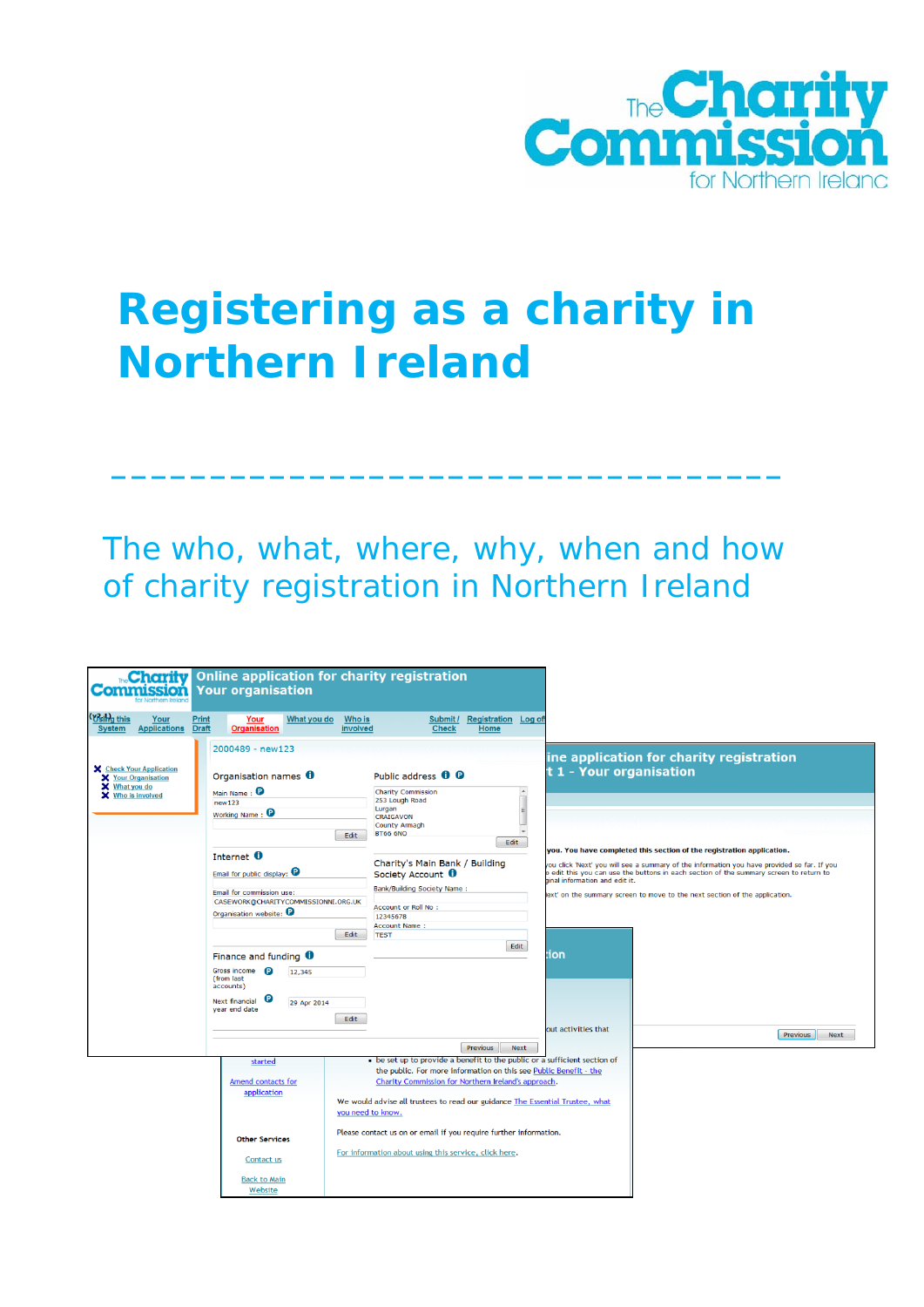The Charity Commission for Northern Ireland is the regulator of charities in Northern Ireland, a non-departmental public body sponsored by the Department for Social Development.

### **Our vision**

To deliver in partnership with other key stakeholders in the charitable sector "a dynamic and well governed charities sector in which the public has confidence, underpinned by the Commission's effective delivery of its regulatory and advisory role".

Further information about our aims and activities is available on our website [www.charitycommissionni.org.uk](http://www.charitycommissionni.org.uk/)

### **Equality**

The Charity Commission for Northern Ireland is committed to equality and diversity in all that we do.

### **Accessibility**

If you have any accessibility requirements please contact us.

### **Online or in print**

If you are viewing this document online, you will be able to navigate your way around by clicking on links either within the contents page, summary flow chart or text.

We have produced a glossary that provides further information, definitions and descriptions of some key terms. The words in **bold green type** indicate words that are found in the glossary towards the end of this document. If you are reading the document online you can click on the word and it will link you to the definition in the glossary.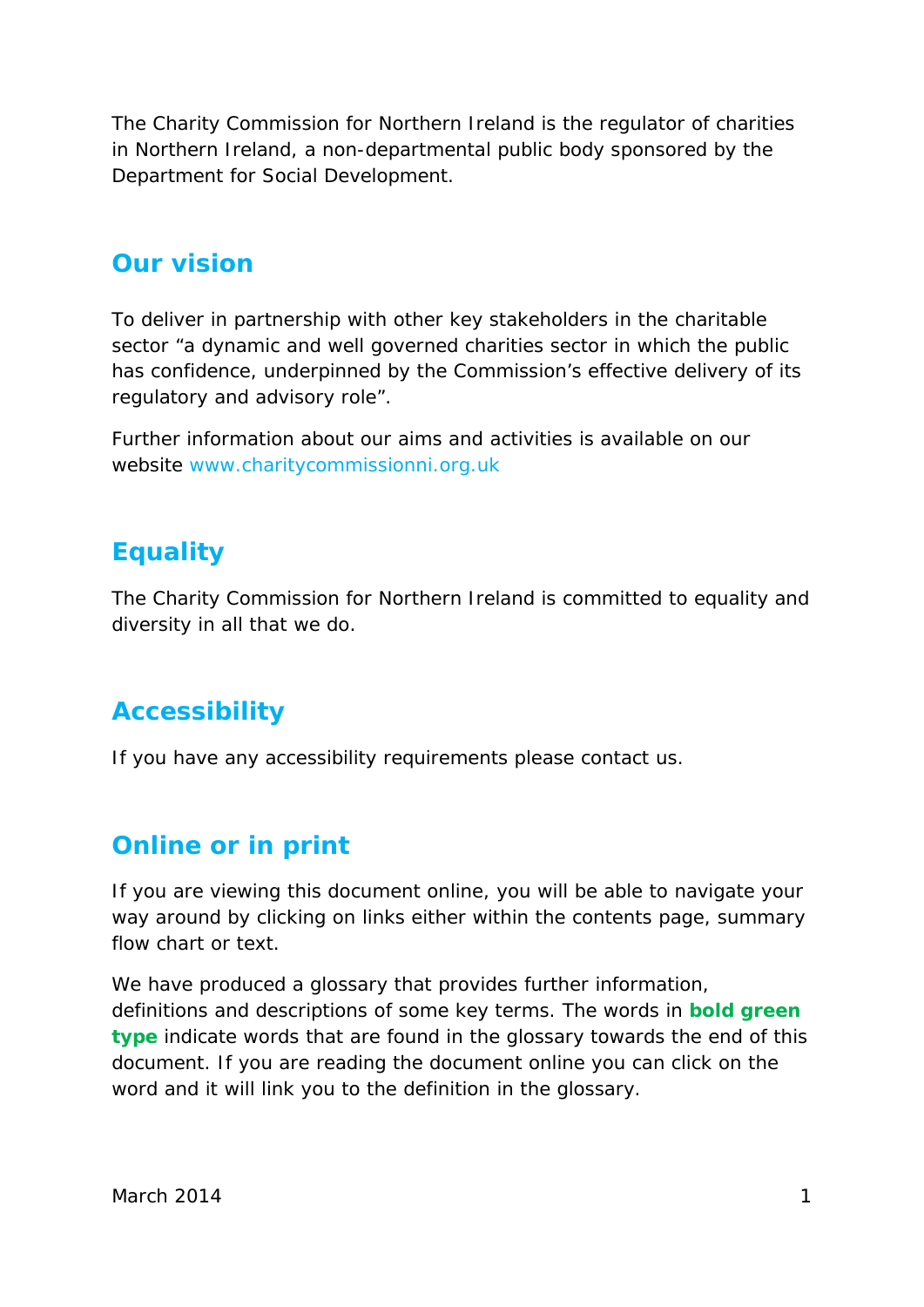### <span id="page-2-0"></span>**Contents**

| <b>Flowchart</b>  |     |                                                       | 4  |
|-------------------|-----|-------------------------------------------------------|----|
| <b>Section 1:</b> |     | <b>Overview of charity registration</b>               | 5  |
| <b>Section 2:</b> |     | <b>About this guidance</b>                            | 6  |
| <b>Section 3:</b> |     | <b>Charity registration in Northern I reland</b>      | 8  |
|                   | 3.1 | Who needs to apply to register and why?               |    |
|                   |     | 3.2 When do you need to apply?                        |    |
|                   | 3.3 | How will organisations be called forward?             |    |
|                   |     | 3.4 Benefits of charity registration                  |    |
| <b>Section 4:</b> |     | <b>Preparing for your application</b>                 | 13 |
|                   | 4.1 | How do you apply?                                     |    |
|                   |     | 4.2 What do you need in order to apply?               |    |
|                   |     | 4.3 Where can you get help?                           |    |
| <b>Section 5:</b> |     | Completing the online registration form               | 17 |
|                   | 5.1 | <b>Preliminary questions</b>                          |    |
|                   | 5.2 | Your organisation                                     |    |
|                   |     | 5.3 What you do                                       |    |
|                   |     | 5.4 Who is involved                                   |    |
|                   |     | 5.5 Special circumstances                             |    |
|                   |     | 5.6 Submitting your application                       |    |
| <b>Section 6:</b> |     | How your application is assessed                      | 19 |
|                   | 6.1 | Internal process                                      |    |
|                   | 6.2 | Requesting further information                        |    |
|                   | 6.3 | <b>Giving guidance</b>                                |    |
|                   | 6.4 | How long will the process take?                       |    |
| <b>Section 7:</b> |     | <b>Next steps</b>                                     | 21 |
|                   | 7.1 | Your application for registration is successful       |    |
|                   |     | 7.2 Your application for registration is unsuccessful |    |
|                   |     |                                                       |    |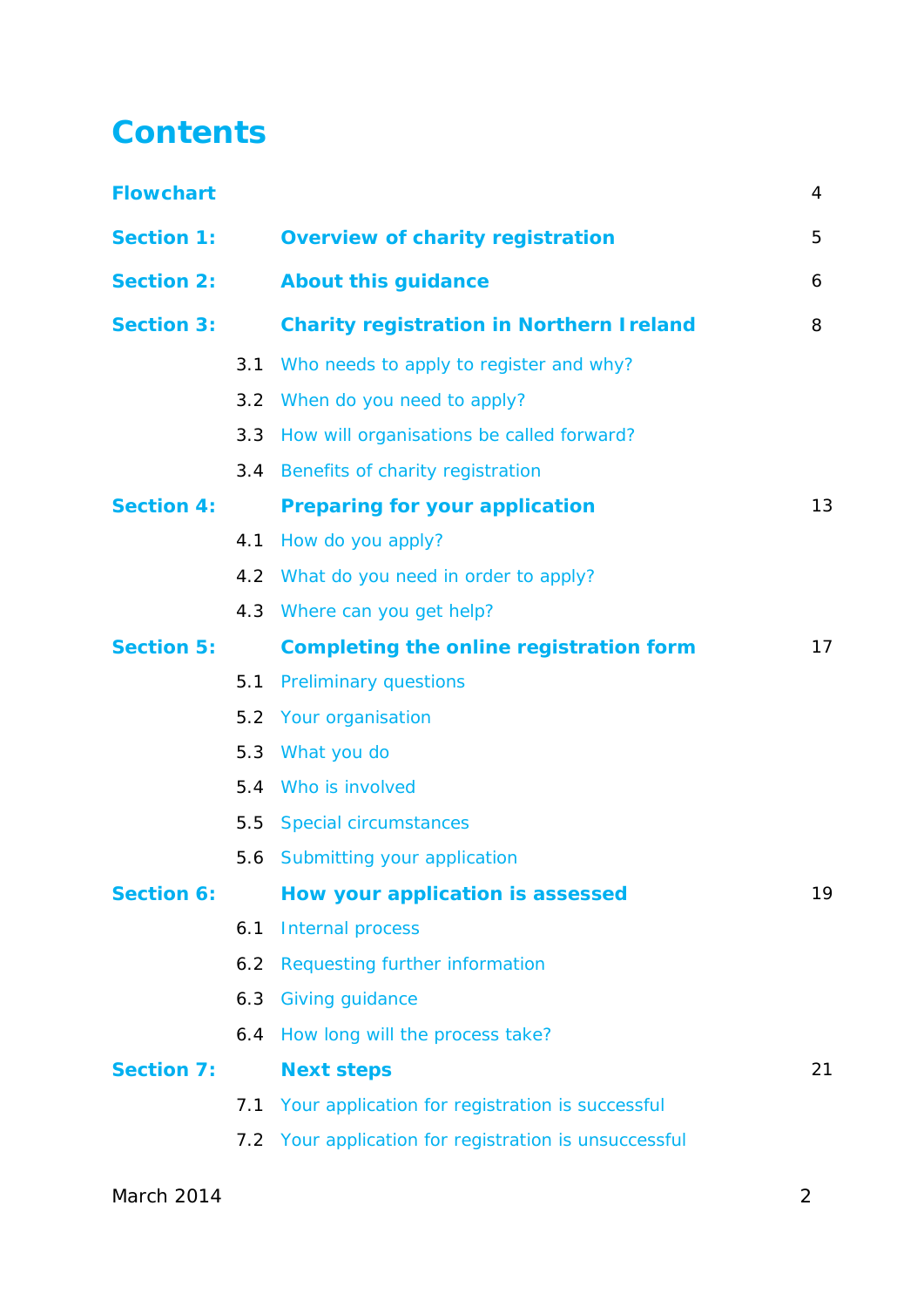| <b>Appendix 1</b>                          | Document and information checklist | 22 |
|--------------------------------------------|------------------------------------|----|
| <b>Appendix 2</b>                          | Online registration step by step   | 23 |
| <b>Appendix 3</b>                          | <b>Glossary</b>                    | 39 |
| <b>Useful contacts</b>                     |                                    | 49 |
| <b>Useful supporting documents</b>         |                                    | 51 |
| If you disagree with our decision          |                                    | 52 |
| If you are dissatisfied with our service   |                                    | 52 |
| Freedom of information and data protection |                                    | 53 |
| <b>Contact details</b>                     |                                    | 54 |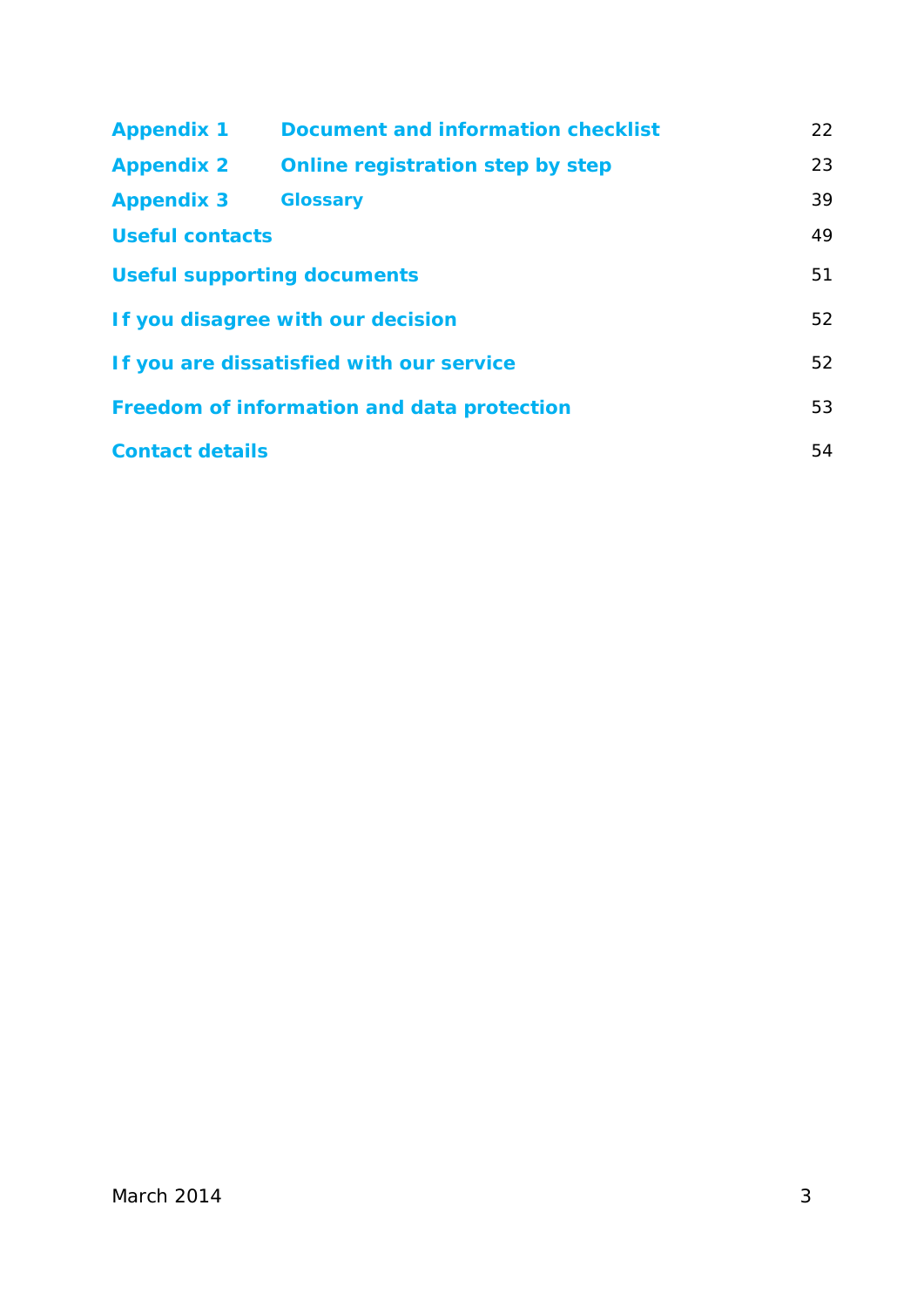### <span id="page-4-0"></span>**[Flowchart](#page-2-0)**

The following flowchart details the key stages involved in the registration application process and where you can find relevant information in this document.

<span id="page-4-1"></span>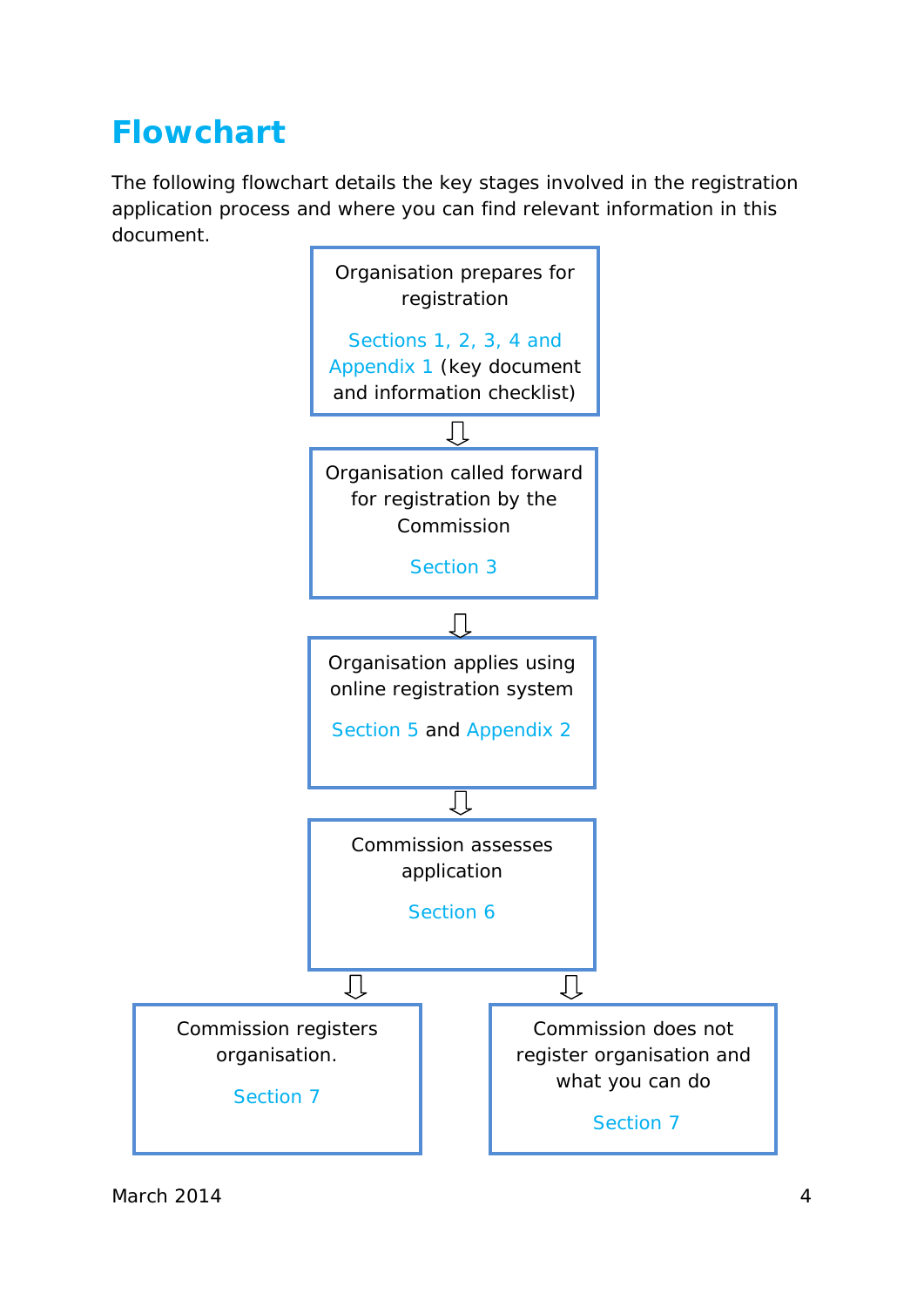## <span id="page-5-0"></span>**[Section 1: Overview of charity](#page-2-0)  [registration](#page-2-0)**

#### **Compulsory charity registration in Northern Ireland**

All organisations that are, or could be, charitable must come forward to apply for registration. This document provides information to help you apply for registration. It reflects the definition of 'charity' set out in the **[Charities Act \(Northern Ireland\) 2008](#page-40-0)** (as amended by the **[Charities](#page-40-1)  Act (Northern [Ireland\) 2013](#page-40-1)**) (the Charities Act), that a charity is **[established](#page-43-0)** for **[charitable purposes](#page-39-1)** only and is for the public benefit.

You will need this document if you are involved in making decisions for, or running, an organisation that is, or could be, charitable and you are preparing to apply to register as a charity in Northern Ireland. You might be a trustee, director, member of a management committee or hold another related position.

Compulsory registration with the Charity Commission for Northern Ireland (the Commission) is different from registration with Her Majesty's Revenue and Customs (HMRC) for charitable tax exemptions, so even if you have an HMRC registration number you must still apply for registration with the Commission. In the future, charities in Northern Ireland will only be able to register for charitable tax exemptions if they are registered with the Commission.

The Commission has produced or will be producing further guidance on:

- *Running your charity* (now available on [www.charitycommisisonni.org.uk\)](http://www.charitycommisisonni.org.uk/) which deals with day-to-day issues such as the duties of a **[charity trustee](#page-40-2)**, trading, operating for the public benefit and fundraising
- *Reporting on your charity* which will deal with your annual reporting requirements and accounts.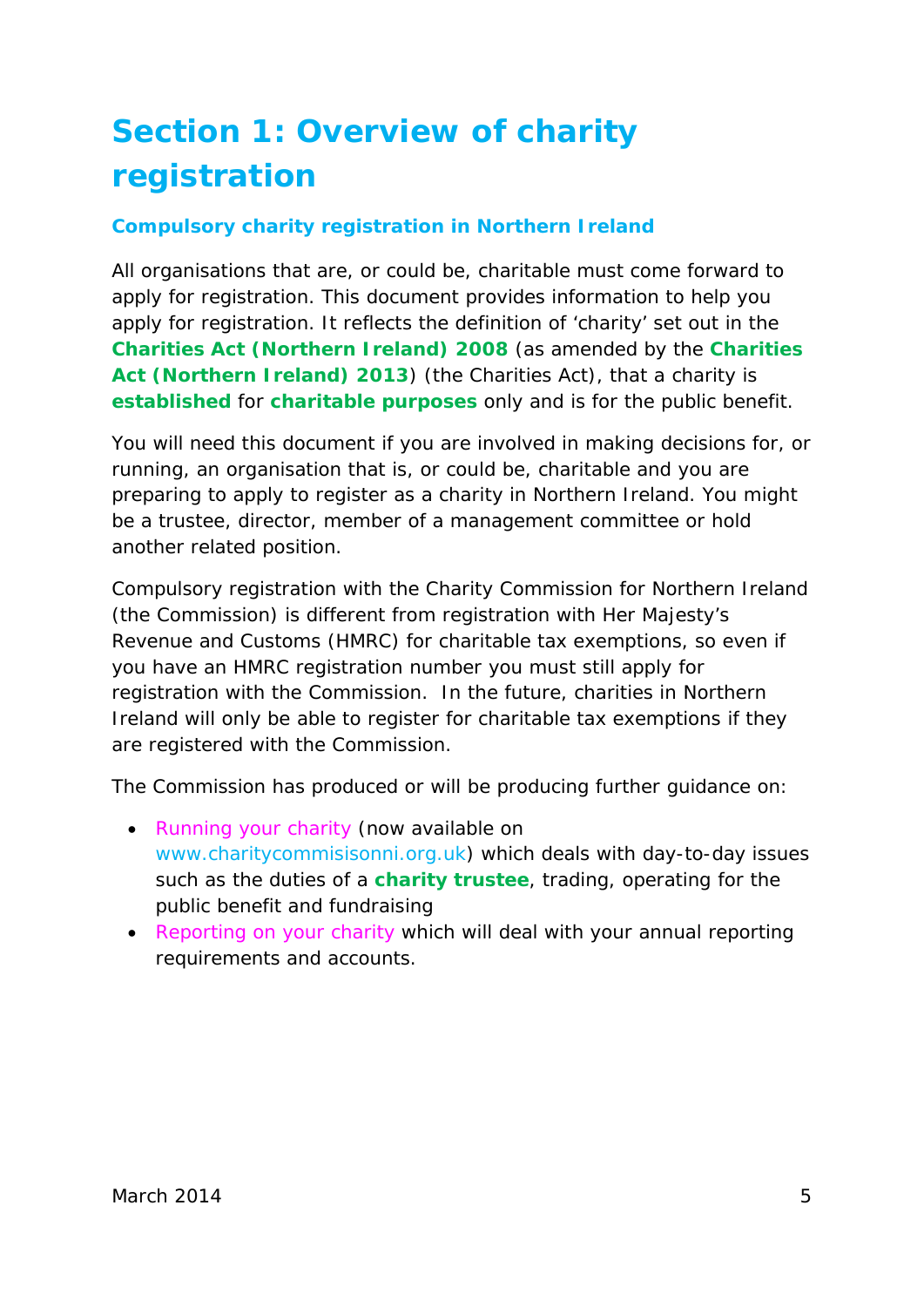### <span id="page-6-0"></span>**[Section 2: About this guidance](#page-2-0)**

#### **What does this guidance cover?**

This guidance provides information on applying to register as a charity with the Commission. It explains who must apply to register, the process you should follow when applying, how we will assess your application and the background to charity registration in Northern Ireland. It is intended to support you through the registration process so that you do not necessarily require professional help to complete the online application.

#### **What does this guidance not cover?**

You should not rely on this guidance to provide a full description of legal matters affecting your organisation, nor is the guidance a substitute for advice from your own professional advisers. Charities are also subject to other legislation and in some cases other regulation. For example, charitable companies also have to comply with the requirements of company law. More information is available from [Companies House.](http://www.companieshouse.gov.uk/)

#### **Who does this guidance apply to?**

This guidance is aimed at charity trustees, members of management committees, directors of charitable companies or someone acting on behalf of a charity, for example a solicitor, accountant, agent or adviser. Organisational structures include, but are not limited to, incorporated (companies limited by guarantee), unincorporated associations and charitable trusts. The governing document under which the organisation operates may include a trust deed, will, articles of association or constitution.

#### **Who does this guidance not apply to?**

This guidance is not relevant if your organisation is not a charity, for example if you are:

- registered as a **[Community Amateur Sports Club](#page-41-0)** (CASC) with HMRC
- a registered **[Community Interest Company](#page-41-1)** (CIC)
- a political organisation, affiliated with a political party or **[established](#page-43-0)** for any political purpose
- a **[commercial organisation](#page-41-2)**
- a non-charitable **[social enterprise](#page-47-0)**
- a non-charitable **[trading arm](#page-47-1)**
- a **[co-operative society](#page-42-0)**.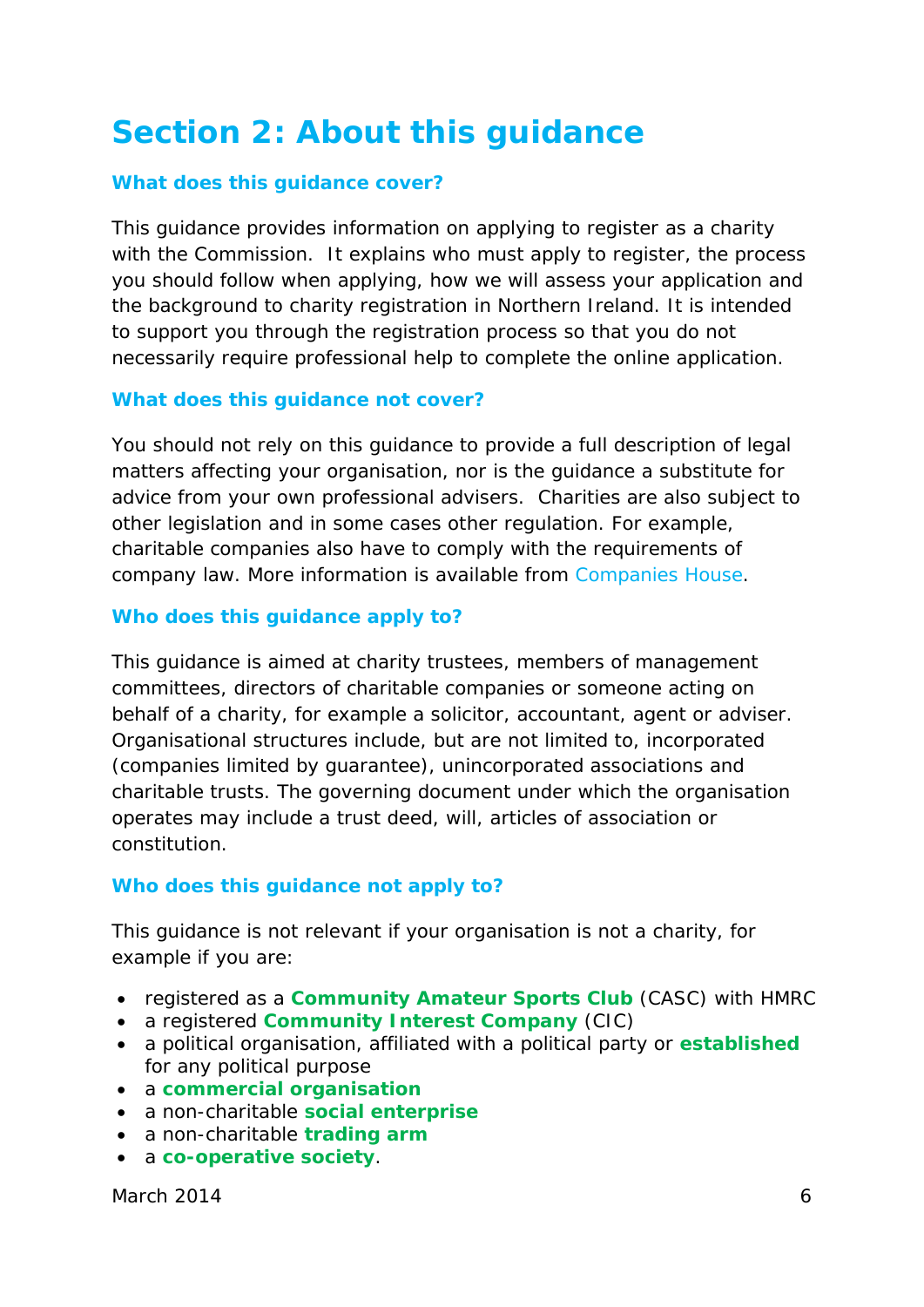#### **What if we don't want to register?**

Application for registration is compulsory if your organisation is, or could be, charitable. Failure to apply to register, or failing to supply us with the required documents and information, is a breach of trustee duties under the Charities Act and ultimately will result in the loss of recognition as a charity, including for tax purposes.

#### **What is our approach to decision making?**

The Commission adopts a risk-based approach when making a decision. A decision in this guidance refers to making a decision on whether or not to register a charity. This means that we look at a range of factors when assessing information provided and in identifying any further information we might require. These factors may include:

- the nature and profile of the organisation applying
- whether the case is likely to set a precedent
- whether the descriptions of **[purposes](#page-47-2)** are clearly charitable
- whether there is clear public benefit
- whether the applicant is using an approved **[governing document](#page-44-0)**.

#### **Will the Commission publish its decisions?**

The Commission has considered the publication of decisions regarding registration in line with its *Publishing our decisions* policy.

Decision to register: When we decide to register a charity we will add it to the online *register of charities*. This is because the register is key to transparency and to enhancing public trust and confidence in charities.

Decision not to register: When we decide not to register an applicant, we will not usually publish our decision, unless we consider there is a strong reason why we should. For example, if the decision establishes an important precedent that may impact on other organisations.

#### **What are legal requirements and best practice?**

In this guidance, where we use the word 'must' we are referring to a specific legal or regulatory requirement. We use the word 'should' for what we regard as best practice, but where there is no specific legal requirement.

Charity trustees should follow best practice in this guidance unless there is a good reason not to.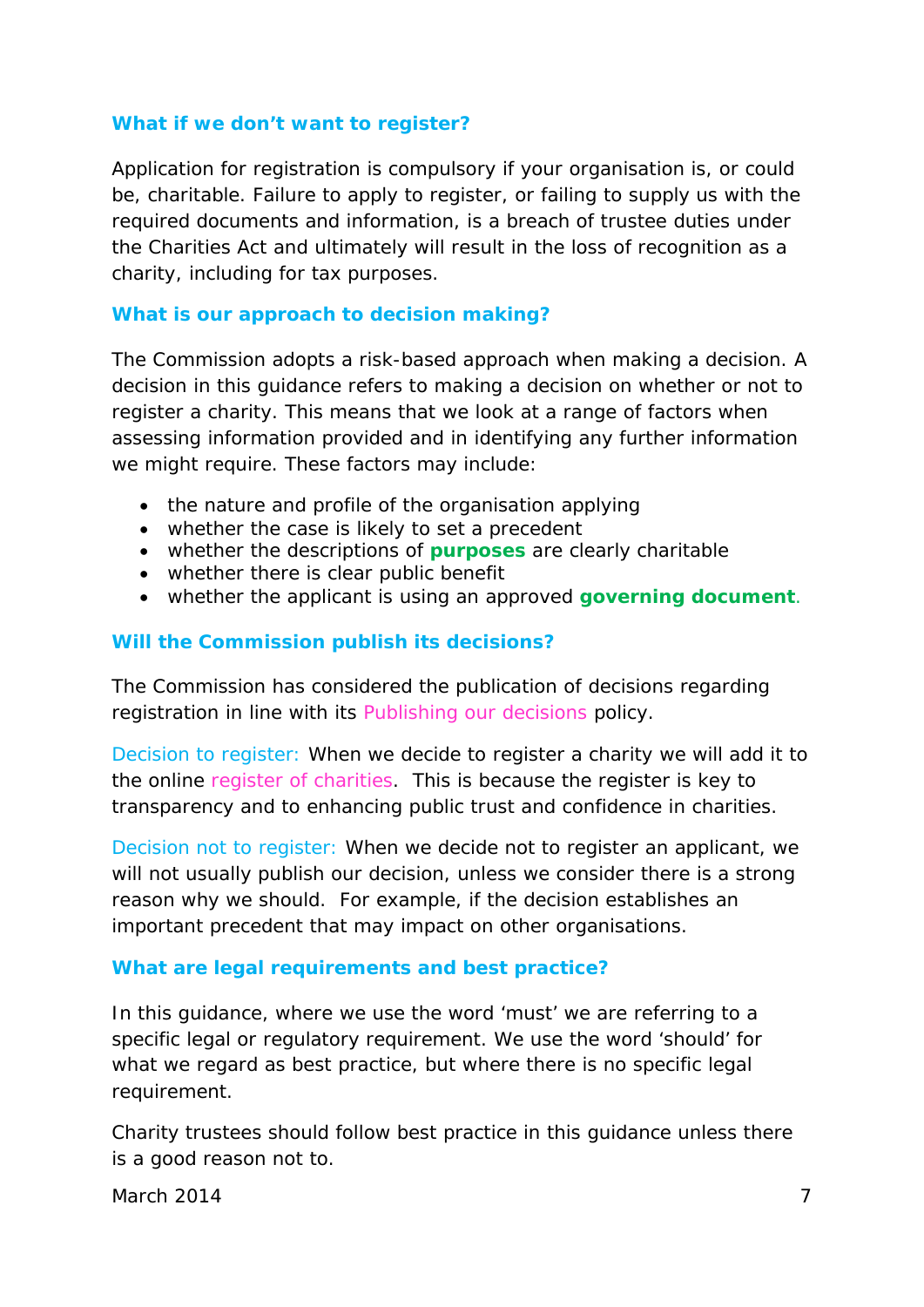#### **Where can you find definitions of key terms?**

You will find definitions of key terms in the glossary towards the end of this guidance. If you are viewing the guidance online, you can click on a word in **bold green type** and you will be brought straight to the definition in the glossary.

#### **Charity legislation**

References in this guidance to 'the Charities Act' are to the **[Charities Act](#page-40-0)  [\(Northern Ireland\) 2008](#page-40-0)** as amended by the **[Charities Act \(Northern](#page-40-1)  [Ireland\) 2013](#page-40-1)**. Please check our website

[www.charitycommissionni.org.uk](http://www.charitycommissionni.org.uk/) to make sure you're using the latest version of forms and guidance.

#### **Definition of charity trustees**

<span id="page-8-0"></span>**[Charity trustees](#page-40-2)** are the people who have the general control and management of the administration of a charity, regardless of what they are called. For example, in the case of a **[charitable company](#page-39-2)**, it is the directors who are the trustees. They may be referred to as a board or management committee.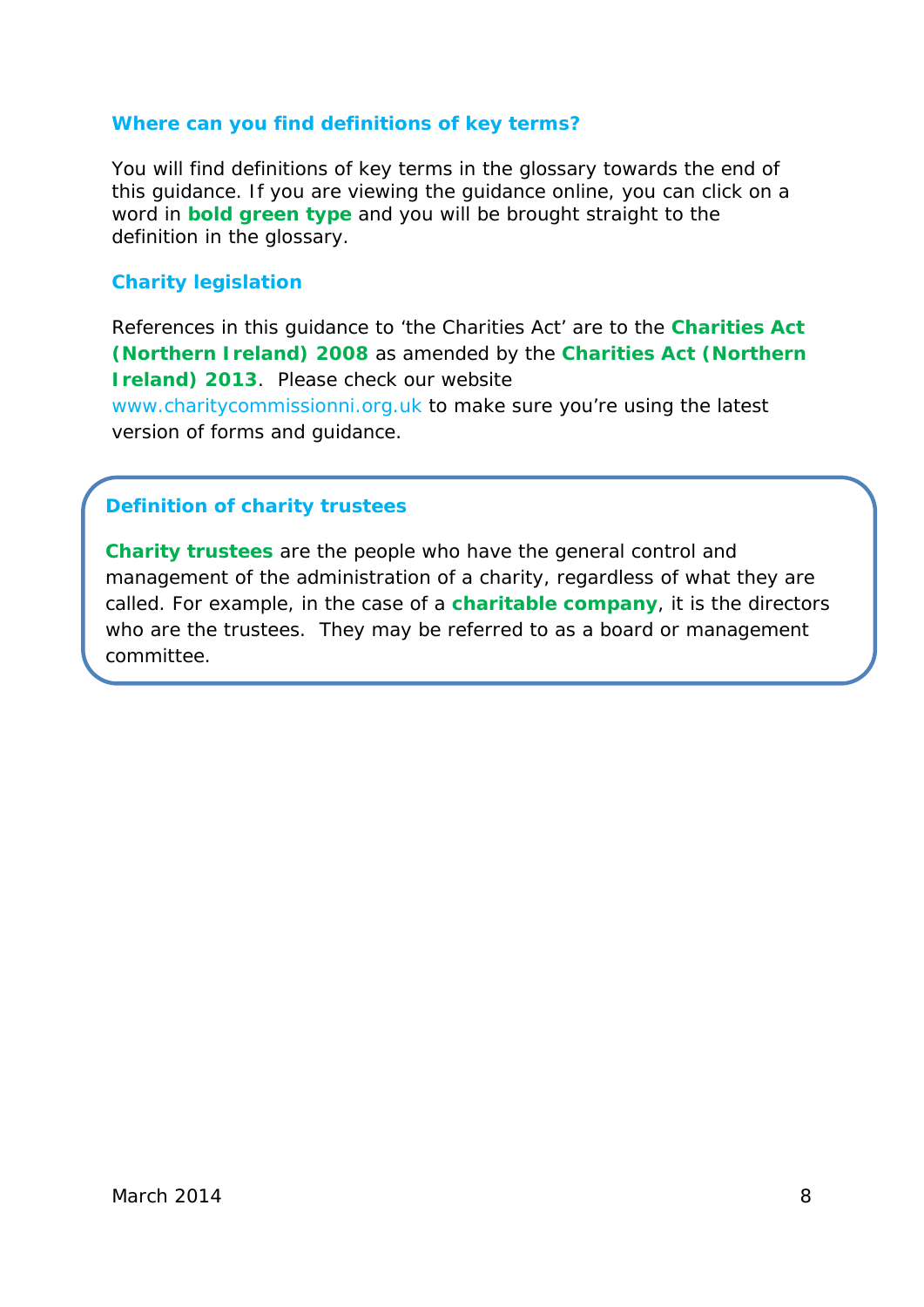## **[Section 3: Charity registration in](#page-2-0)  [Northern Ireland](#page-2-0)**

#### <span id="page-9-0"></span>**[3.1 Who needs to apply to register and why?](#page-2-0)**

It is compulsory for all charities operating in Northern Ireland to apply for registration. This is irrespective of their size, annual income or whether they are registered with HMRC for charitable tax purposes.

The **[charity trustees](#page-40-2)** of an organisation that must apply for registration, but do not come forward to do so, are in breach of their duties under the Charities Act.

An organisation must apply for registration as a charity in Northern Ireland if:

- it has **[exclusively charitable](#page-43-1)** purposes
- it is **[governed by the law of Northern Ireland](#page-44-1)**
- it has **[control and direction](#page-42-1)** over its governance and resources.

By control and direction over its governance and resources we are referring to an organisation that is separately constituted, controls how money is raised and spent, and directs how resources are used. For example:

- a group that is a **[branch](#page-39-3)** of a larger organisation, that does not have its own **[governing document](#page-44-0)** or management committee, does not decide how or where its money is spent and is reliant on the larger parent organisation for governance structures, will not be required to apply for registration as it does not have control and direction over its governance and resources
- an organisation, whether a **[branch](#page-39-3)** or not, that has its own **[governing document](#page-44-0)**, decides how and where its money is spent and has its own governance arrangements, will be required to apply for registration as it has control and direction over its governance and resources.

There are no exceptions or exemptions to applying for charity registration, which is compulsory for all charities. It is important for public trust and confidence that all charities are effectively regulated. This guidance should assist trustees of charities of all sizes to apply and understand how the process works.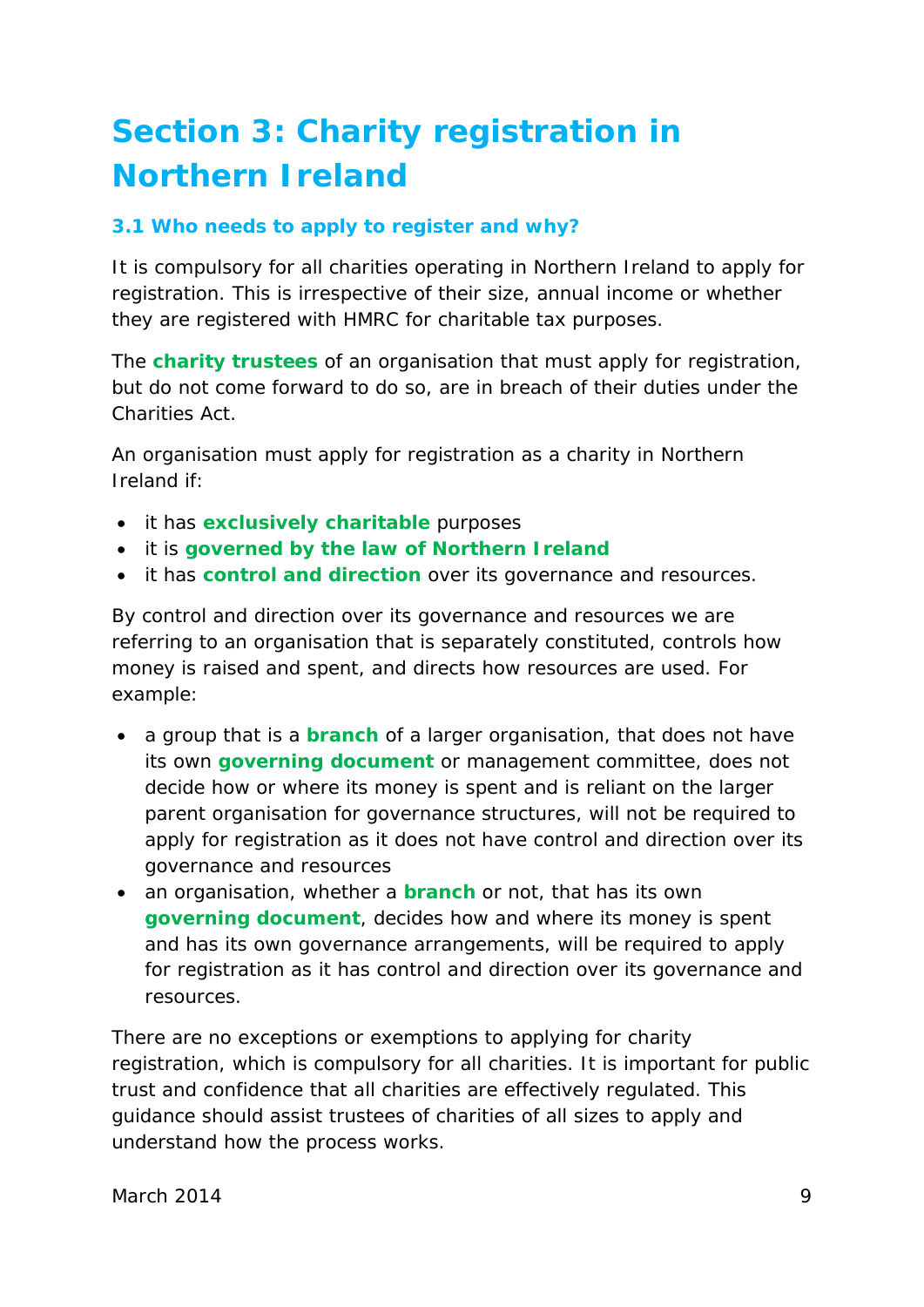Applying for registration as a charity in Northern Ireland should not be a daunting process, as the information required is information that charities should be keeping anyway. There is no fee to register as a charity in Northern Ireland.

#### <span id="page-10-0"></span>**[3.2 When do you need to apply?](#page-2-0)**

The registration of all charities in Northern Ireland will take some time; all organisations currently operating as charities in Northern Ireland must apply to register. In addition, newly **[established](#page-43-0)** charities being set up must apply to register. We anticipate that it will take a number of years before all existing charities have been assessed and we reach the point where we will be processing applications from newly established organisations only.

We will call organisations forward to apply to register in tranches. In order to be invited forward, you must be on one of our lists of organisations seeking registration. We will have three lists:

- Organisations registered with HMRC for charitable tax status the 'deemed' list. We hold most of the details of organisations on the **[deemed list](#page-43-2)**.
- All other organisations, whether long established or newly established who are not registered with HMRC – the **[non-deemed list.](#page-45-0)** You must contact the Commission using the *expression of intent* form if you are not on the deemed list. The form can be accessed from our website [www.charitycommissionni.org.uk.](http://www.charitycommissionni.org.uk/) We expect all non-deemed organisations to have submitted the expression of intent form by 31 December 2014.
- Organisations which have made a case to have their application brought forward - special circumstances list.

If an organisation has very good reasons as to why its application for registration should be brought forward, we will consider it under special circumstances. For example, where the Commission has agreed to assess large numbers of similar organisations working to an **[approved](#page-39-4)  [governing document](#page-39-4)** (grouped registration) or if they need to apply to HMRC for charitable tax status, or need to use a particular power set out in the Charities Act for which registration is a condition. Additionally, the Commission may also place an organisation on the special circumstances list if we identify a reason why that organisation should be brought forward to apply for registration. For example, where we need to exercise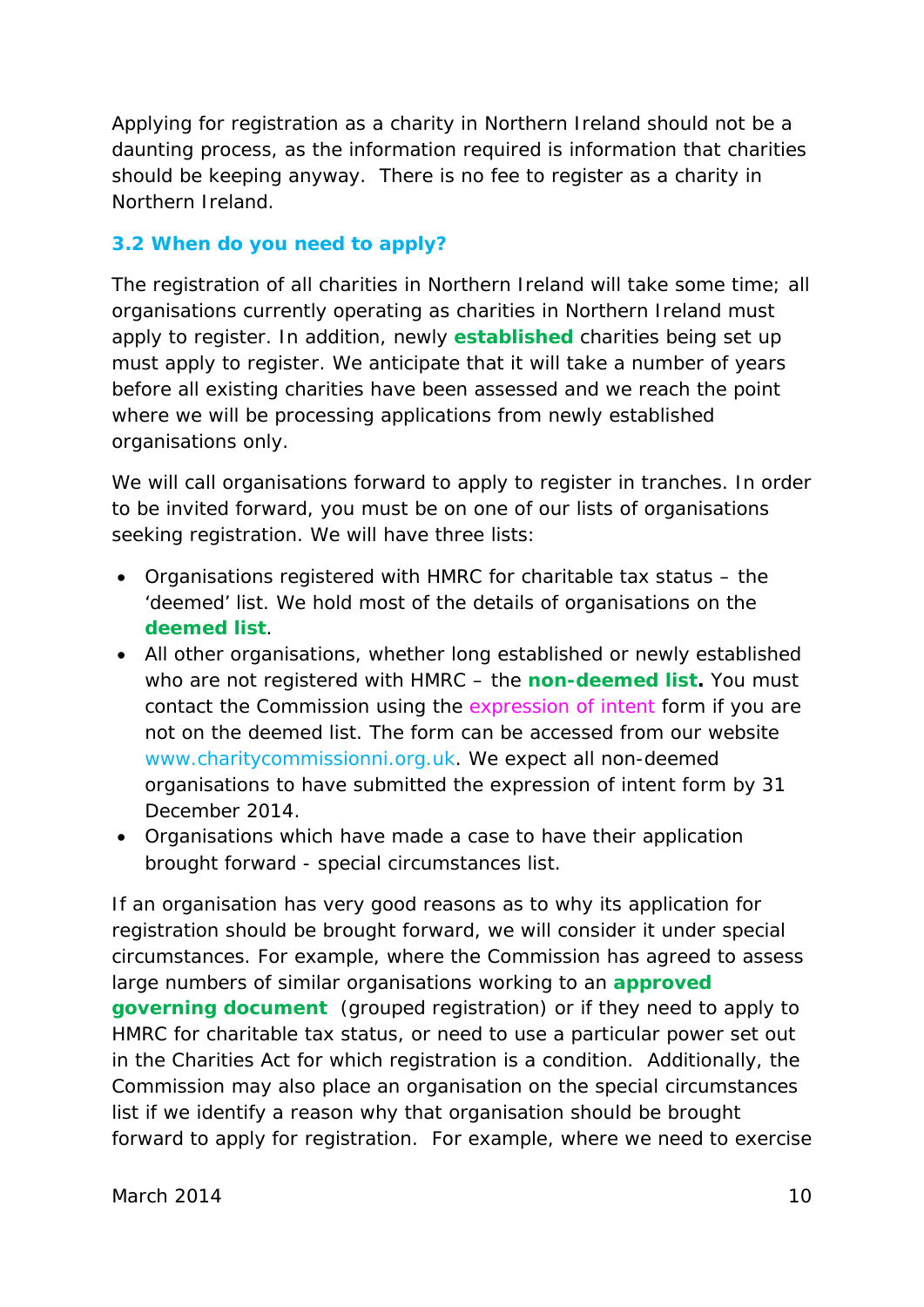one of our powers under the Charities Act that only applies to organisations that are on the deemed list or on the *register of charities*.

If your organisation, or branches of your organisation which exercise control and direction, operate under a common governing document you should approach the Commission to seek approval of the governing document in advance and discuss grouped registration.

#### <span id="page-11-0"></span>**[3.3 How will organisations be called](#page-2-0) forward?**

We will select organisations using the following system:

- deemed list: organisations from different income bands randomly selected using a computer formula
- non-deemed list: in order of date of application
- special circumstances list: in priority date order, determined by the Commission.

The Commission will publish each of the lists and organisations included in each tranche on our website. We will keep you informed of the tranche we are currently processing, together with the projected date we intend to call forward the next tranche.

In the first few years of the register, we anticipate that most organisations will only be able to register when called forward to do so. If your details are on one of our lists, you do not need to do anything until you are invited to register.

Organisations that are already regulated by a charity regulator in another jurisdiction, but which operate in Northern Ireland, will be called forward last. We will know if you fall into this category when you complete the *expression of intent* form.

We will issue organisations with unique passwords to access the online registration system. You will not be able to apply for registration without this password.

#### <span id="page-11-1"></span>**3.4 [Benefits of charity registration](#page-2-0)**

The Charities Act states in section 16 that the Commission must keep a register of all charities in Northern Ireland. This publicly accessible register will give members of the public a tool to find out more information on charities in Northern Ireland, increasing transparency and enhancing public trust and confidence in charities. For the first time in Northern Ireland, there will be a definitive *register of charities*.

March 2014 11 **12 and 2014** 11 **12 and 2014** 11 **12 and 2014** 11 **11**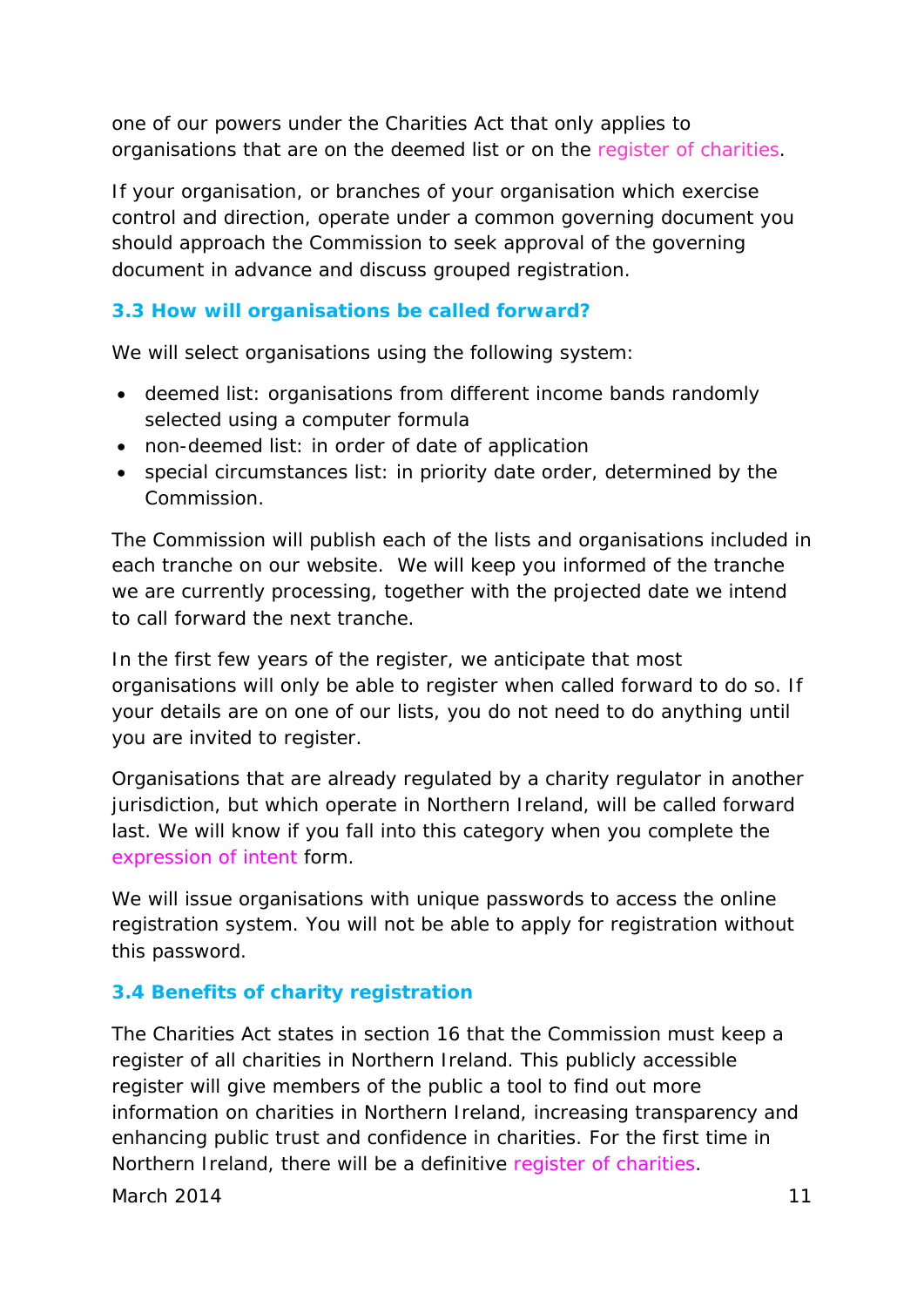#### Benefits to registered charities

Benefits of registration to charities include the following.

- Meeting your statutory obligation to register.
- Increased public trust and confidence, potentially leading to increased public donations or other support.
- Triggering the ability to apply for charitable tax relief for organisations not yet recognised by HMRC.
- Being given a Northern Ireland charity number, which can be used on literature and elsewhere to indicate that you are effectively regulated and have been through a robust process to determine charitable status.
- Visible presence on the Northern Ireland *register of charities.*
- Access to funding streams only available to registered charities.
- Decision makers having greater knowledge of the charitable sector in Northern Ireland, potentially influencing policy making.

#### Benefits to other stakeholders

Benefits to other stakeholders of charity registration include the following:

- Knowledge that organisations on the register are regulated, enhancing trust and confidence.
- Ability to quickly and easily search the online register for a specific charity.
- Access to information on charities relating to work in a particular area, particular **[purposes](#page-47-2)**, what they do or benefit to a certain section of the public.

These are examples only and the list is not intended to be exhaustive.

### **The register of charities**

The *register of charities* will be available on our website, so anyone can use it to search for information about a charity. The register will contain information including:

- the name and contact details of the charity
- details of the charity's purposes, what it does and its beneficiaries
- type of governing document of the charity
- details of charity trustees
- the organisation's website address.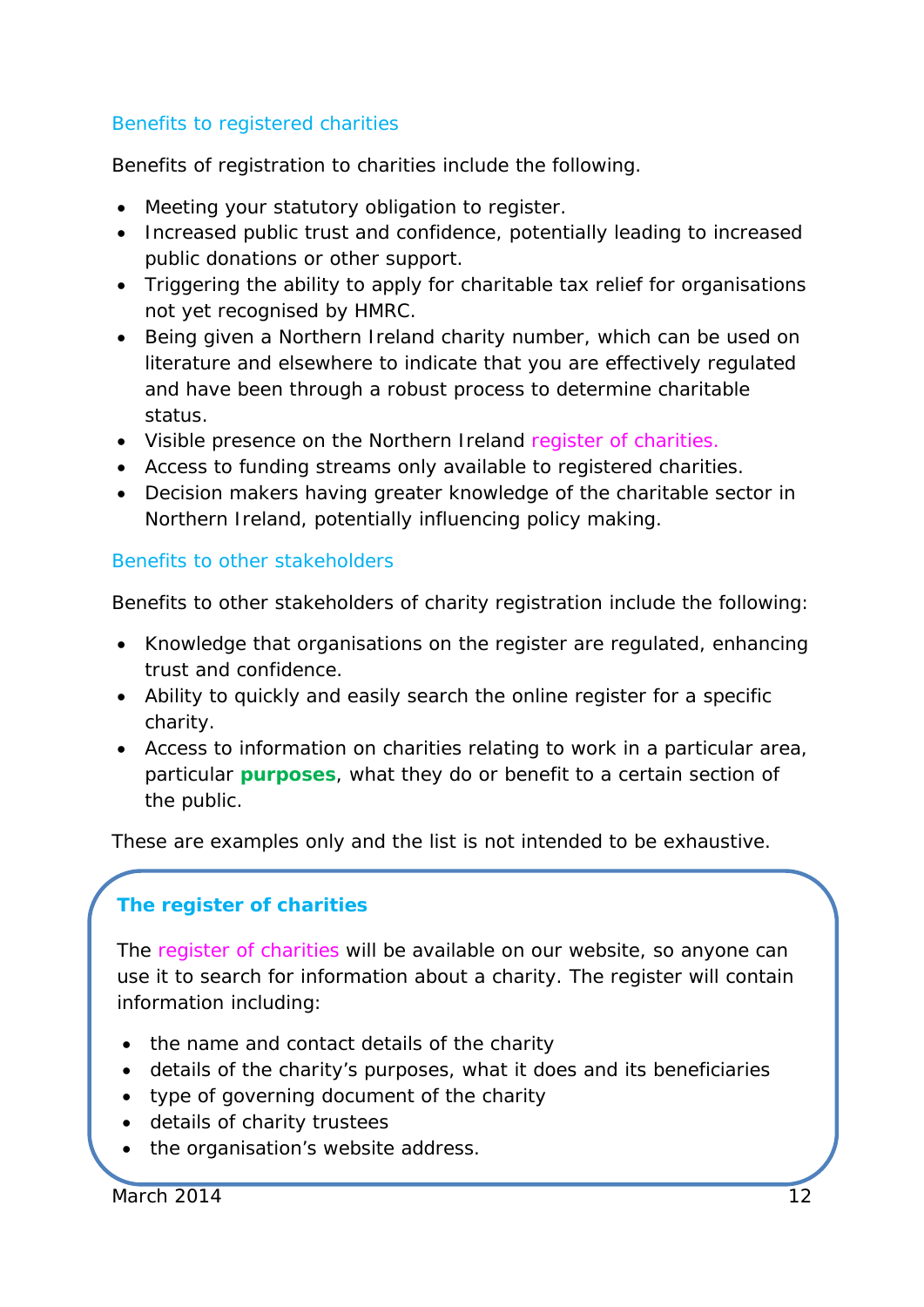## <span id="page-13-0"></span>**[Section 4: Preparing for your](#page-2-0)  [application](#page-2-0)**

#### <span id="page-13-1"></span>**[4.1 How do you apply?](#page-2-0)**

All applications for registration must be submitted online unless you have specific accessibility requirements. If this is the case, please contact us to discuss your requirements. Our preferred method of contact is by email at [admin@charitycommissionni.org.uk](mailto:admin@charitycommissionni.org.uk)

If you have difficulty accessing the internet or a scanner, we will signpost you to libraries and **[helper groups](#page-44-2)** in the first instance.

The online application system will guide you through the application process. You should click on the blue 'i' button  $\mathbf 0$  to ensure that you are clear about what is being asked.

To access the online application form, you will need a password. We will issue you with your password when we invite you to register. This password is unique to your organisation. It is important that you keep your password secure at all times, as you would a PIN number.

Once you are invited forward, we expect you to apply for registration as soon as possible and no later than three months from the date on which you are called forward. We recommend, therefore, that you read this guidance now and start preparing for registration and gathering together any documentation you will need. The checklist at **[Appendix 1](#page-22-0)** will assist you in this.

Log into the system using your email address and the unique password we have sent you.

You must complete the online registration form and **[upload](#page-48-0)** and attach your organisation's **[governing document](#page-44-0)**, **[trustee declaration](#page-48-1)** and a recent bank/building society account statement. It would be helpful if you could attach your latest set of accounts.

You do not need to complete your application in one sitting; once you have been given an application number you can save your progress by clicking on the 'next' or 'save' buttons, and log out at any stage during the process, then return to the system as needed. If there is no activity on the system for a period of time and it times out, your information will not be saved automatically. In particular, if you are typing a large

March 2014  $\qquad$  13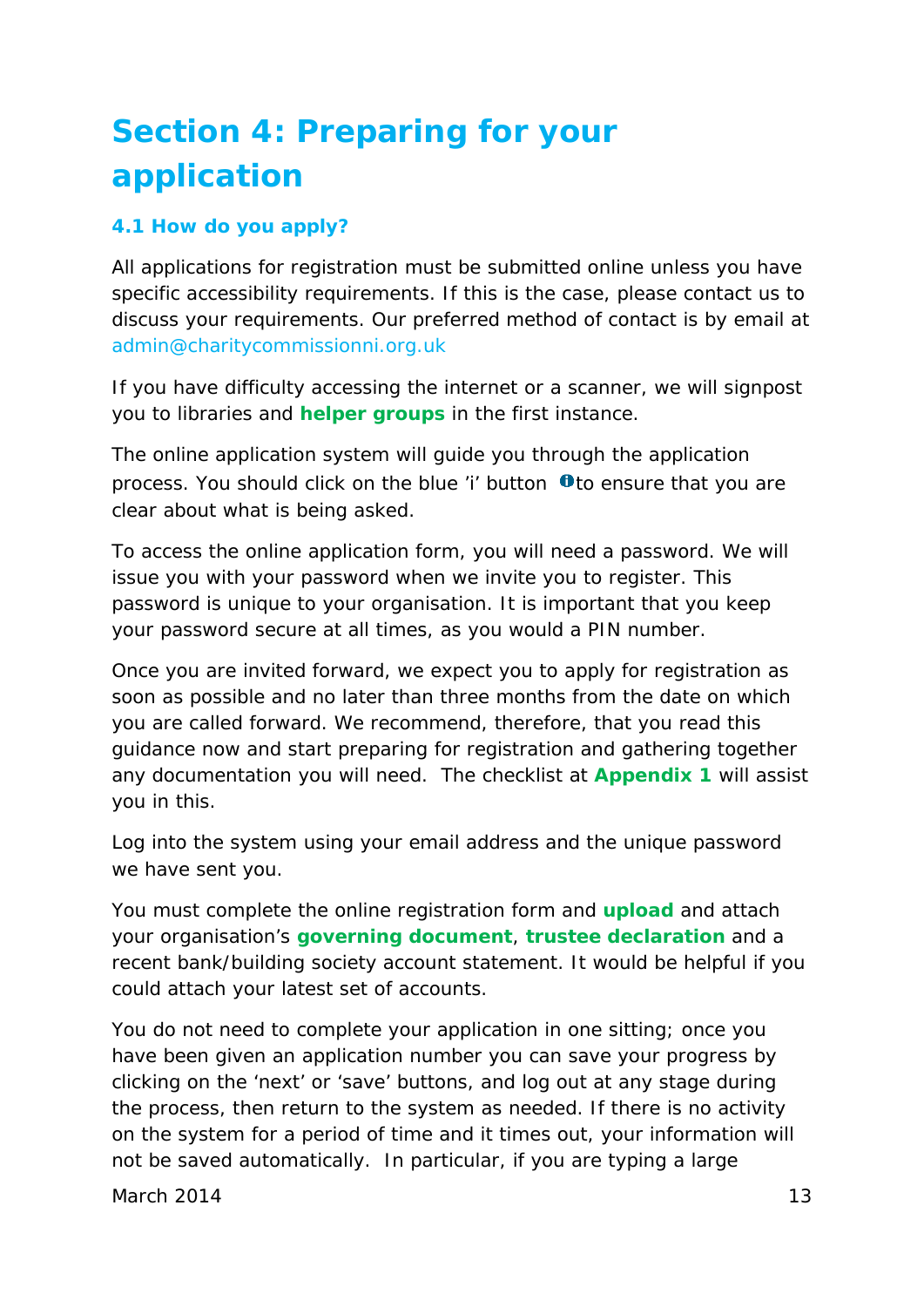amount of text into a box you should remember to click 'save' as you go or the system may time out before you are finished.

We recommend that you check all of your answers thoroughly for spelling mistakes and typos, particularly the information that will be made public on the register. You could consider typing your answer into an application such as Microsoft Word, which has spell check and word count facilities, and copying and pasting the text into the online registration form. Additionally, you may find it helpful to ask someone else, either within the charity or a **[helper group](#page-44-2)** for example, to act as a critical friend, who would review your application to ensure it is clear and makes sense.

The information requested from you may vary depending on the answers you give to certain questions. For example, if you indicate that your organisation is a company, you will be asked for your company number.

Therefore, different types of charities will follow different paths through the online system.

Some information is compulsory and must be completed. These questions will have a red asterisk  $*$  beside them.

Some text boxes have limited space, for example in the box where you are asked to provide details of your public benefit, a maximum of 4000 characters is allowed. This is because this information will appear on the *register of charities* and must fit within the set template.

Not all information you provide will be made public on the register; only information with a  $\bullet$  beside it will be visible.

We recommend that you follow a guided route through the application by using the 'next' and 'previous' buttons at the bottom of each screen.

You will be able to review and print a summary of your application before clicking to submit it. The system will flag if you have missed any information. You will not be able to submit the application until you have completed everything. You can print a draft of your application once it has been submitted and the system has generated your application number by clicking on the 'print draft' button on screen.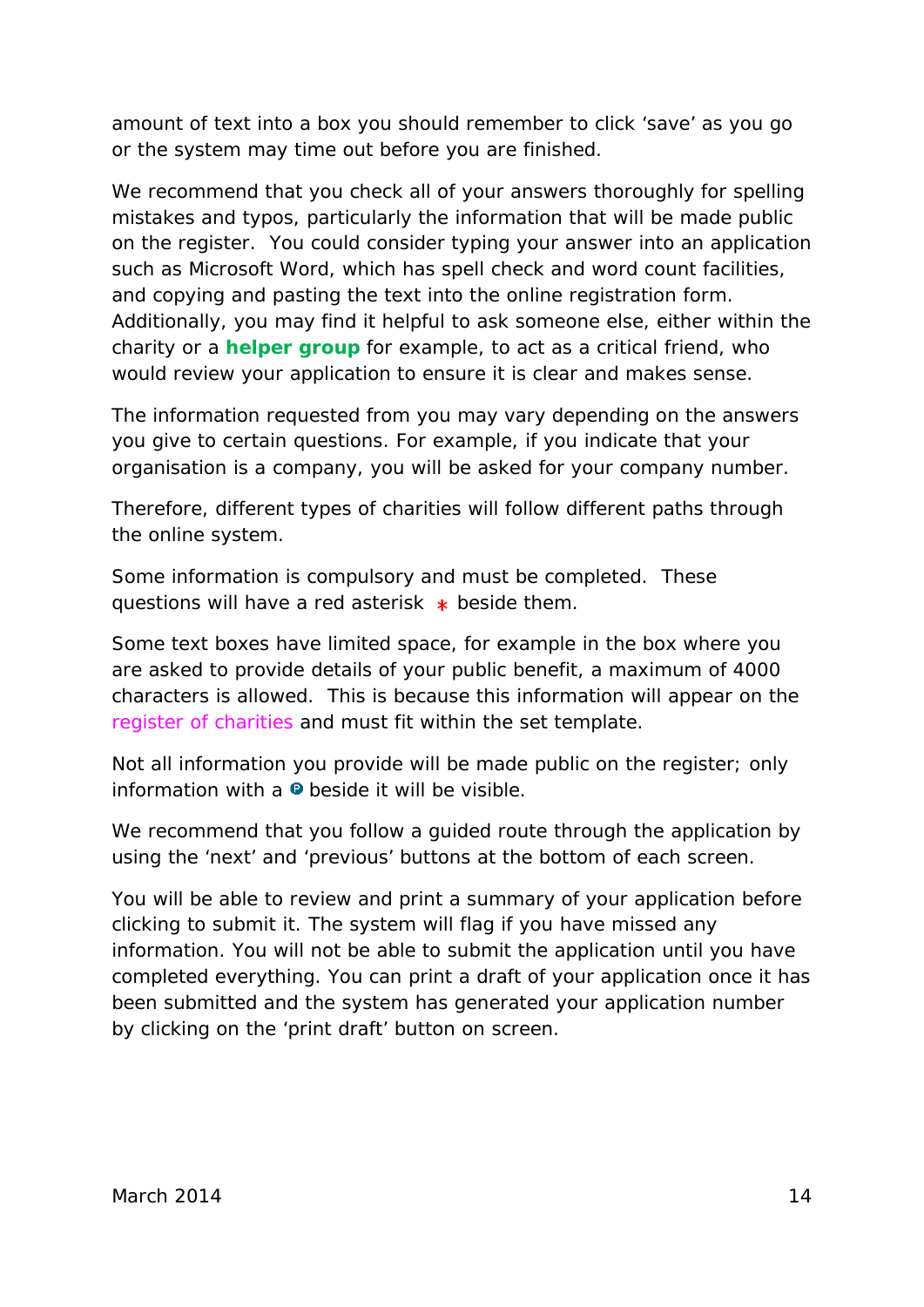#### Key

**A** Click for more information

**D** Information that will be publicly displayed

 $*$  Information that must be completed

#### <span id="page-15-0"></span>**[4.2 What do you need in order to apply?](#page-2-0)**

The checklist at **[Appendix 1](#page-22-0)** will assist you in identifying the information we recommend you have to hand in order to complete your application. This includes:

- an up-to-date [governing document](#page-44-0)
- trustee declaration
- bank details
- your most recent annual report
- latest set of financial accounts
- *Registration information form: trustees and main contact*
- details of each of your **[charity trustees](#page-40-2)** including current and previous names, contact details including their home address, and date of birth.

Charity trustees must read and have regard to the Commission's *Public benefit requirement* statutory guidance.

You should also read the following in advance of applying to register as a charity:

- this registration guidance
- the public benefit and purposes toolkit
- the public benefit supporting documents on **[charitable purposes](#page-39-1)** which are relevant to your organisation.

#### <span id="page-15-1"></span>**[4.3 Where can you get help?](#page-2-0)**

The Commission will offer:

- an online registration tutorial for the completion of the online application
- public benefit and purposes toolkit
- registration workshops for each tranche (details will be sent to you when you are called forward to register)
- guidance documents
- signposting to **[helper groups](#page-44-2)** and other resources

March 2014 15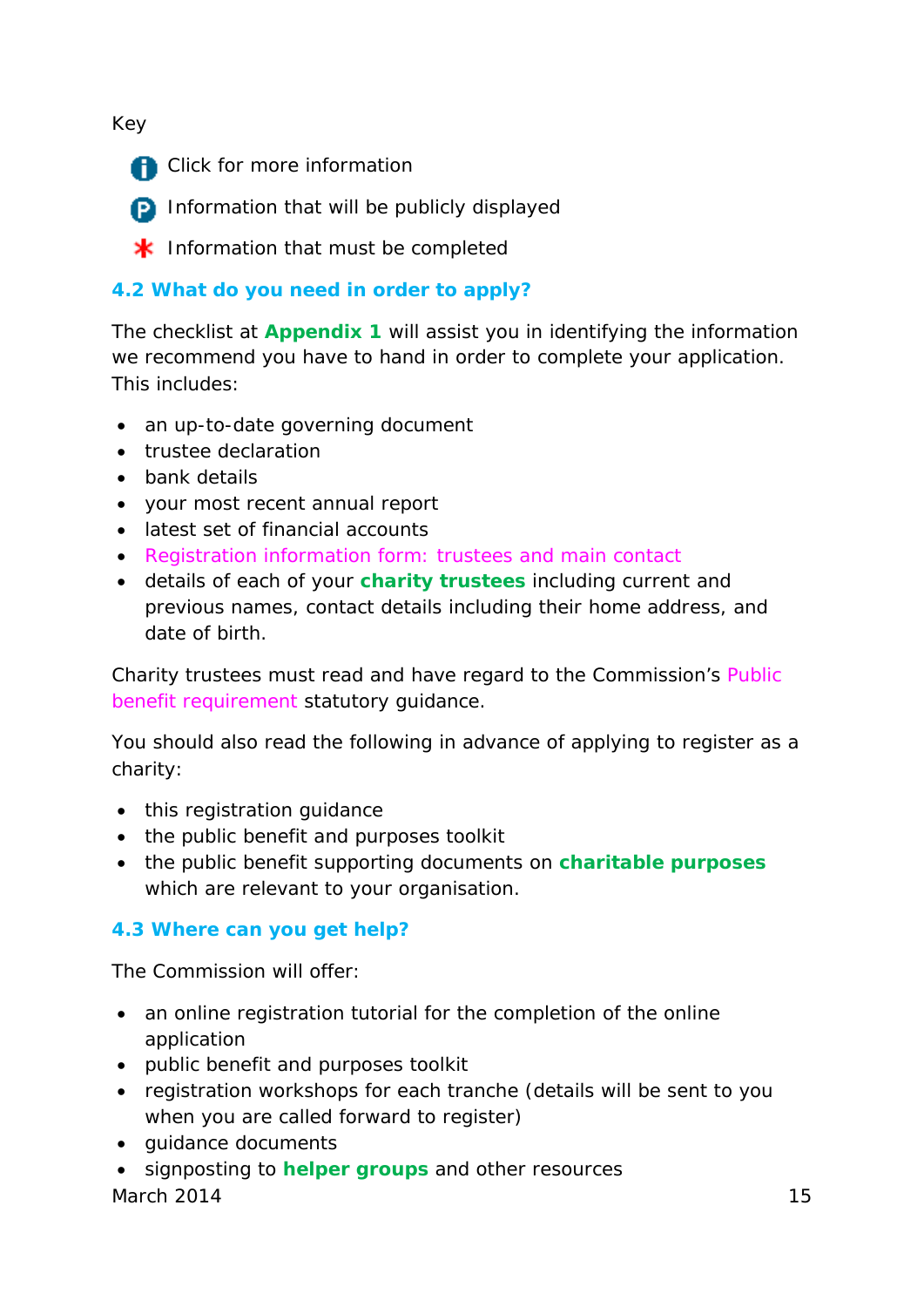- model governing documents on our website
- case studies on our website
- a podcast to inform organisations about the registration process and the public benefit requirement.

Although the Commission is not able to help individual organisations complete their registration application, we are able to provide support on general issues such as grouped registrations.

<span id="page-16-0"></span>If you have any problems relating to use of the online system or your password, refer to your invite letter for information or email [registration@charitycommissionni.org.](mailto:registration@charitycommissionni.org) Please do not phone us unless you have no easy access to email, as we are not resourced to deal with such queries via telephone.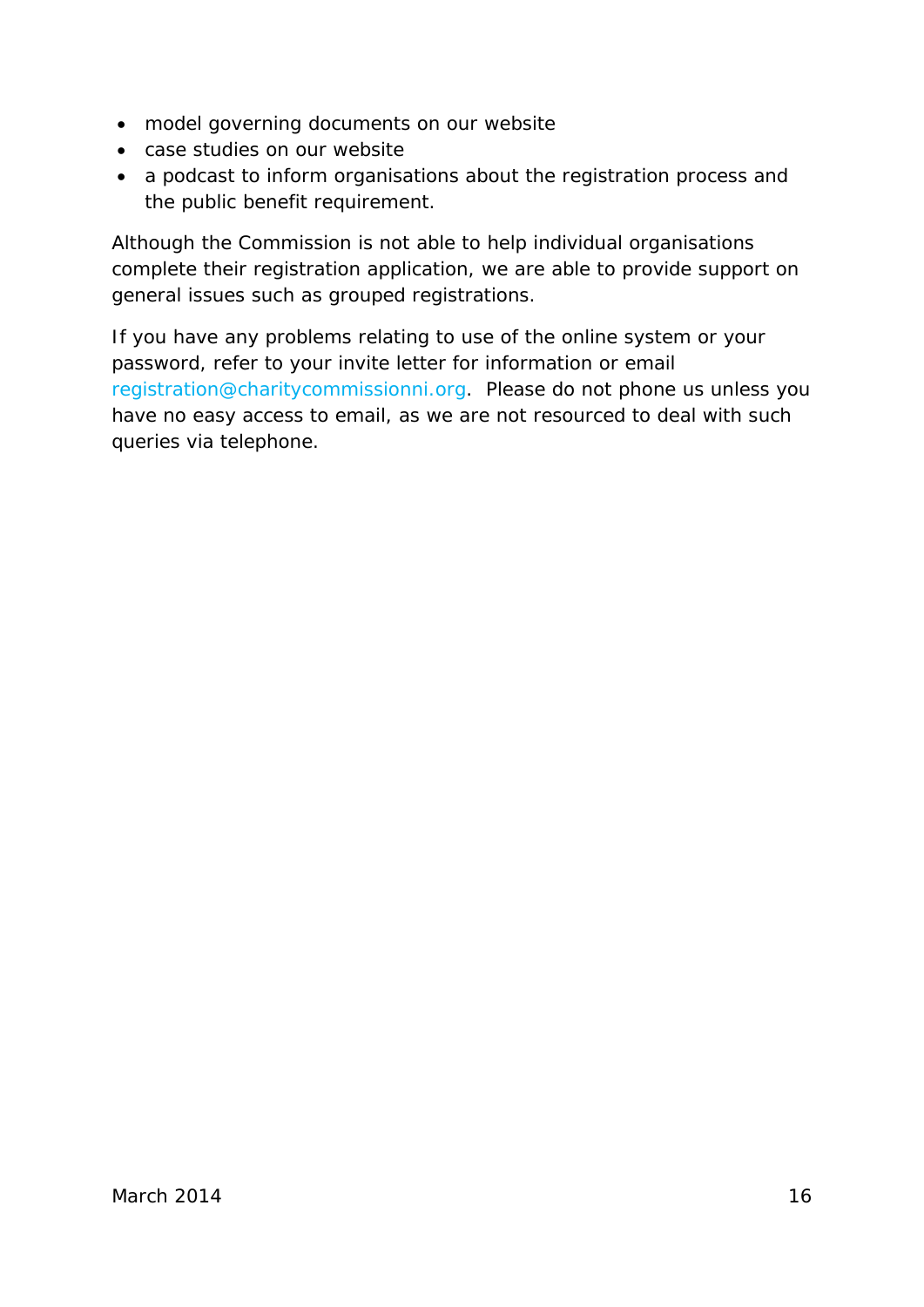## <span id="page-17-0"></span>**[Section 5: Completing the online](#page-2-0)  [registration form](#page-2-0)**

More detailed guidance on completing the registration form is given in **Appendix 2**. The following guidance gives a brief outline of information you will need to provide on the registration form. The registration form is divided into a number of sections:

- preliminary questions which log key information and check whether you are required to apply
- about your organisation
- what you do
- who is involved
- special circumstances
- submitting your application.

#### <span id="page-17-1"></span>**[5.1 Preliminary questions](#page-2-0)**

The first section of the registration form requires you to enter information that will determine your path through the online registration system. For example, it will ask for the name of your charity, contact details and what type of **[governing document](#page-44-0)** your organisation has.

It will also ask some questions which will determine your eligibility to apply for registration.

#### <span id="page-17-2"></span>**[5.2 Your organisation](#page-2-0)**

You must enter details of any working name or acronyms your organisation uses and provide a public postal address.

You will also be asked to provide some key details relating to your organisation's finances and funding.

#### <span id="page-17-3"></span>**[5.3 What you do](#page-2-0)**

In this section of the registration form, you must provide information on your organisation's **[purposes](#page-47-2)** and **[beneficiaries](#page-39-5)** and state how your organisation meets the **[public benefit requirement](#page-47-3)**. You should also provide information on what your organisation does. When **[charity](#page-40-2)  [trustees](#page-40-2)** apply to register an organisation with us, we will ask them how their organisation's purposes meet the public benefit requirement. In most cases this will be obvious but in some cases we may need to ask for more evidence, for example if you have a general purpose or a purpose March 2014 17 and 17 and 17 and 17 and 17 and 17 and 17 and 17 and 17 and 17 and 17 and 17 and 17 and 17 and 1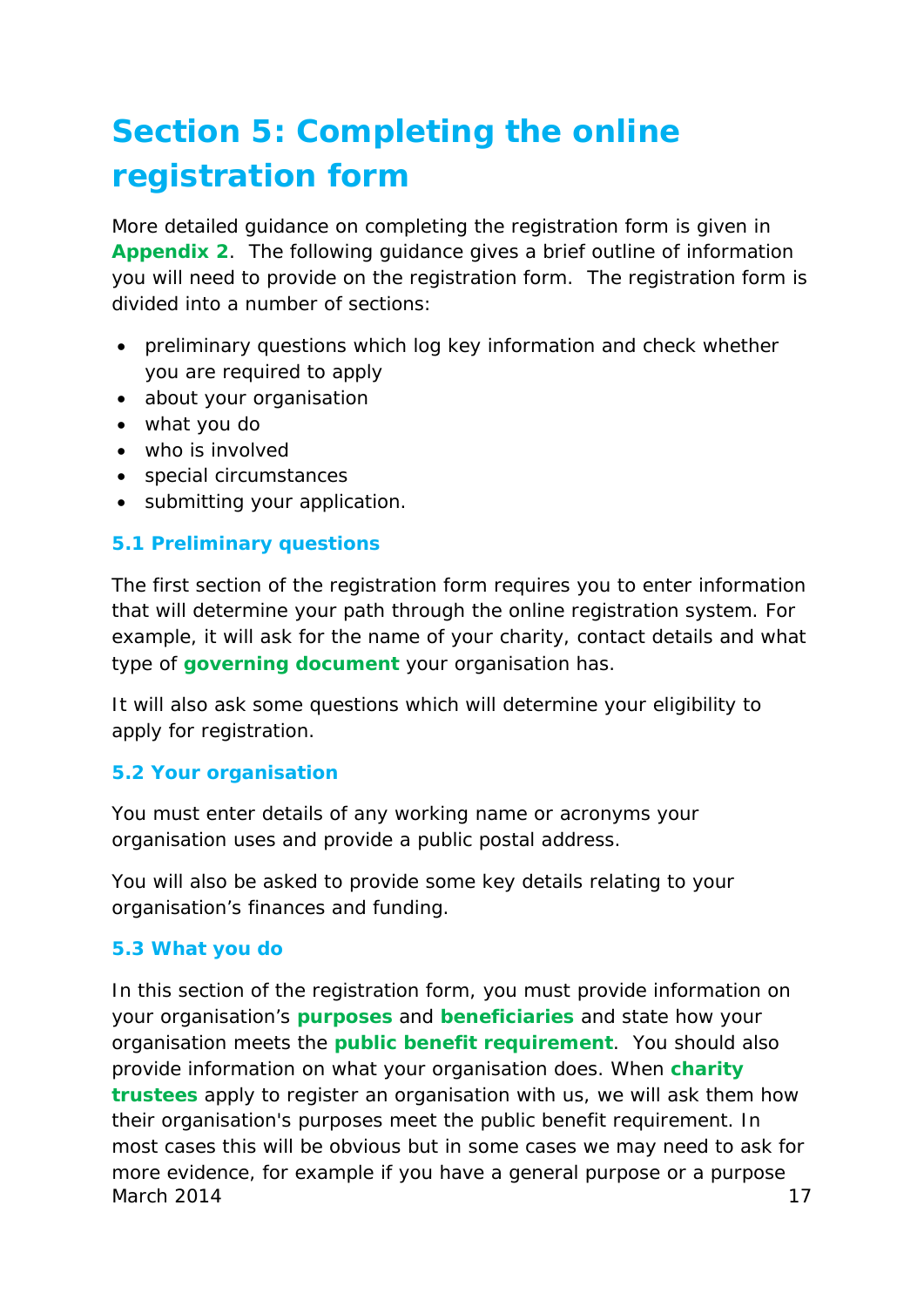which falls under the 'any other purpose' description of charitable purposes.

This information will also help to classify your organisation on the online system so that members of the public and others can search effectively for an organisation via particular characteristics.

#### <span id="page-18-0"></span>**[5.4 Who is involved](#page-2-0)**

In this section of the registration form, you must provide details of all the organisation's charity trustees. Only the name of each charity trustee will be shown on the *register of charities*; the rest of this information is held for our records and to enable us to regulate effectively, for example, making bankruptcy and disqualified charity trustee checks that may be required as part of the registration process and on-going regulation.

We also need to know if you work with vulnerable people; if so, you must provide details of your relevant policies.

Finally, we need to know of any **[private benefit](#page-46-0)** that your organisation provides. This information is important to us in assessing your application. However, just because there is a private benefit, does not necessarily mean your organisation will not be registered as a charity.

#### <span id="page-18-1"></span>**[5.5 Special circumstances](#page-2-0)**

This is your opportunity to tell us if there are any special circumstances that you would like us to take into consideration when processing your application, for example, the withholding of some information from public display or particular accessibility requirements if we need to contact you.

#### <span id="page-18-2"></span>**[5.6 Submitting your application](#page-2-0)**

Before submitting your application, you must **[upload](#page-48-0)** and attach your organisation's governing document, charity **[trustee declaration](#page-48-1)** and a recent bank statement. The online system will automatically send you an email confirming receipt of your application.

<span id="page-18-3"></span>If you do not have a scanner, you can get access to one in libraries across Northern Ireland and we also provide links on our website to **[helper](#page-44-2)  [groups](#page-44-2)** working within your sector who may be able to help.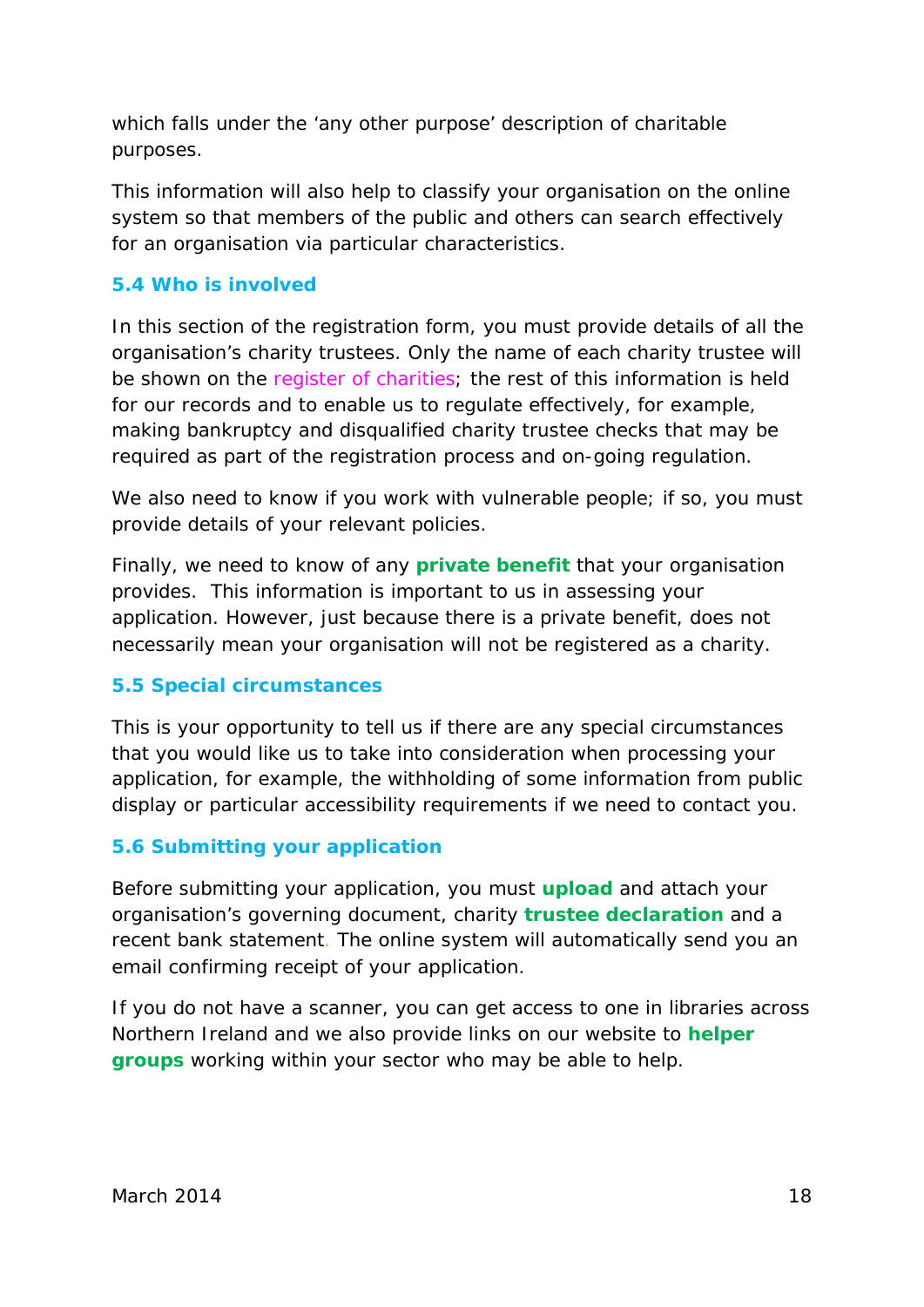## **[Section 6: How your application is](#page-2-0)  [assessed](#page-2-0)**

We will assess all of the information you have provided in your online application and review any supporting documentation, for example, your **[governing document](#page-44-0)**. If we receive a form that is not complete, we will contact you.

#### <span id="page-19-0"></span>**[6.1 Internal process](#page-2-0)**

Once we receive your completed application form, charity **[trustee](#page-48-1) [declaration](#page-48-1)** and any supporting documentation, we will assess your application.

We will apply the principles of charity law when assessing your application and making a decision as to whether your organisation meets the definition of a charity. A charity is defined both by its **[purposes](#page-47-2)** and by the public benefit which flows from those purposes.

We will:

- check that your organisation is eligible to register as a charity in Northern Ireland
- check that your purposes or proposed purposes fall under one or more of the list of 12 descriptions of purposes in the Charities Act
- determine whether your organisation's purposes meet the **[public](#page-47-3)  [benefit requirement](#page-47-3)** in accordance with the Charities Act
- check that your purposes are **[exclusively charitable](#page-43-1)** as set out in the Charities Act.

Applications will be considered on a case-by-case basis.

In addition, we must be satisfied that each of the **[charity trustees](#page-40-2)** is eligible to act as a charity trustee and we may carry out checks with other agencies, for example:

- Companies House
- bankruptcy or creditors arrangement check with the Courts Service.

The officer assigned to your application will process the information, ensuring that:

- all relevant information is considered
- applications are processed efficiently

March 2014 **19**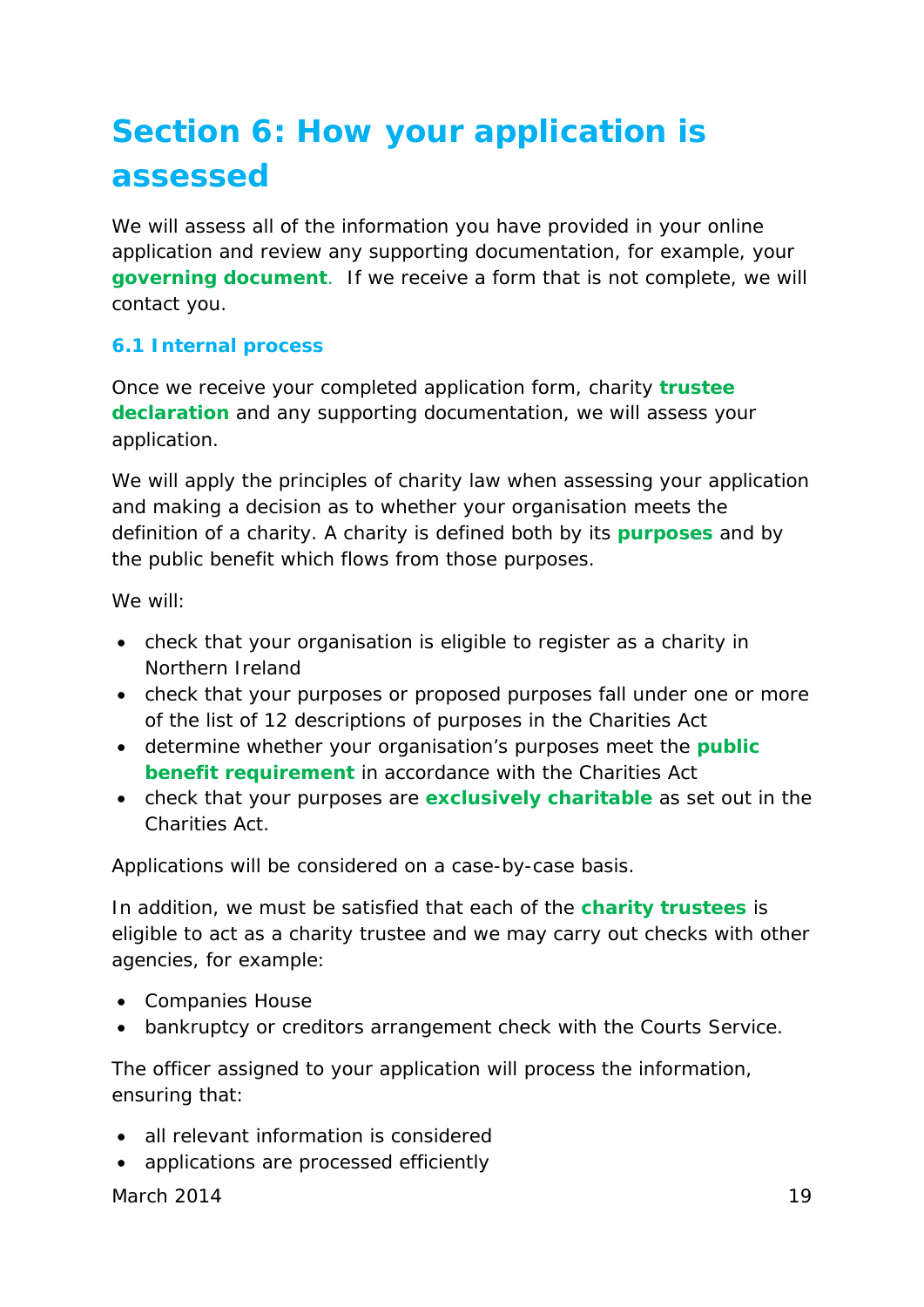• all decisions reached are consistent, impartial, evidence-based and in accordance with the law.

#### <span id="page-20-0"></span>**[6.2 Requesting further information](#page-2-0)**

If we need further information in order to reach a decision, we will contact you advising you of what we need and when we need it.

Failure to respond to our request may result in your application being delayed. Ultimately, if you do not respond, we may withdraw your application and you will have to apply to register again.

#### <span id="page-20-1"></span>**[6.3 Giving guidance](#page-2-0)**

Where it would be appropriate we will offer guidance to organisations and work with them once they have submitted their application.

#### <span id="page-20-2"></span>**[6.4 How long will the process take?](#page-2-0)**

We aim to complete assessment of your application within three months of having received your completed online application. However, depending on the complexity of applications and whether we need to contact you to request further information, this timeline may vary.

Please do not contact us to enquire about the progress of your application. You will receive an email confirming receipt of your application. We will also contact you if we require further information, and to advise you of our decision.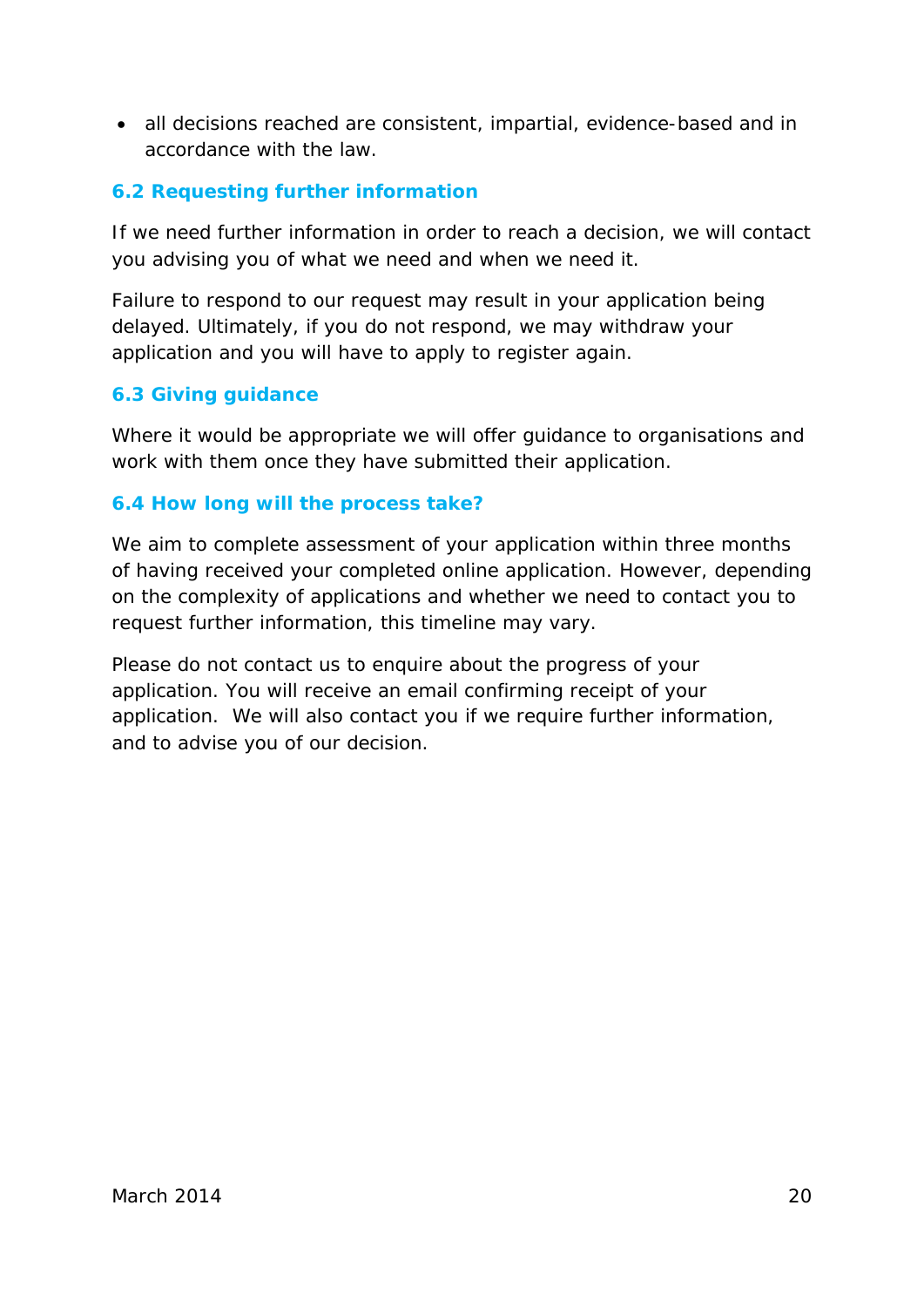### <span id="page-21-0"></span>**[Section 7: Next steps](#page-2-0)**

Once we have decided whether your organisation is a charity and will be placed on the *register of charities*, we will contact you to advise you of the outcome.

#### <span id="page-21-1"></span>**[7.1 Your application for registration is successful](#page-2-0)**

If your application is successful, we will enter your organisation as a charity on the *register of charities*. We will issue you with your unique Northern Ireland Charity number (NIC number) and a welcome pack which will provide information on key areas such as using your charity number, reporting to the Commission, fundraising and where to find further information or guidance to help you manage your charity.

As **[charity trustees](#page-40-2)** of a registered charity, you will have a number of ongoing duties and responsibilities, some of which may involve contact with us.

A successful application reflects the status of the organisation as charitable, however we may, in the course of assessing your application, identify issues which cause concern regarding the running of your charity. We may refer your charity to other parts of the Commission, for example monitoring and compliance, who may follow up with you.

#### <span id="page-21-2"></span>**[7.2 Your application for registration is unsuccessful](#page-2-0)**

If your application for registration is unsuccessful, we will write to you explaining why we have reached this decision. This should inform your next steps as an organisation. You may be able to reapply in the future. For example, where an application is rejected because the **[governing](#page-44-0)  [document](#page-44-0)** is insufficient to demonstrate that the organisation is **[established](#page-43-0)** for **[charitable purposes](#page-39-1)**, the organisation may wish to amend the governing document to ensure that its purposes are **[exclusively charitable](#page-43-1)**. If you wish to reapply the Commission will agree a timeframe for reapplication, depending on the issues raised.

We will also explain the process you can use if you disagree with our decision or feel that we have misunderstood your application and wish to challenge the decision. We have an internal decision review process explained in our *Challenging a decision of the Commission* guidance and you also have a right of appeal to the [Charity Tribunal for Northern](http://www.courtsni.gov.uk/en-GB/Tribunals/CharityTribunal/Pages/default.aspx)  [Ireland.](http://www.courtsni.gov.uk/en-GB/Tribunals/CharityTribunal/Pages/default.aspx)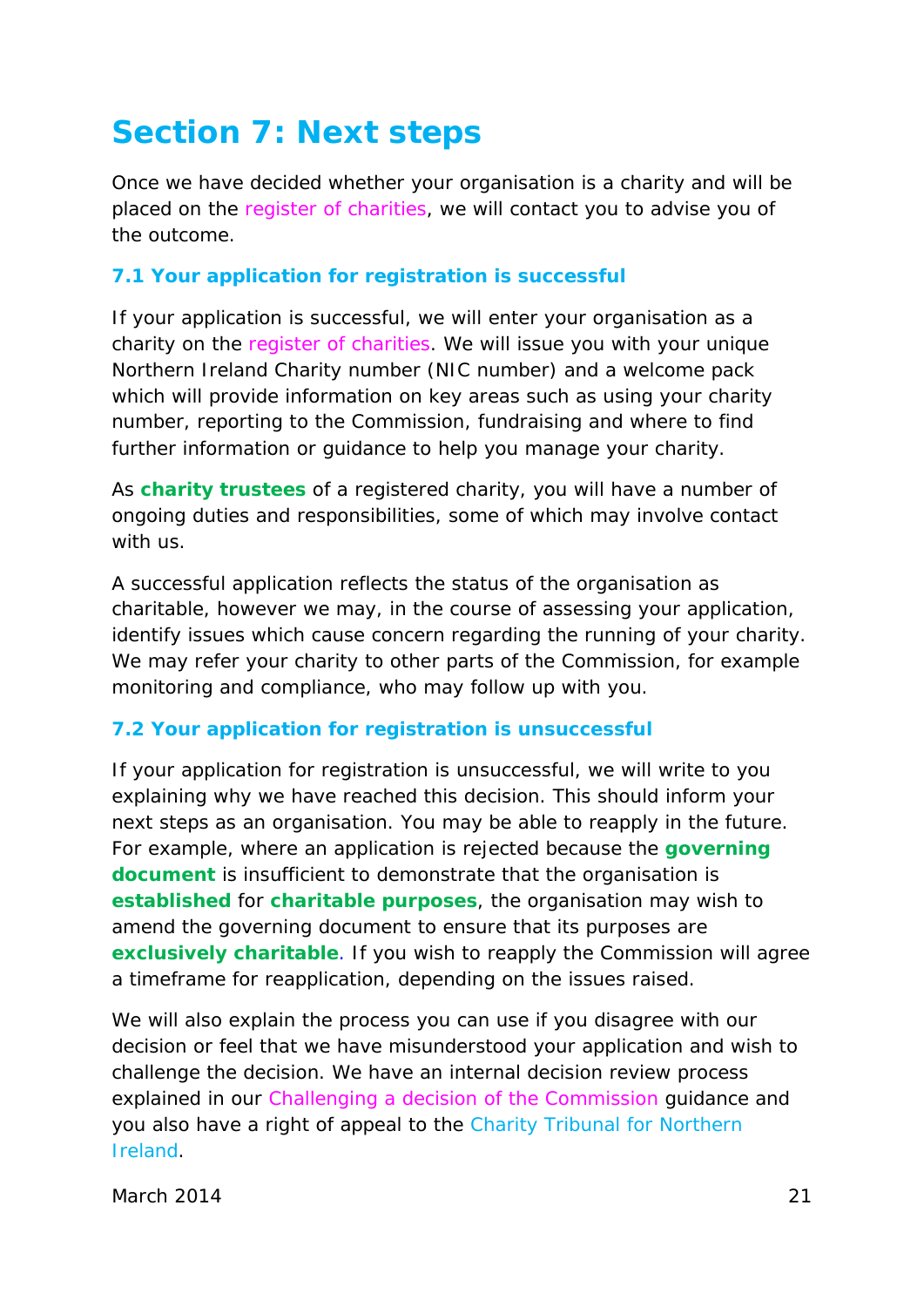## <span id="page-22-0"></span>**[Appendix 1: Document and information](#page-2-0)  [checklist](#page-2-0)**

The checklist below provides a summary of the information and documentation you will need in order to complete your online registration application.

|                | Document / information                                                                                                                               |  |
|----------------|------------------------------------------------------------------------------------------------------------------------------------------------------|--|
| $\mathbf{1}$   | Unique password                                                                                                                                      |  |
| 2              | Governing document in pdf format                                                                                                                     |  |
| 3              | Latest financial accounts in pdf format                                                                                                              |  |
| 4              | Most recent annual report                                                                                                                            |  |
| 5              | Bank statement from a UK bank/building society that is less than 3<br>months old, in the name of the organisation and in pdf format                  |  |
| 6              | Bank details of the organisation's UK bank or building society account,<br>sort code and account number                                              |  |
| $\overline{7}$ | Details of all charity trustees: current and previous names, contact<br>details including home address, and date of birth                            |  |
| 8              | Nominated contact: name, contact details and date of birth                                                                                           |  |
| 9              | Registration information form: trustees and main contact                                                                                             |  |
| 10             | Charity trustee declaration signed and dated individually by all charity<br>trustees in pdf format                                                   |  |
| 11             | Your HMRC number, if you are registered with HMRC for charitable tax<br>purposes (if applicable)                                                     |  |
| 12             | Your registered company number, if you are a registered company (if<br>applicable)                                                                   |  |
| 13             | Public benefit statement prepared using the public benefit and purposes<br>toolkit                                                                   |  |
| 14             | List of organisational policies to identify those which may be relevant<br>for registration, for example, working with children or vulnerable people |  |

Remember you must have regard to the Commission's *Public benefit requirement* statutory guidance when making your application for registration*.* March 2014 22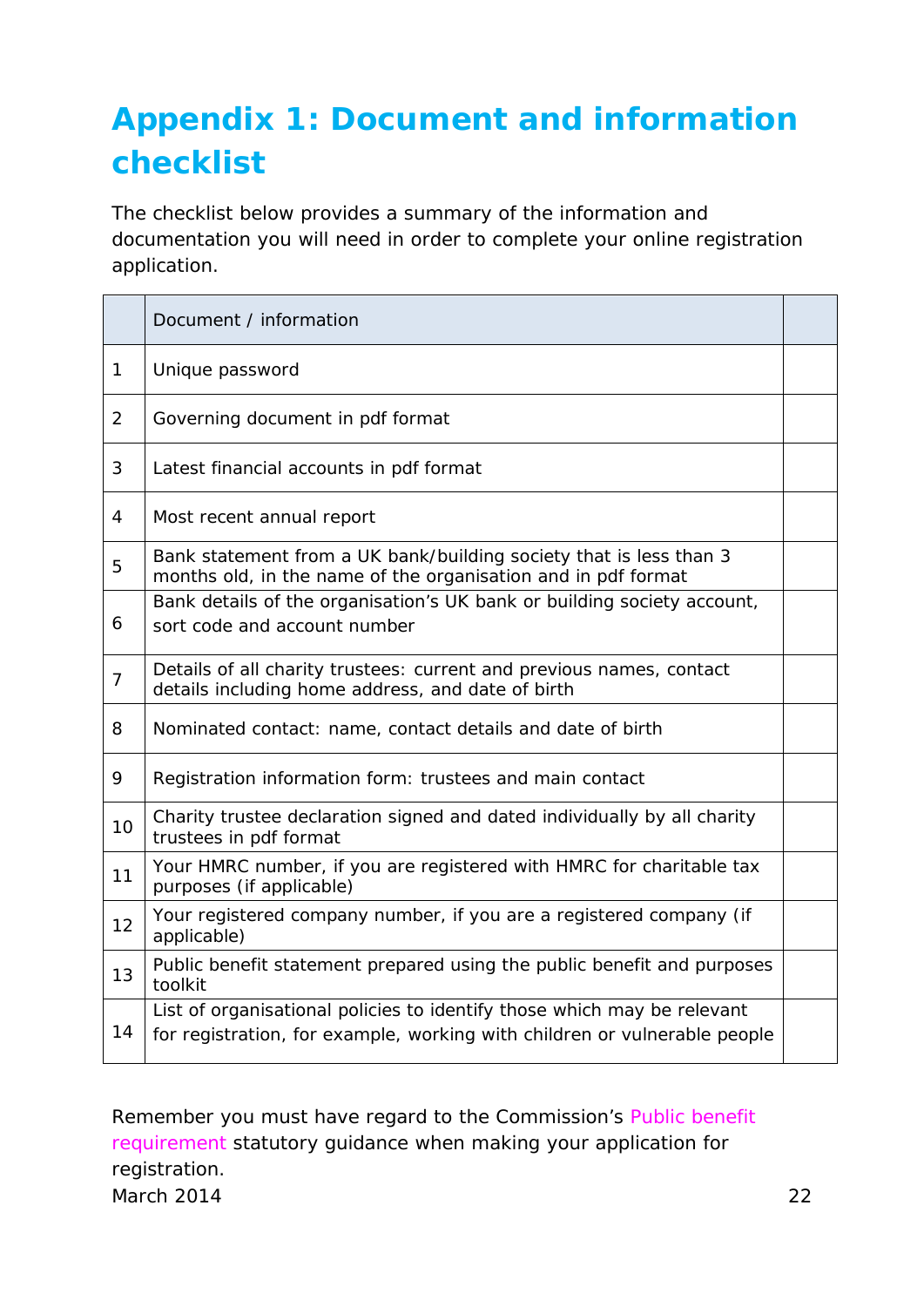## **[Appendix 2: Online registration step](#page-2-0)[by-step](#page-2-0)**

The following provides step-by-step information on each part of the online registration system. The headings correspond to pages on the system. We estimate that normally it should take no longer than 60 minutes in total to complete the form, if you have all the information to hand.

To access the registration system, go to our website: [www.charitycommissionni.org.uk](http://www.charitycommissionni.org.uk/) and click on the 'register' button.

If you want to see what the registration system looks like before you are called forward to apply to register, you can view the online tutorial on our website.

Remember that you should not begin the registration process if your organisation is not governed by the law of Northern Ireland or is already registered as a charity in another jurisdiction (this does not include your registration with HMRC for tax exemptions).

If you are registered with OSCR or CCEW you should contact us by emailing [registration@charitycommissionni.org.uk](mailto:registration@charitycommissionni.org.uk) prior to completing the application process.

### **Registration form: preliminary questions**

**Organisation's name, date of governing document and HMRC number**

Enter the full name of your organisation exactly as it appears in your **[governing document](#page-44-0)**.

Enter the **[date your governing document came into effect](#page-43-3)**. This should be recorded on your governing document. If you are unsure of the date your governing document came into effect, you may wish to take legal advice or the information in the glossary might help you.

If you are registered with HMRC for charitable tax purposes, you will be required to provide your HMRC number.

#### **Contact for the application**

Enter the details of the person who will be the point of contact for your application.

March 2014 23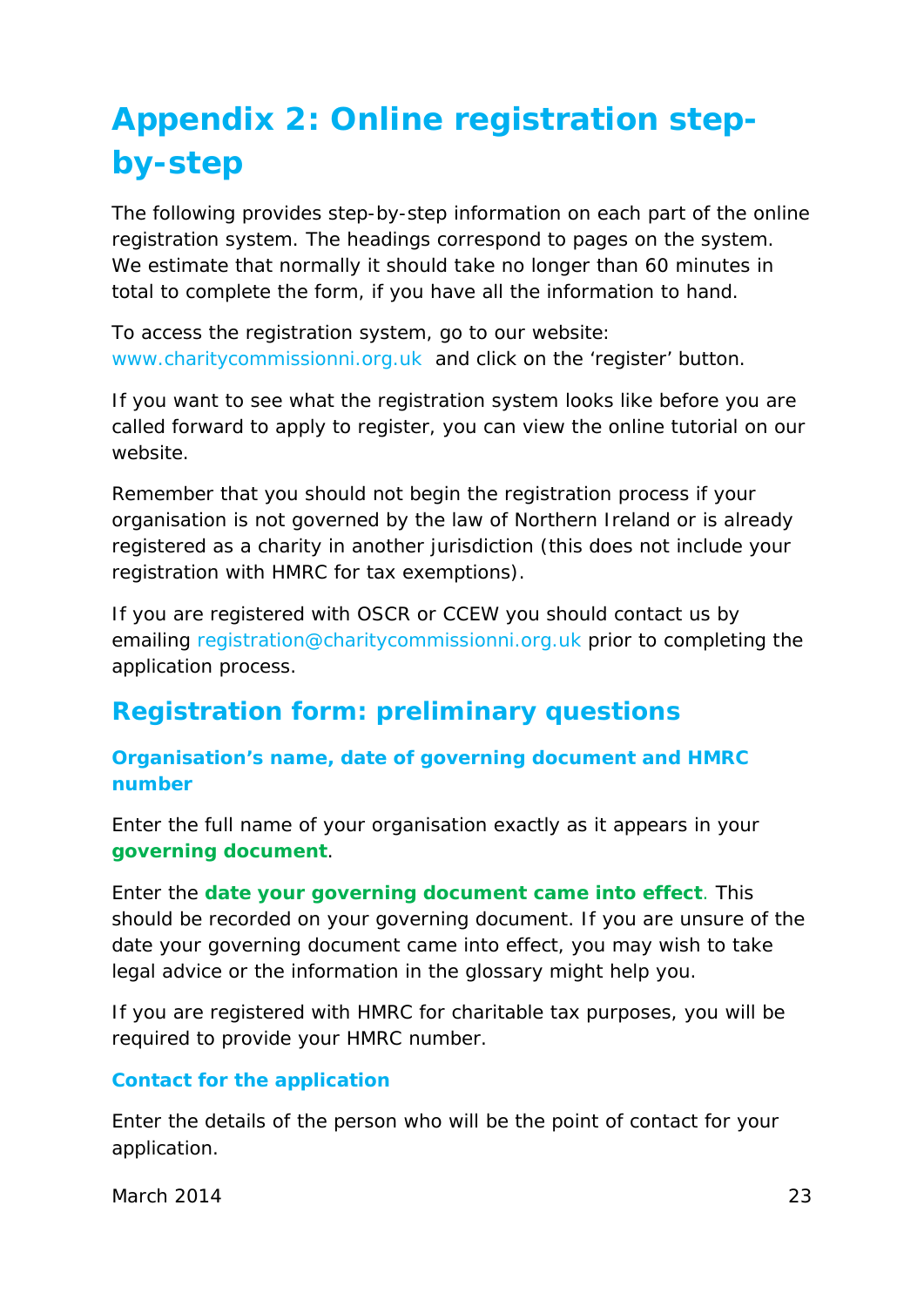This could be a **[charity trustee](#page-40-2)**, employee or volunteer. Alternatively, it could be your legal adviser or someone else not directly involved in the organisation itself.

This is the only person, other than named charity trustees, with whom we will discuss the application.

You can also choose a 'corporate contact' for example if you have a **[corporate trustee](#page-42-2)** or are represented by an organisation such as a firm of solicitors or an umbrella body.

#### **Required to apply for registration**

You must confirm whether your organisation:

- is **[governed by the law of Northern Ireland](#page-44-1)**, or
- is governed by the law of another jurisdiction but operates in Northern Ireland.

Provided you can answer yes to at least one of the questions above, you will be eligible to apply for registration. If not, you will not be able to continue with your application.

Below is some guidance to help you answer these questions.

#### **Governed by the law of Northern Ireland**

Indicators that your organisation is governed by the law of Northern Ireland include that:

- it was **[established](#page-43-0)** in Northern Ireland
- it is a company registered in Northern Ireland
- your governing document says that the organisation is governed by the law of Northern Ireland
- a majority of the charity trustees are resident in Northern Ireland and there is no reference to any other legal framework in the governing document.

#### **Organisations which are governed by the law of another jurisdiction but operate in Northern Ireland**

Under section 167 of the Charities Act these are organisations which are not charities under the law of Northern Ireland, and have their main base outside of Northern Ireland, but which operate for **[charitable purposes](#page-39-1)** in or from Northern Ireland.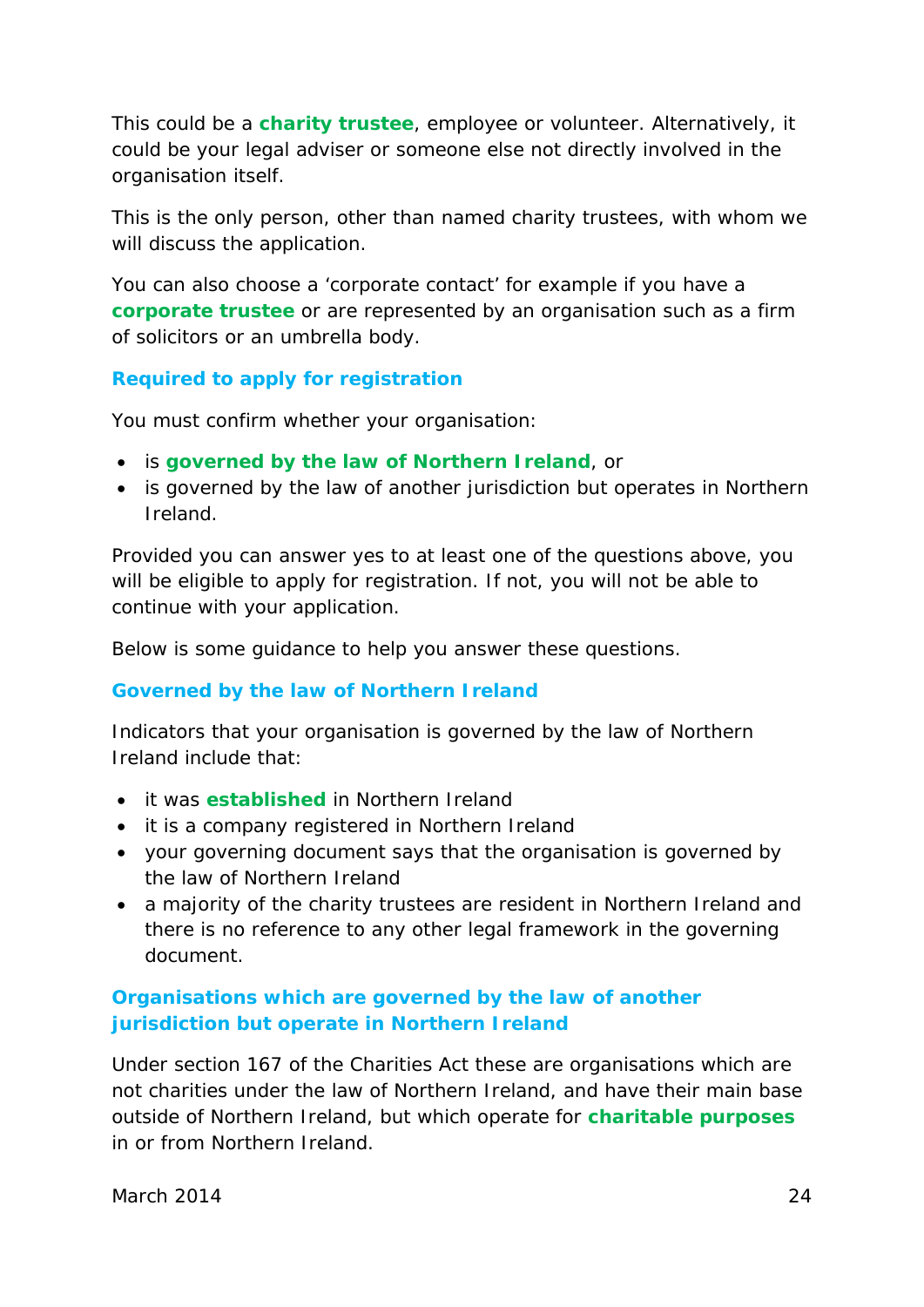These organisations may be required to apply for registration with the Commission; however their annual reporting obligations may be different.

Section 167 institutions will not be called forward until the Department for Social Development has made regulations and all organisations which are charities under the law of Northern Ireland have been called forward. Further details will be available once the regulations are made and consulted on.

#### **Your governing document**

You must tell us the type of governing document your organisation is governed by. This is most likely to be one of the following:

- A memorandum and articles of association / memorandum of association.
- A constitution.
- A trust deed or declaration of trust.
- A will.
- A scheme.
- An Act of Parliament.

If the organisation is a company, it will have a memorandum and articles of association. You will need to enter your registered company number when applying for registration as a charity.

If your organisation is a new charity which also intends to apply for registration as a new company, you must register with Companies House as well as with the Commission. You may wish to apply to register as a charity first, as to be a charity your memorandum and articles of association must comply with charity law. In this case, instead of entering your company number you can enter 999999 as an interim company number in order to complete the registration application process. You must notify us of your actual company number once you receive it.

Alternatively, you can apply to incorporate with Companies House prior to applying to register as a charity in Northern Ireland, however your governing document will still be reviewed in its entirety by the Commission and changes may be required.

If the proposed name of your new organisation contains either of the words 'charity' or 'charitable' then Companies House requires written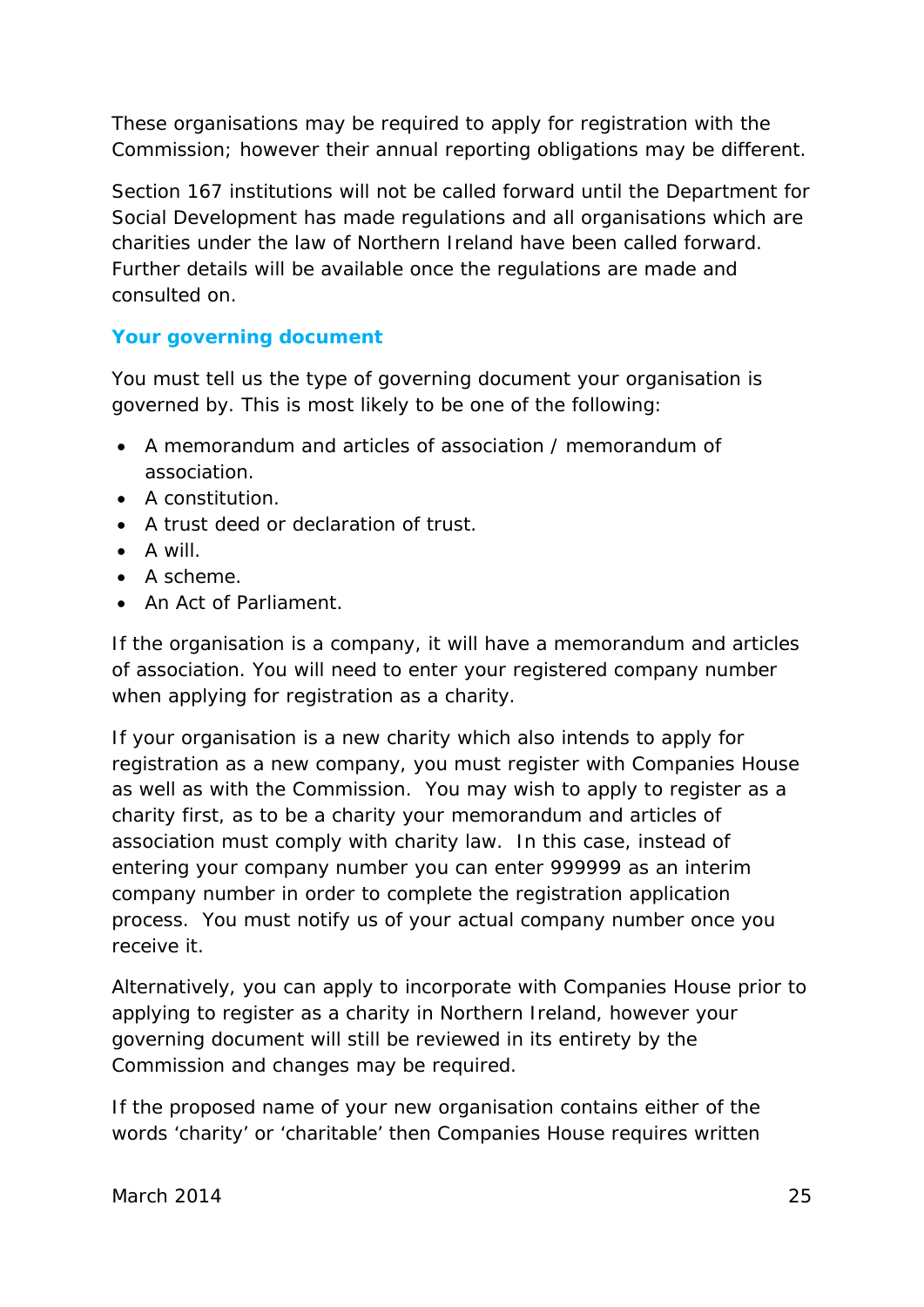confirmation from the Commission that we do not object before they will issue a certificate of incorporation.

#### **Adopting an approved governing document**

An **[approved governing document](#page-39-4)** is a common governing document which has been agreed with a parent or sponsoring body (often an umbrella body) and by the Commission as one that is suitable for registration.

If you use an approved governing document and do not change it, your application is likely to be processed more quickly.

Once we have a database of approved governing documents, we will provide a drop down list of choices in the online application form. You can select the approved governing document which you are using. If you intend to use an approved governing document, permission must be sought from the relevant parent or sponsoring body.

Approved governing documents often contain optional clauses or blank spaces for charity trustees to make choices or to complete. Completing these are not considered as changes to an approved governing document

It is important to note that an approved governing document does not refer to your internal process for approving or ratifying an individual governing document that has been drafted specific to your organisation.

#### **Governing document not previously approved by the Commission**

If the Commission has not previously approved your governing document, you must enter your **[purposes](#page-47-2)** from your governing document in the free text box provided.

### **Registration form: your organisation**

In this section, you need to tell us about your organisation.

#### **Your organisation's name**

You must state your organisation's main name and any working names or acronyms.

Your organisation may use, or plan to use, an acronym, for example the RSPCA (Royal Society for the Prevention of Cruelty to Animals, which is registered in England and Wales). Members of the public will often search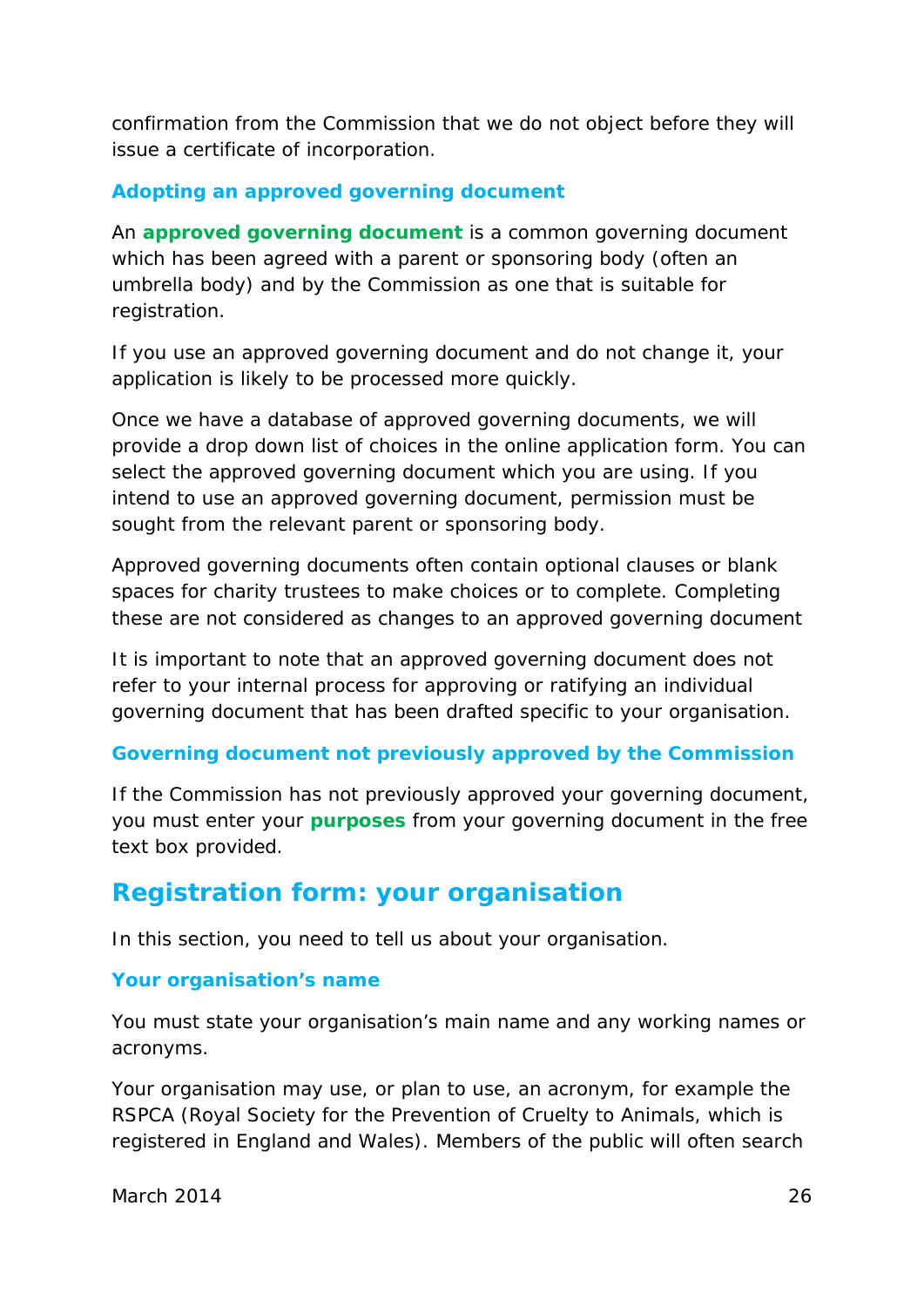the *register of charities* using an abbreviation or acronym rather than a full title.

Some organisations are better known by a working name, for example 'Comic Relief' and 'Sport Relief' are working names for the charity known as Charity Projects, an organisation which is registered in England and Wales. Again, members of the public will be more likely to search the r*egister of charities* using one of the working names.

#### **Your public address**

The address you provide here will be shown on the public *register of charities* on our website. In most cases, this will be the address from which the organisation operates.

If you consider there is a risk in providing your main or operating address, for example if it is the address of a women's refuge, or if it is a private, residential address, then you should contact us to discuss your requirements. If we agree that the address can be withheld, you will be required to enter an alternative address for the register, for example, a PO Box address or a 'care of' address. The purpose of the public address is to enable members of the public, interested parties and the Commission to contact the charity.

Please make sure that you enter your full address and postcode so that correspondence can be handled smoothly and effectively.

#### **Internet addresses**

If you have a website or social media profile, we would like to be able to make a link to this from the r*egister of charities*. This provides a useful point of contact for members of the public to gather more information.

You must also provide at least one email address, which will be used by the Commission to contact you. You can also provide an email for public display; the same address can be used for both purposes.

#### **Finance and funding**

You must enter the following:

• if you have existed for more than one year: the gross annual income from your last set of financial accounts

or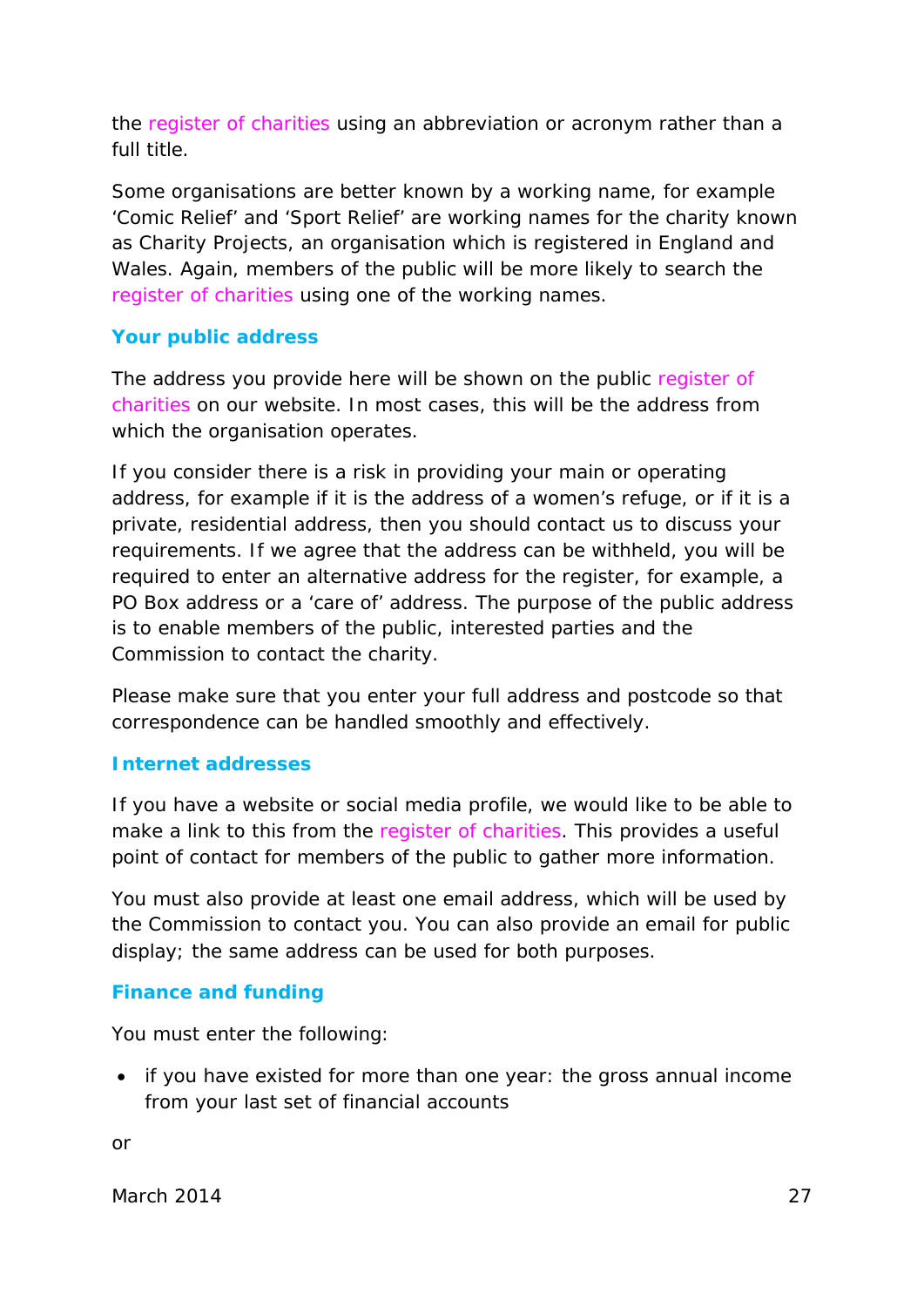- if your organisation is newly established: your estimated gross annual income and
- year to date income.

Additionally, you must tell us the end date of your next financial year and provide some information on how your organisation raises, or intends to raise, funds including if you are using a **[professional fundraising](#page-46-1)  [consultant](#page-46-1)**.

When entering your income, please insert numbers only, leaving out any commas or spaces.

#### **Gross income**

Gross income means all the money your organisation has received in a financial year from all sources including:

- grants
- gifts
- sales of goods and services
- fundraising
- interest on investments
- capital that the charity trustees can decide to spend as income
- income from any special trusts.

It does not include:

- the receipt of a loan by the charity
- loan repayments to the charity
- gains or profits on the sale of investments and fixed assets.

#### **Financial year-end date**

If your organisation has operated for more than a year and has produced annual accounts, enter your financial year-end date from the latest accounts. If your organisation is still in its first year, then enter the expected financial year-end date. Your financial year-end date should correspond with what is set out in your governing document.

#### **Fundraising**

We ask you to give some details of your fundraising activity, including whether you use **[professional fundraising consultants](#page-46-1)**.

These questions are not compulsory and do not form part of your application, however the information is very helpful for our records. March 2014 28 28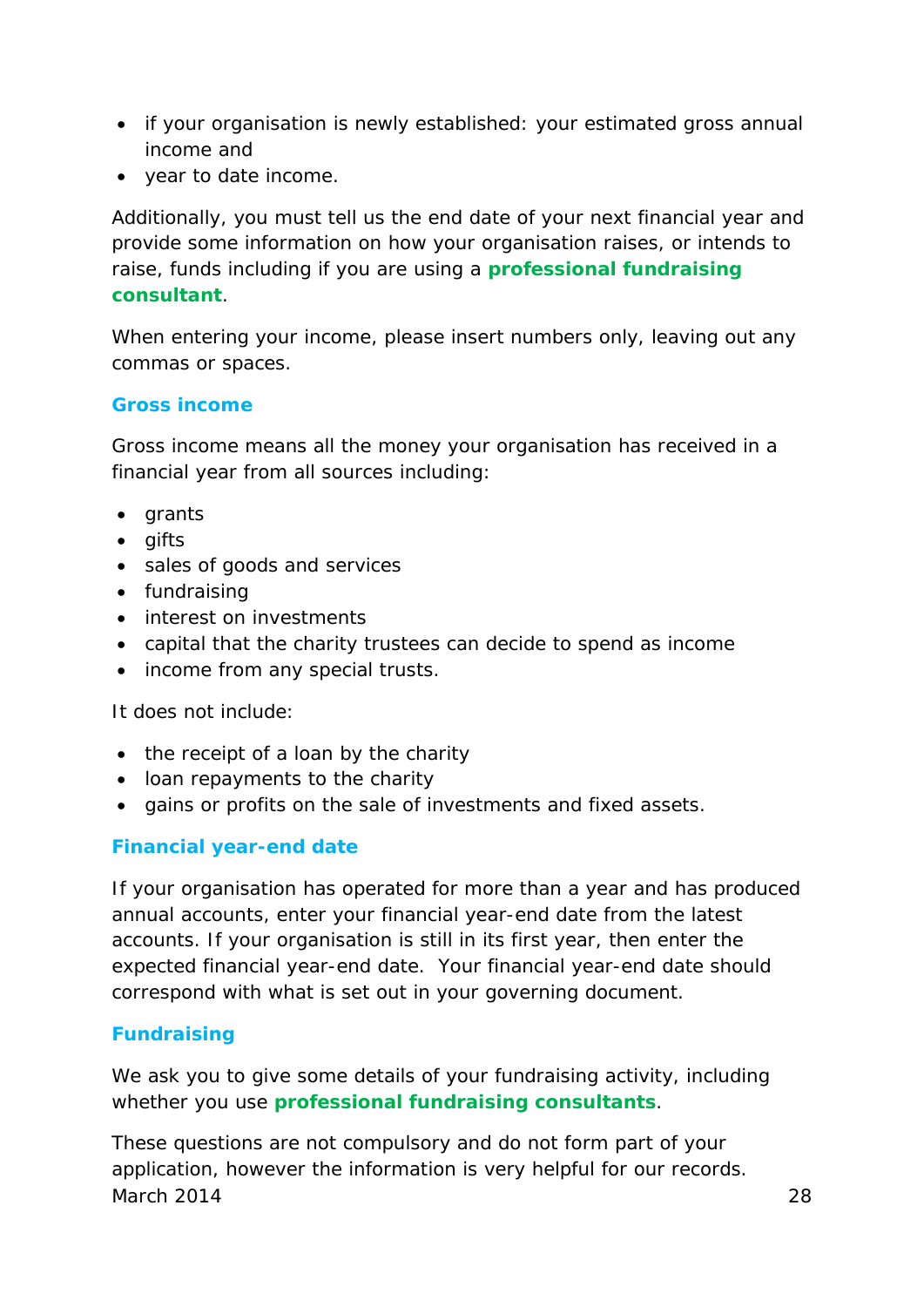#### **Charity's main bank or building society account**

Please provide details of your main bank account including the sort code and account number. Once you enter your sort code you can click the 'look up' button and the name and location of your bank will be displayed. You must also give your account number and the account name.

For a building society account you must enter your building society's name, account or roll number and the name that the building society account is held in.

These details are confidential and for internal use by the Commission only. They will not be made public on the register of charities.

#### **Summary screen**

You will see a summary of the information you have completed up to this point of your application. You can change the information you have given by clicking the 'edit' button.

### **Registration form: what you do**

#### **Confirmation of your purposes**

You will be asked to read over your charitable purposes as you have completed them in the previous section and to confirm that this is the wording you are using for your application.

#### **Your organisation's purposes**

This section of the system requires information on your organisation's purposes, what you do and your intended beneficiaries. You must have regard to the Commission's *Public benefit requirement* statutory guidance. You may also find our public benefit supporting documents useful when completing these questions, as well as the public benefit and purposes toolkit.

You must enter your organisation's purposes exactly as they appear in your governing document. A charity's purposes may be set out in the **[objects clause](#page-46-2)** of its governing document. If your purposes use the wording of the 'descriptions of purpose' from the Charities Act without further detail, they may not provide enough information to adequately March 2014 29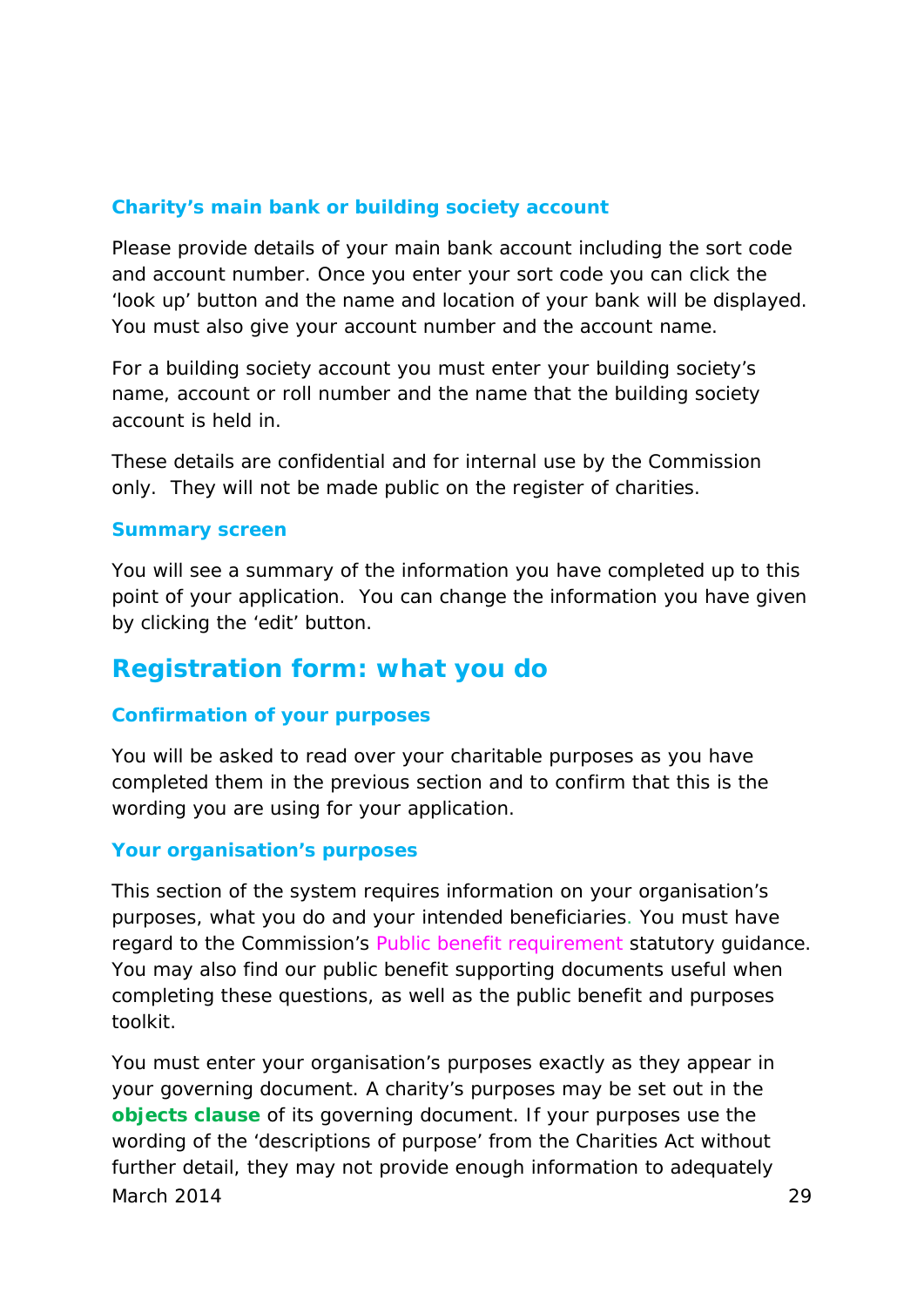express what your organisation seeks to achieve. If your organisation's purposes are not adequately expressed or they are unclear or poorly worded it may result in your application being delayed or rejected. For more information you can refer to the Commission's *Purposes and Public Benefit toolkit* and model purposes as they are developed.

#### **The public benefit requirement**

To enable us to assess whether your organisation's purposes are for the public benefit, please provide information about how your organisation meets the public benefit requirement as set out in our statutory guidance.

If your application does not include sufficient information about how your organisation's purposes are intended for the public benefit, we may need to contact you for more information when we are assessing your application, which could result in a delay in issuing a decision.

There must be a public benefit for each of your purposes; we recommend using the public benefit toolkit to identify the public benefit which flows from each purpose, as it may be different for each one.

This text will appear on the *register of charities* if your organisation is registered as a charity.

#### **What your organisation does**

The information you provide here will appear on the *register of charities* if you are successfully registered. It adds to the information available to the public, potential donors and beneficiaries.

This question is not a core part of our decision on your charitable status, however if your purposes are unclear, this information may help to enhance our understanding of your charity's purposes. It is also an opportunity to tell potential donors or beneficiaries exactly what you do and how you do it.

Please do not include details of your fundraising activities or charity trustees' powers as these are requested elsewhere.

#### **Classifying your organisation's purposes, what your organisation does and your intended beneficiaries**

These classifications are intended to make it easier for potential donors and other interested parties to find the charities that are relevant to them on the *register of charities.*

March 2014 30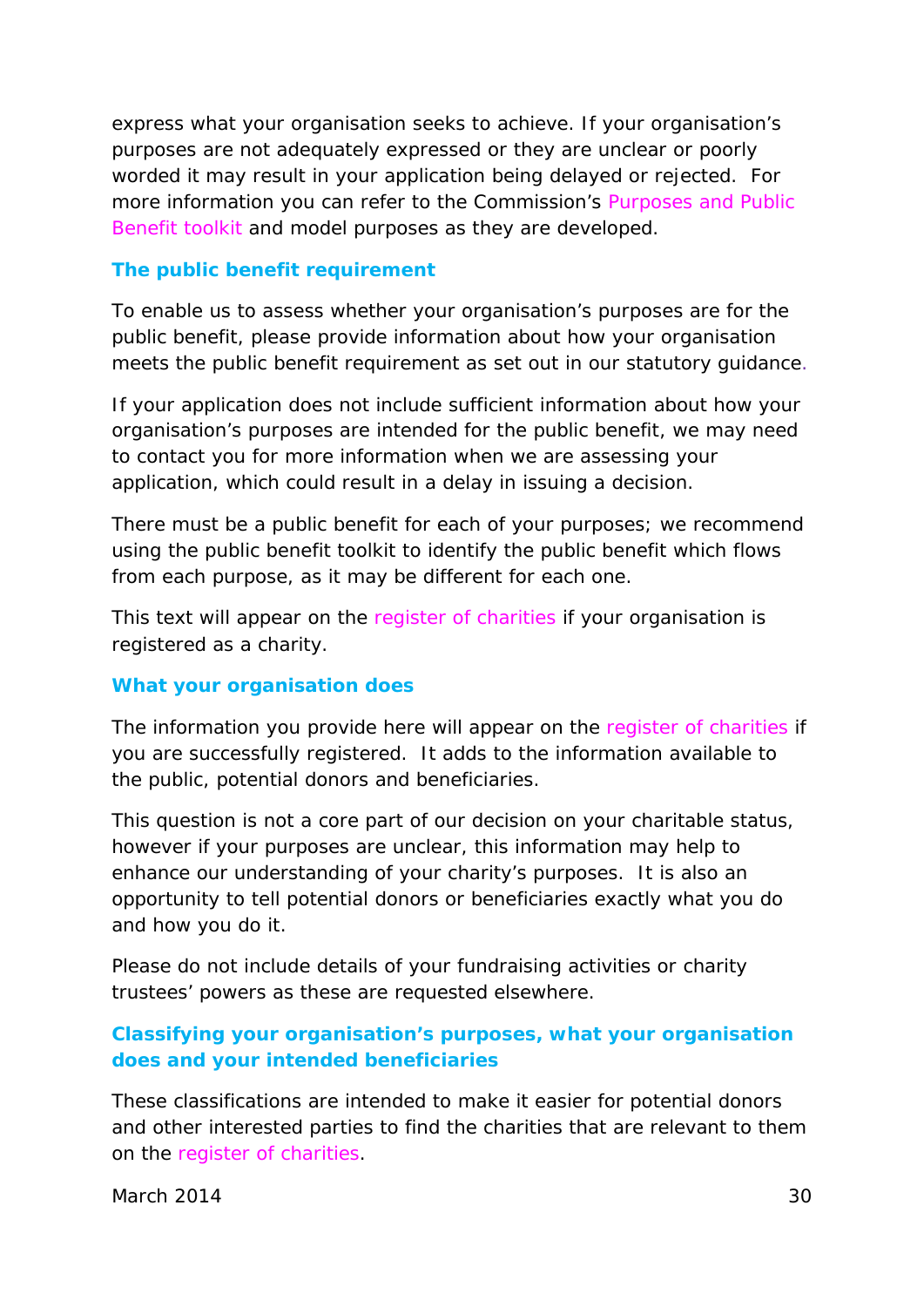You must select at least one option in each of the three sections to describe the main focus of your work. The sections are:

- What your organisation is set up to do (these are its purposes).
- How it does this (this is what your organisations does).
- Who it does this for (these are its intended beneficiaries).

You must select options in order of their significance to your organisation. For example, if your organisation's main purpose is the prevention or relief of poverty, then insert '1' against that purpose. If it also advances education, but to a lesser extent, then insert '2' and so on until you have noted, in order of significance, all of your organisation's purposes. You must not put the same number against more one than one option. The example screenshots from the online registration system on the next page show a correctly completed classification and one that is incorrectly completed.

You do not have to select more than one; this will depend on the number of purposes your organisation has.

If we decide to register your organisation we will include your purposes on the *register of charities*. You must keep us up to date with any changes in your organisation.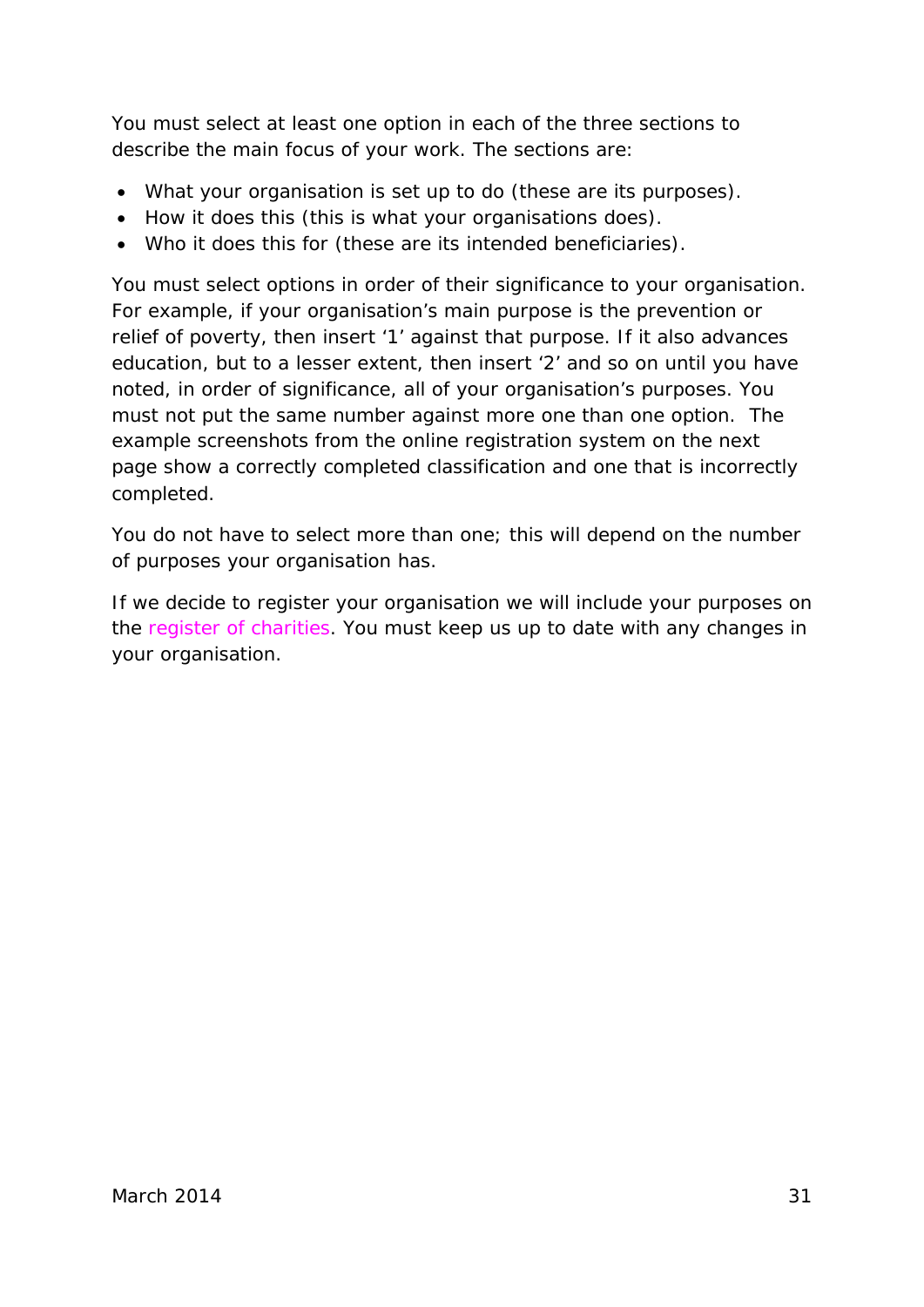

Correct: options are ranked in order



| <b>The Charity</b><br>for Northern Ireland                                             | Online application for charity registration<br><b>Classification</b>                                                                                                                                                                                                       |                                                                                                                                                                                                                                                                                                                                                                                                              |
|----------------------------------------------------------------------------------------|----------------------------------------------------------------------------------------------------------------------------------------------------------------------------------------------------------------------------------------------------------------------------|--------------------------------------------------------------------------------------------------------------------------------------------------------------------------------------------------------------------------------------------------------------------------------------------------------------------------------------------------------------------------------------------------------------|
| Wsing this<br>Your<br><b>Applications</b><br><b>System</b>                             | Print<br>Your<br>What you do<br>Who is<br><b>Draft</b><br>Organisation<br>involved                                                                                                                                                                                         | <b>Registration</b><br>Submit/<br>Log off<br><b>Check</b><br>Home                                                                                                                                                                                                                                                                                                                                            |
| You must select at<br>least one category<br>from each of the<br>three sections         | 2000489 - new123                                                                                                                                                                                                                                                           | Select at least one category in each of the three sections to describe what the organisation will do.<br>We recommend you read the quidance carefully by clicking on the 'i' icon before completing this.                                                                                                                                                                                                    |
| X Check Your Application<br>X Your Organisation<br>What you do<br>Who is involved<br>× | What (does your organisation do)? $\mathbf{0} \in \mathbb{R}^*$<br>101 The prevention or relief of poverty $\vert 1 \vert$ .<br>102 The advancement of education<br>$\mathbf{r}$                                                                                           | 107 The advancement of amateur<br>$\overline{\phantom{a}}$<br>sport<br>108 The advancement of human rights,<br>$\overline{\phantom{a}}$<br>conflict resolution or reconciliation or<br>the promotion of religious or racial                                                                                                                                                                                  |
|                                                                                        | 103 The advancement of religion<br>$\vert \cdot \vert$<br>104 The advancement of health or the $\vert 1 \vert -$<br>saving of lives<br>105 The advancement of citizenship or  <br>$\blacksquare$<br>community development<br>106 The advancement of the arts,<br>$\bullet$ | harmony or equality and diversity<br>109 The advancement of environmental.<br>$\overline{\phantom{a}}$<br>protection or improvement<br>110 The relief of those in need by<br>I.<br>reason of youth, age, ill-health,<br>disability, financial hardship or other<br>disadvantage<br>111 The advancement of animal<br>$\blacktriangledown$<br>welfare<br>112 Other charitable purposes<br>$\blacktriangledown$ |

March 2014 Act: the same number has been allocated against each option 32

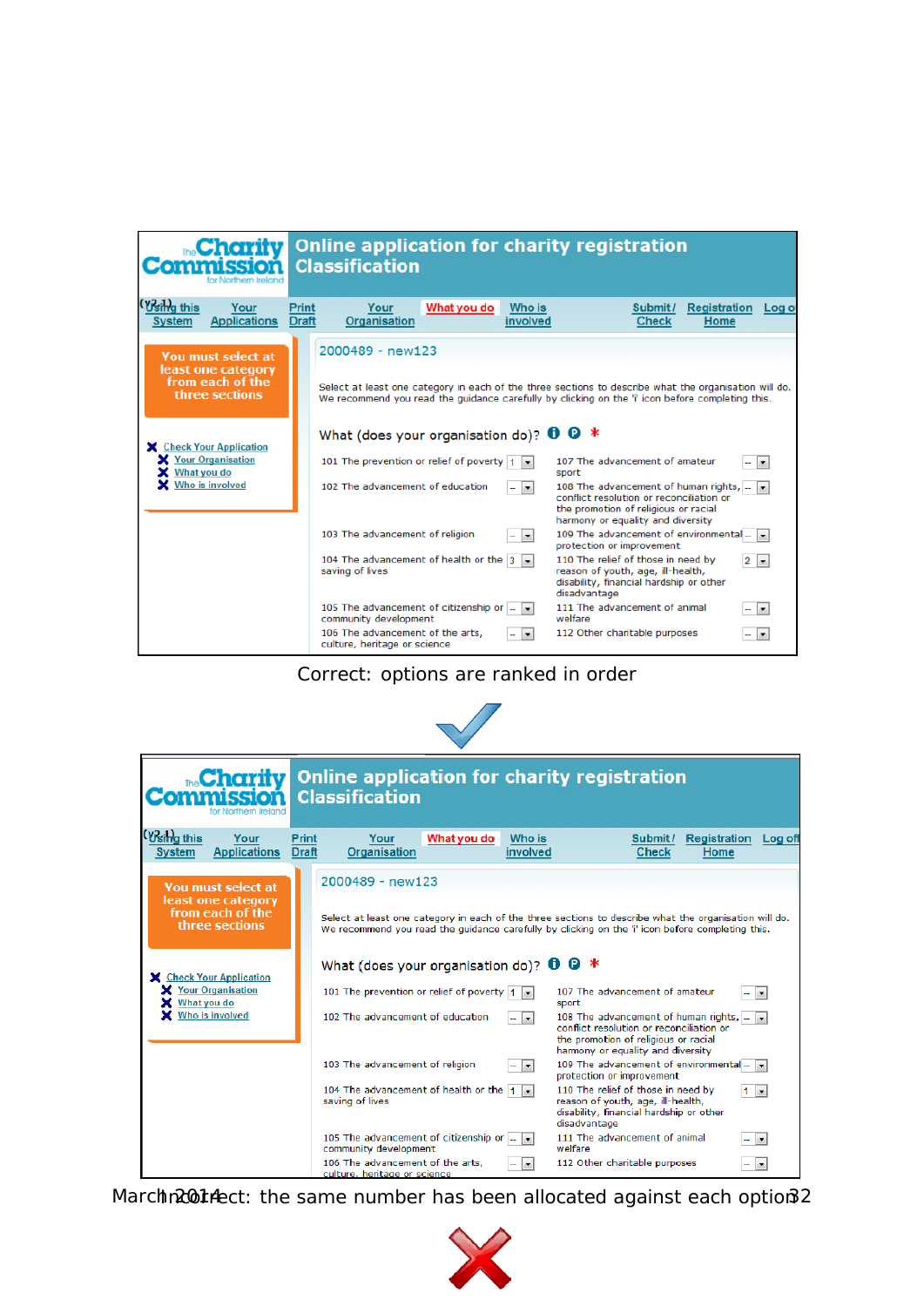#### **Advancement of religion as your principal purpose: Religious designation**

If your organisation's main purpose is the advancement of religion you may be able to apply for status as a designated religious charity.

To be registered as a designated religious charity, your organisation must meet all of the following criteria:

- the advancement of religion must be the principal purpose of the organisation
- the regular holding of public worship must be its principal activity
- it must usually have been **[established](#page-43-0)** in Northern Ireland for at least five years
- it must have an internal organisation such that one or more authorities in Northern Ireland exercise supervisory and disciplinary functions over the component elements of the charity
- it must have an internal organisation such that the component elements of the charity are subject to requirements regarding the keeping of accounting records and auditing of accounts as correspond with those required by the Charities Act.

Certain sections of the Charities Act do not apply to designated religious charities. These sections relate to the Commission's powers to act for the protection of charities, such as the power to remove or suspend charity trustees.

If your organisation is registered as a designated religious charity, the designation will be displayed on the public *register of charities*.

#### **A component element of a designated religious charity**

If your organisation is a **[component element](#page-42-3)** of a charity which is already registered as a designated religious charity, you may be entitled to the exemptions which apply to the designated religious charity. To avail of these exemptions you need to be a part of the designated religious charity and be registered as a charity in your own right. The exemptions will apply even if your organisation's principal purpose is not the advancement of religion.

If you wish to be considered as a component element of an already designated religious charity, you will need to provide its registered charity name and its NI Charity number as part of your online application. This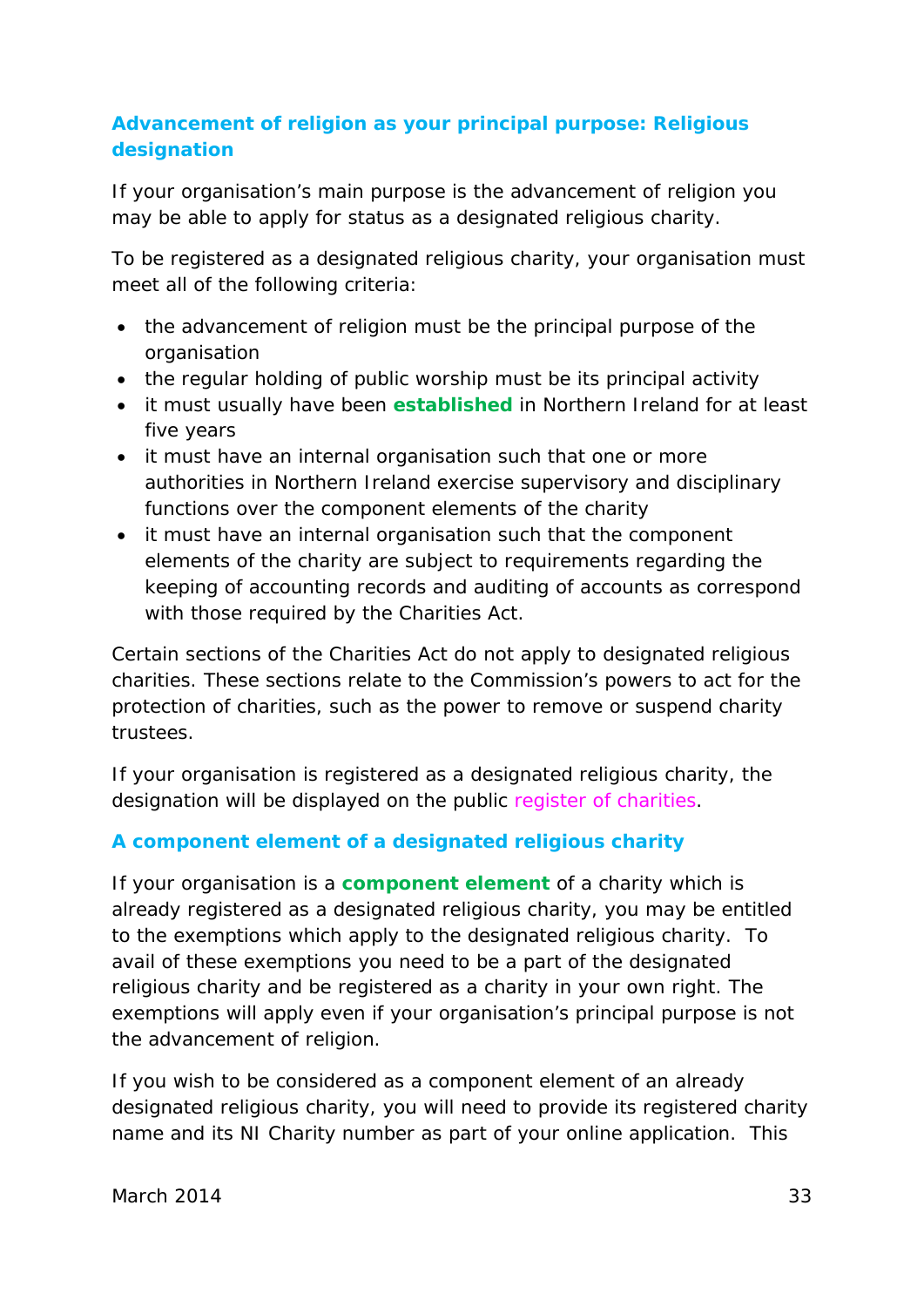section of the online registration process is not used to determine your status as a charity.

If the organisation you are a component element of is not yet registered, while you must still submit your application to register as a charity, you will not be entitled to the exemptions which apply to designated religious charities. Once it is registered as a designated religious charity, and confirms that your organisation is one of its component elements, you will be entitled to the exemptions and we will update the *register of charities* to reflect the change.

#### **Where you work**

You must tell us the area where your organisation works, unless the organisation is not yet operational in which case you will not be asked this question. The area where your organisation works means the geographical area where your funds are applied, rather than the place where your administrative headquarters are. For example, if the organisation was set up to run an orphanage in a developing country, but has its base in Belfast, then it is the name of the developing country and not 'Belfast' that is required.

An organisation can operate in any number of areas. These may be specified in your governing document, or may be a result of operational restrictions. For more information on this, you should read the Commission's *Public benefit requirement* statutory guidance and *Running your charity* supporting document.

You can select your areas of work from a list on the online system. If you are registered and your areas of work change, you must update the entry on the registration system.

If you operate in Scotland, England and Wales, or the Republic of Ireland you must tell us:

- if you are registered with the Office of the Scottish Charity Regulator (OSCR)
- if you are registered with the Charity Commission for England and Wales (CCEW)
- if you receive charitable tax relief from the Republic of Ireland Revenue Commissioners, that is, you have a CHY number.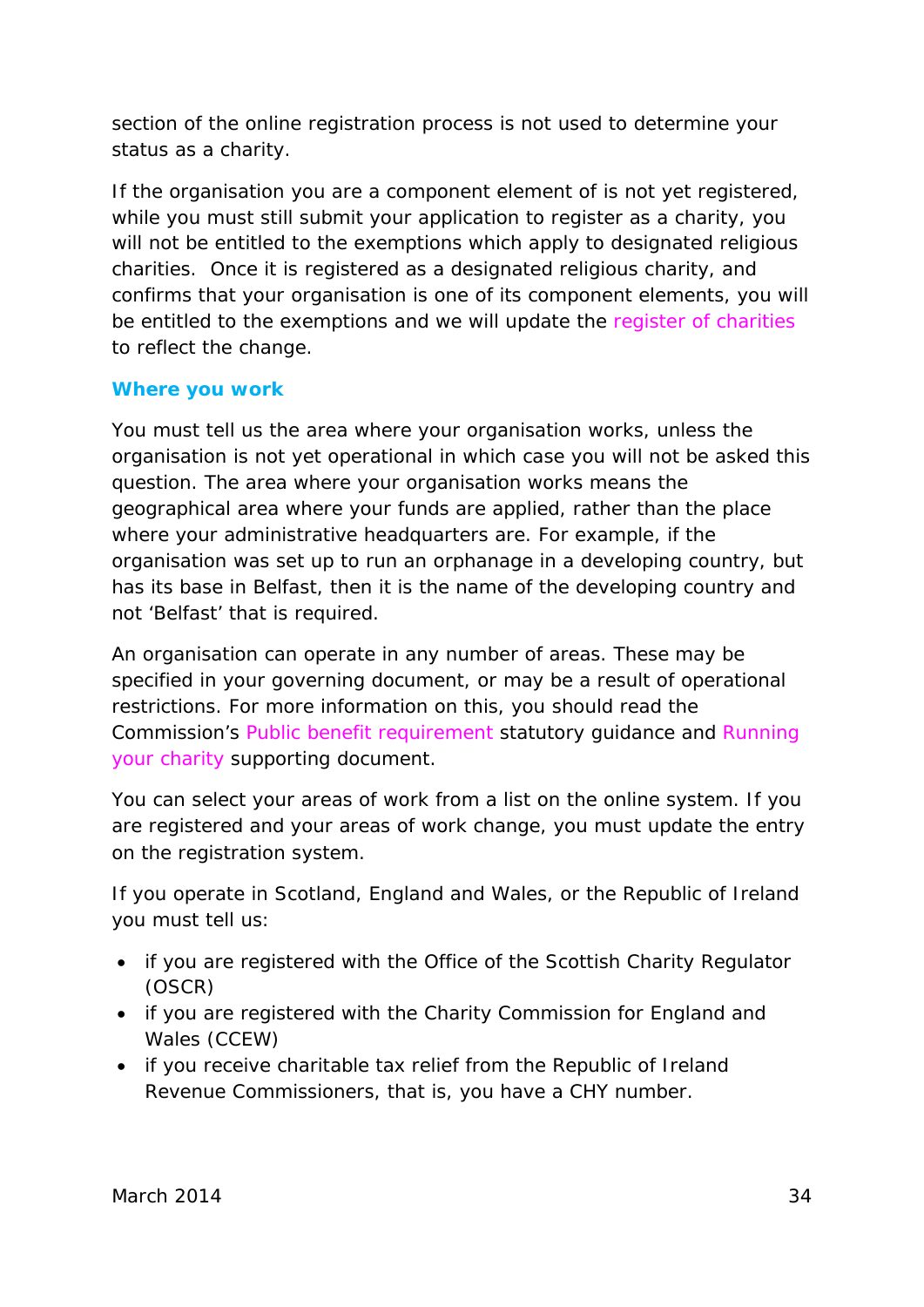#### **Summary screen**

You will see a summary of the information you have completed up to this point of your application. You can amend the information you have given by clicking the 'edit' button.

### **Registration form: who is involved**

#### **Contact for the organisation**

If the contact person for the organisation is also the contact person for the application, you can click on the 'find' button to provide that person's details. The system will automatically populate the form with the organisation's contact details.

Best practice is that you should have a minimum of three individual charity trustees, but the legal requirement is a minimum of one **[charity](#page-40-2)  [trustee](#page-40-2)** or one corporate trustee or **[trust corporation](#page-48-2)**. In some circumstances, you may have both. You must provide the details of all charity trustees.

#### **Details of charity trustees**

To add details for each trustee, click on the 'add trustee' button on this page. Only when you have added details of all charity trustees should you click to confirm the list is complete.

You must provide a full set of details for each trustee including:

- all first or personal names
- all surnames or family names
- title
- date of birth
- home address and postcode
- telephone number
- email address (optional)
- honours or qualifications the individual would like to appear after the name, for example BA or OBE (optional).

We need to know all previous and current names for each charity trustee, for example a woman may use her married name in social situations and retain her maiden name in a professional capacity. This information will be used as part of the checks we may make on charity trustees.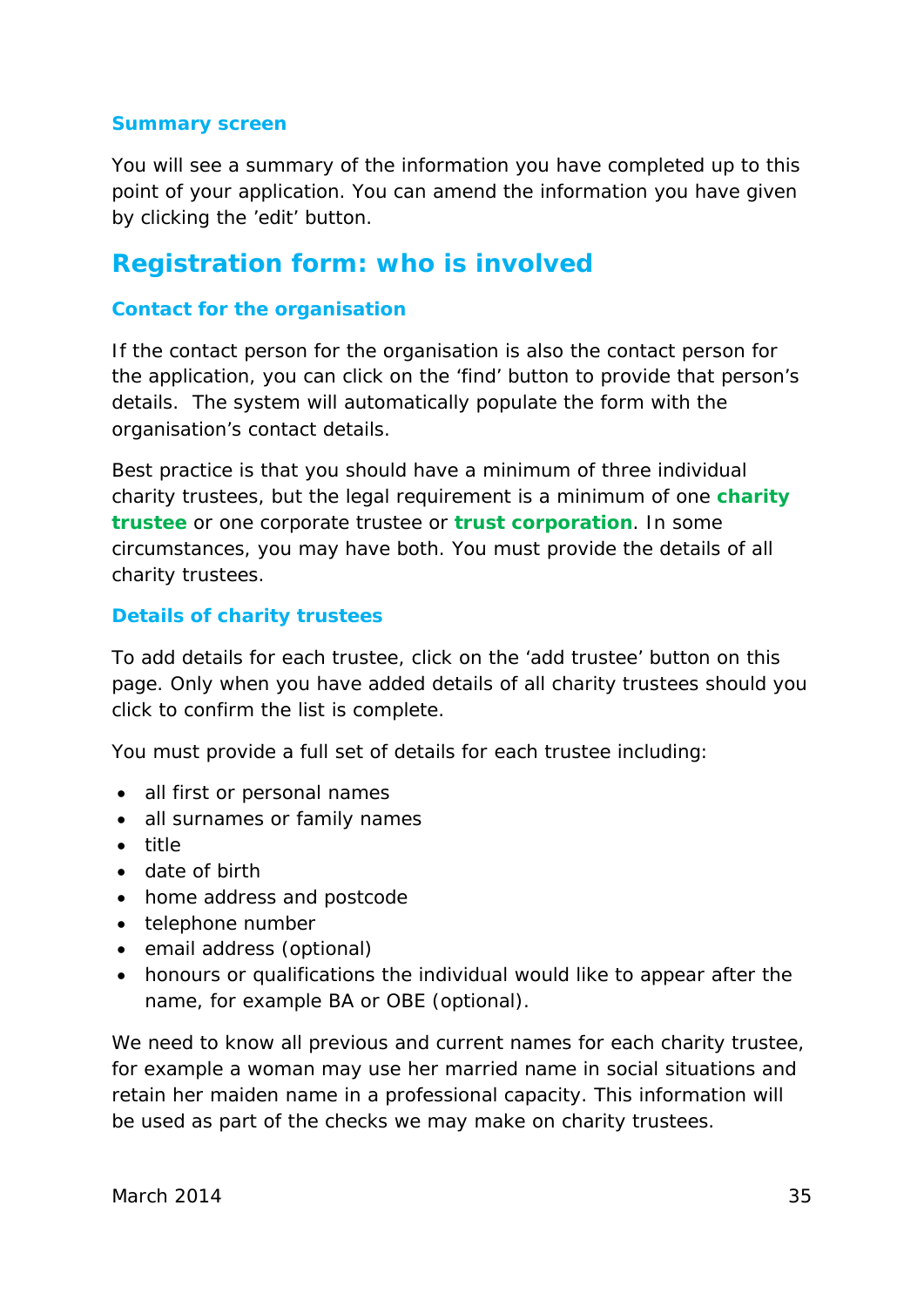Some people are disqualified by law from acting as a charity trustee. These disqualifications are set out in the Charities Act and include anyone who:

- has been convicted of an offence involving deception or dishonesty, unless the conviction is a spent conviction under the Rehabilitation of Offenders (NI) Order 1978
- is an **[undischarged bankrupt](#page-48-3)** or has made a voluntary arrangement with creditors
- has previously been removed as a trustee by the Commission or by the Court
- is subject to disqualification under company legislation.

You should check that all of your trustees are eligible to act in that role prior to submitting your application for registration.

Only the trustee's name will appear on the public *register of charities*; no other personal details, such as addresses, will be published.

In exceptional circumstances, for example where there are security risks, a charity trustee may request that their name is not published on the *register of charities*. We will consider this on an individual, case-by-case basis.

Check the box to indicate the trustee who is also the chairperson.

#### **Policies on working with vulnerable people**

You must read the guidance in this section about the safeguarding of vulnerable people. You can read this guidance by clicking on the blue 'i' button.  $\theta$ 

The law surrounding the safeguarding of vulnerable groups is complex and it can be difficult for charities to understand how it applies to them. Trustees of charities which work with children or vulnerable adults are responsible for ensuring their organisation complies with the law in this area.

References to "child" or "children" means a person who has not attained the age of 18.

We recommend that charities have a policy on how they propose to protect the vulnerable and ensure their safety. You can find more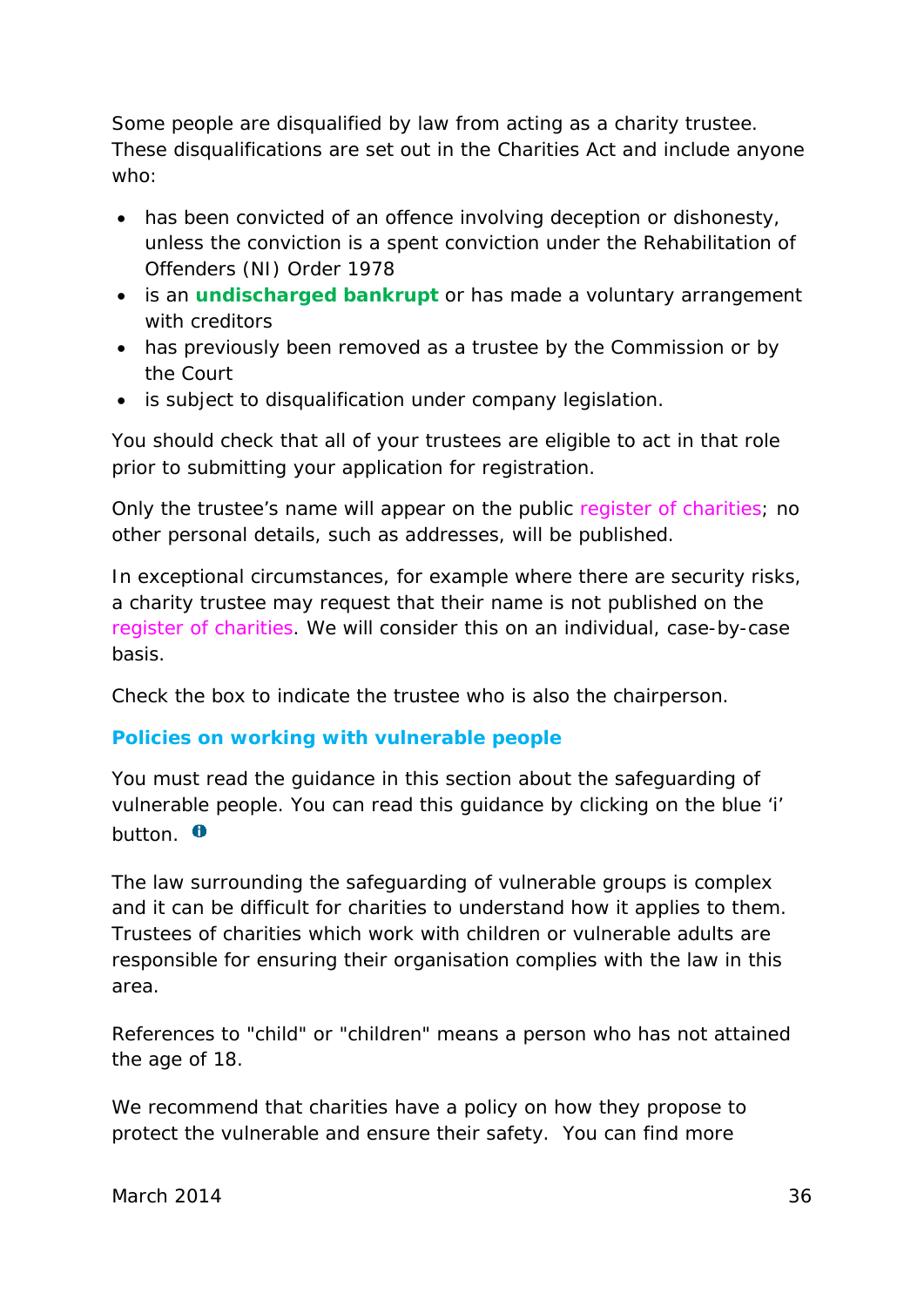information about Safeguarding vulnerable groups disclosure and barring arrangements by following this link on the internet:

<http://www.dhsspsni.gov.uk/svg>

#### **Private benefit**

You must read the guidance in this section on **[private benefit](#page-46-0)**. You can read this guidance by clicking on the blue 'i' button  $\mathbf 0$ . It would also help you to read the Commission's *Public benefit requirement* statutory guidance on **[incidental](#page-45-1) benefit**.

There is private benefit when an individual or an organisation personally gains from their involvement with the charity. In some cases, this may be permitted by law, in others, not. Benefit to people who are not the charity's intended beneficiaries is incidental when it contributes towards achieving the charity's purposes and is a necessary result or by-product of carrying out the purposes, for example paying reasonable salaries to a charity's staff. The reimbursement of out of pocket expenses to cover, for example, a charity trustee's costs for travelling to a meeting, does not count as a benefit.

You must explain:

- who gains and how
- how the benefit contributes to the organisation achieving its purposes
- how any conflict of interest will be managed.

#### **Summary screen**

You will see a summary of the information you have completed up to this point of your application. You may change the information you have given by clicking the 'edit' button.

#### **Special circumstances**

You should indicate if there are any special circumstances concerning your application that you wish to bring to our attention. For example, if:

- there is a deadline by which you need your registered charity number, such as for an application to HMRC for charitable tax status
- the organisation's purpose is novel, innovative or controversial
- there may be significant media, political and/or other interest in your application
- any trustee has accessibility requirements.

March 2014 37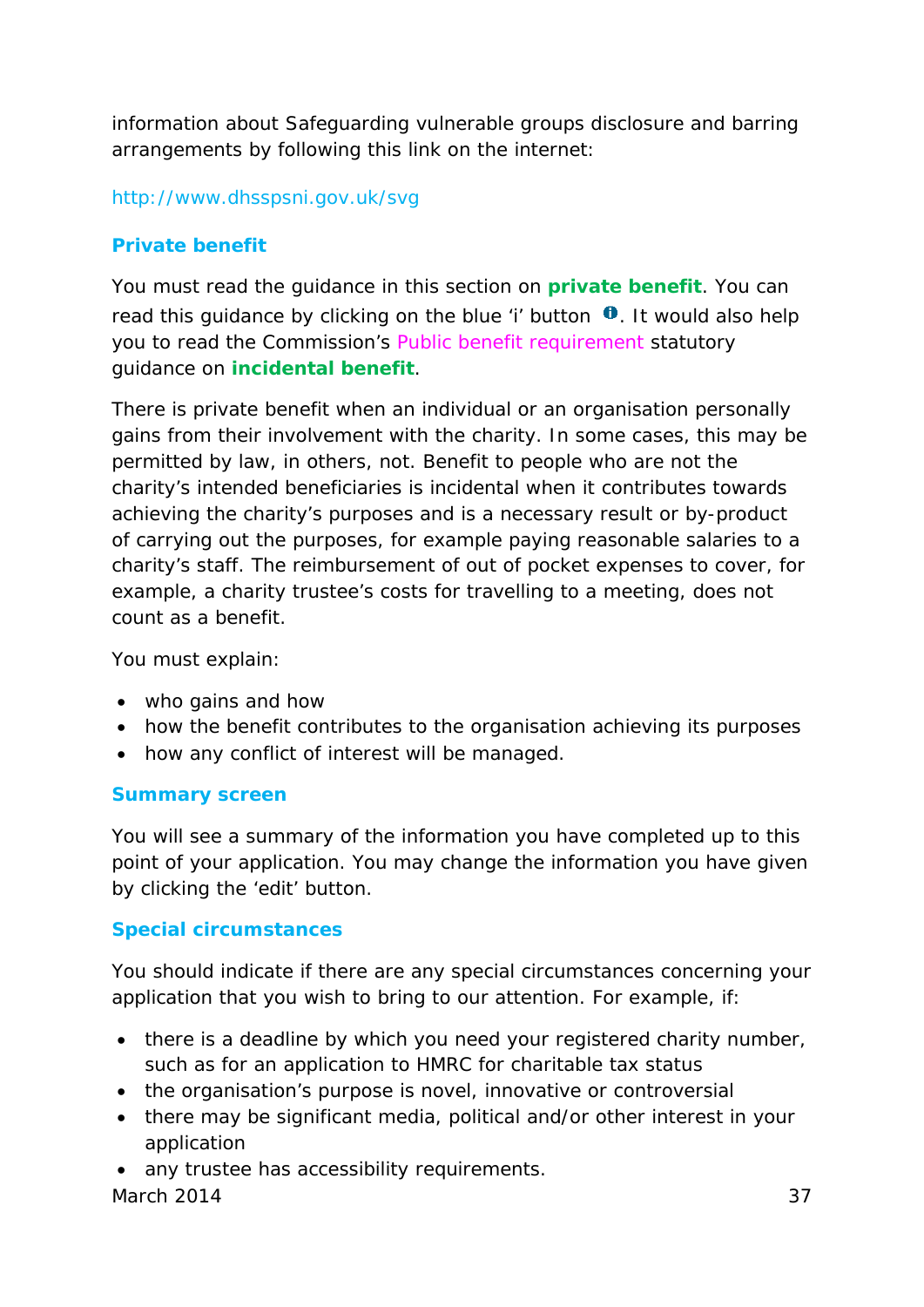#### **Submitting your application**

Once you have entered all of the relevant information and uploaded your **[portable document format \(pdf\)](#page-46-3) [governing document](#page-44-0)**, **[trustee](#page-48-1)  [declaration](#page-48-1)** and recent bank statement, click to submit your application.

You will receive an email confirming receipt of your application and attaching a pdf record of the information you have provided in your application. Read this email carefully. It will contain a summary of all of the information you have provided in the application and the application number that relates specifically to your application. You will need to provide this unique identification reference if you are contacting us about your application.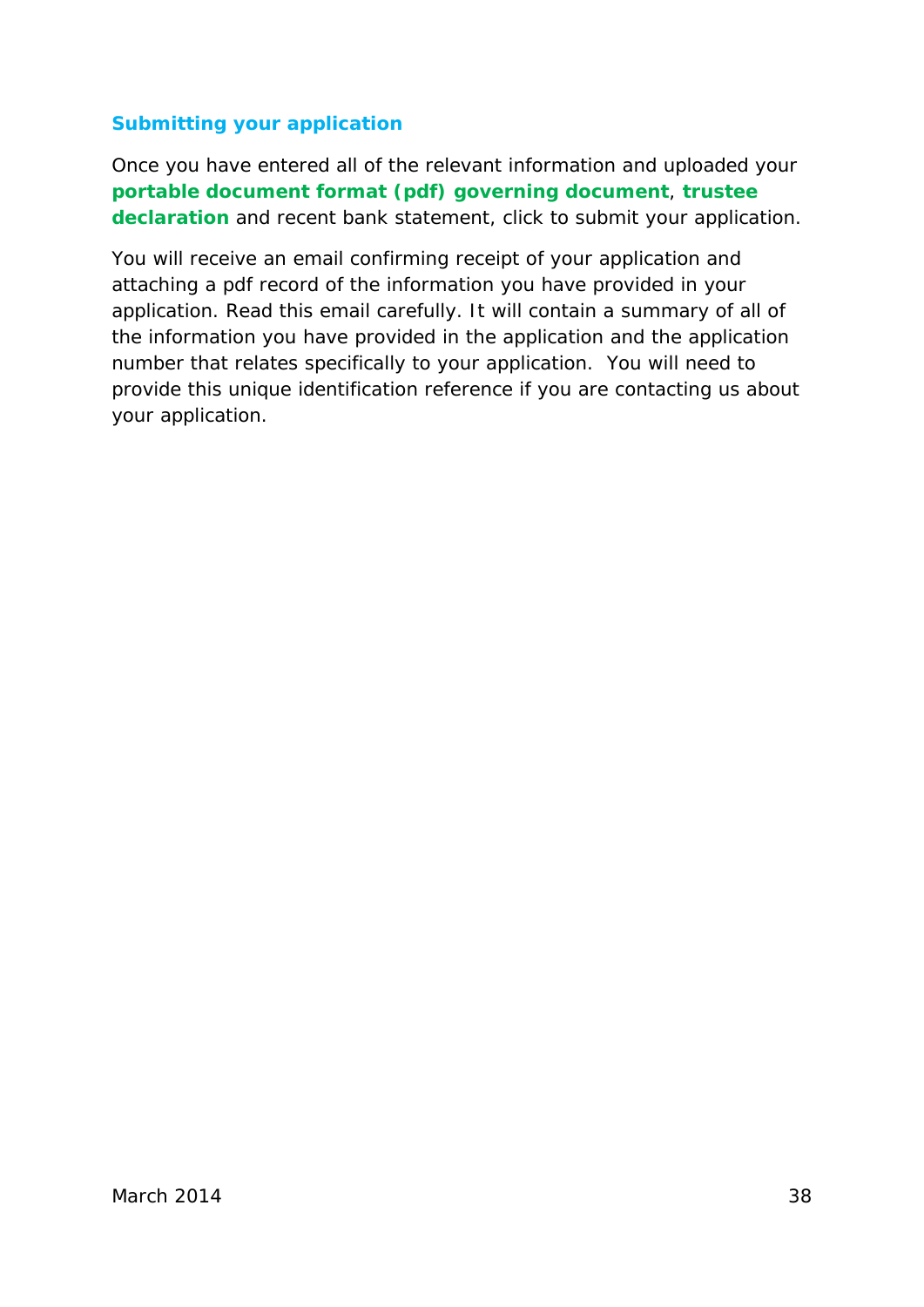## <span id="page-39-0"></span>**[Appendix 3: Glossary](#page-2-0)**

<span id="page-39-5"></span><span id="page-39-4"></span><span id="page-39-3"></span><span id="page-39-2"></span><span id="page-39-1"></span>

| <b>Term</b>                              | <b>Definition</b>                                                                                                                                                                                                                                                                                                                                                                                                              |
|------------------------------------------|--------------------------------------------------------------------------------------------------------------------------------------------------------------------------------------------------------------------------------------------------------------------------------------------------------------------------------------------------------------------------------------------------------------------------------|
| <b>Activities</b>                        | We use this term when talking about what<br>organisations do in order to carry out their purposes.                                                                                                                                                                                                                                                                                                                             |
| <b>Approved</b><br>governing<br>document | Some large charities and umbrella bodies produce an<br>approved governing document that can be used by<br>organisations associated with them. These approved<br>documents contain both agreed purposes and<br>administrative provisions that are specific to a<br>particular type of organisation.                                                                                                                             |
| <b>Beneficiaries</b>                     | A legal term for a person, group of people or an entity<br>(like a charity) eligible to benefit or receive assets from<br>a charity's work. The beneficiary group of a charity will<br>be defined in the charity's governing document.<br>Beneficiaries may sometimes be called clients or service<br>users.                                                                                                                   |
| <b>Branch</b>                            | Some charities have local branches. Whether branches<br>of charities register separately depends on a number of<br>factors, including how they are structured and whether<br>they have control and direction over their resources and<br>governance.                                                                                                                                                                           |
| <b>Charitable</b><br>company             | This is a charity, which is formed and registered under<br>the Companies Act 2006, or any companies that were<br>already established under previous legislation.<br>Charitable companies are registered with Companies<br>House. It will usually have memorandum and articles of<br>association as its governing document and it has its<br>own legal identity. It must be established for<br>exclusively charitable purposes. |
| <b>Charitable</b><br>purpose             | This is defined by section 2 of the Charities Act<br>(Northern Ireland) 2008 (as amended) as one that:<br>• falls under one or more of the list of 12 descriptions<br>of purposes set out in section 2(2) of the Charities Act                                                                                                                                                                                                 |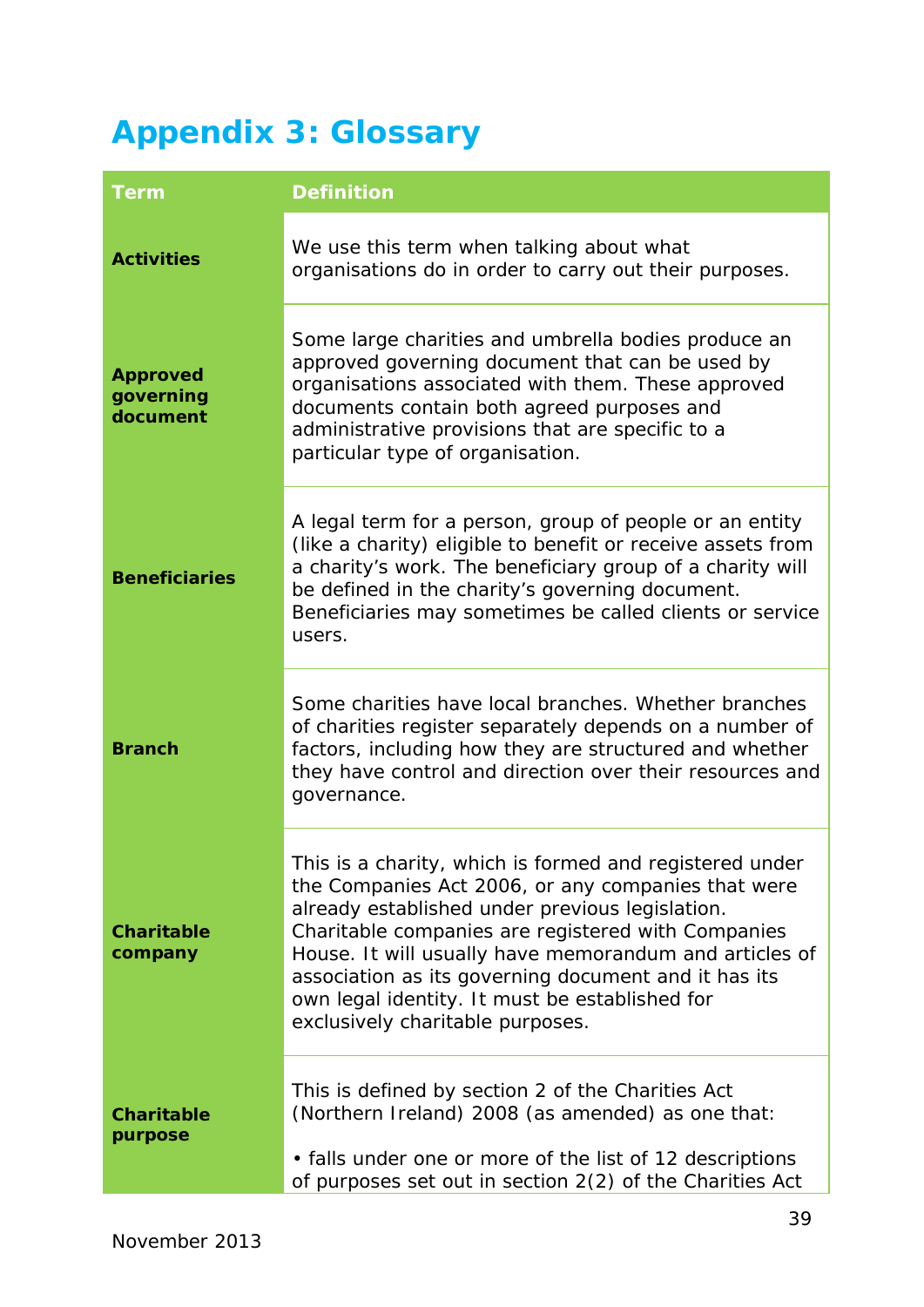<span id="page-40-2"></span><span id="page-40-1"></span><span id="page-40-0"></span>

| <b>Term</b>                                        | <b>Definition</b>                                                                                                                                                                                                                                                                                                                                                                                                                                                                                                   |
|----------------------------------------------------|---------------------------------------------------------------------------------------------------------------------------------------------------------------------------------------------------------------------------------------------------------------------------------------------------------------------------------------------------------------------------------------------------------------------------------------------------------------------------------------------------------------------|
|                                                    | and<br>• is for the public benefit.                                                                                                                                                                                                                                                                                                                                                                                                                                                                                 |
|                                                    | To be a charity, an organisation must have purposes<br>which are exclusively charitable in law.                                                                                                                                                                                                                                                                                                                                                                                                                     |
| <b>Charities Act</b><br>(Northern<br>Ireland) 2008 | References to 'the Charities Act' are to the Charities Act<br>(Northern Ireland) 2008 (as amended). The full content<br>of the 2008 Charities Act can be found at<br>www.legislation.gov.uk<br>Not all of the sections of the Charities Act are in force<br>yet. Details of those sections that are in force are<br>available on the Commission's website<br>www.charitycommissionni.org.uk                                                                                                                         |
| <b>Charities Act</b><br>(Northern<br>Ireland) 2013 | The Charities Act (Northern Ireland) 2008 is the main<br>piece of legislation establishing the Charity Commission<br>for Northern Ireland, setting out its functions and<br>powers.<br>The Charities Act (Northern Ireland) 2013 is a much<br>shorter act and was primarily brought in to amend the<br>definition of a charity in the Charities Act (Northern<br>Ireland) 2008.<br>The full content of the 2013 Charities Act can be found<br>at www.legislation.gov.uk                                             |
| <b>Charity trustees</b>                            | These are the people who are legally responsible for the<br>control and management of the administration of the<br>charity. In the charity's governing document they may<br>be called trustees, managing trustees, committee<br>members, governors or directors or they may be<br>referred to by some other title.<br>Some people are disqualified by law from acting as<br>charity trustees. These disqualifications are set out in<br>the Charities Act and broadly include but are not limited<br>to anyone who: |
|                                                    | has been convicted of an offence involving                                                                                                                                                                                                                                                                                                                                                                                                                                                                          |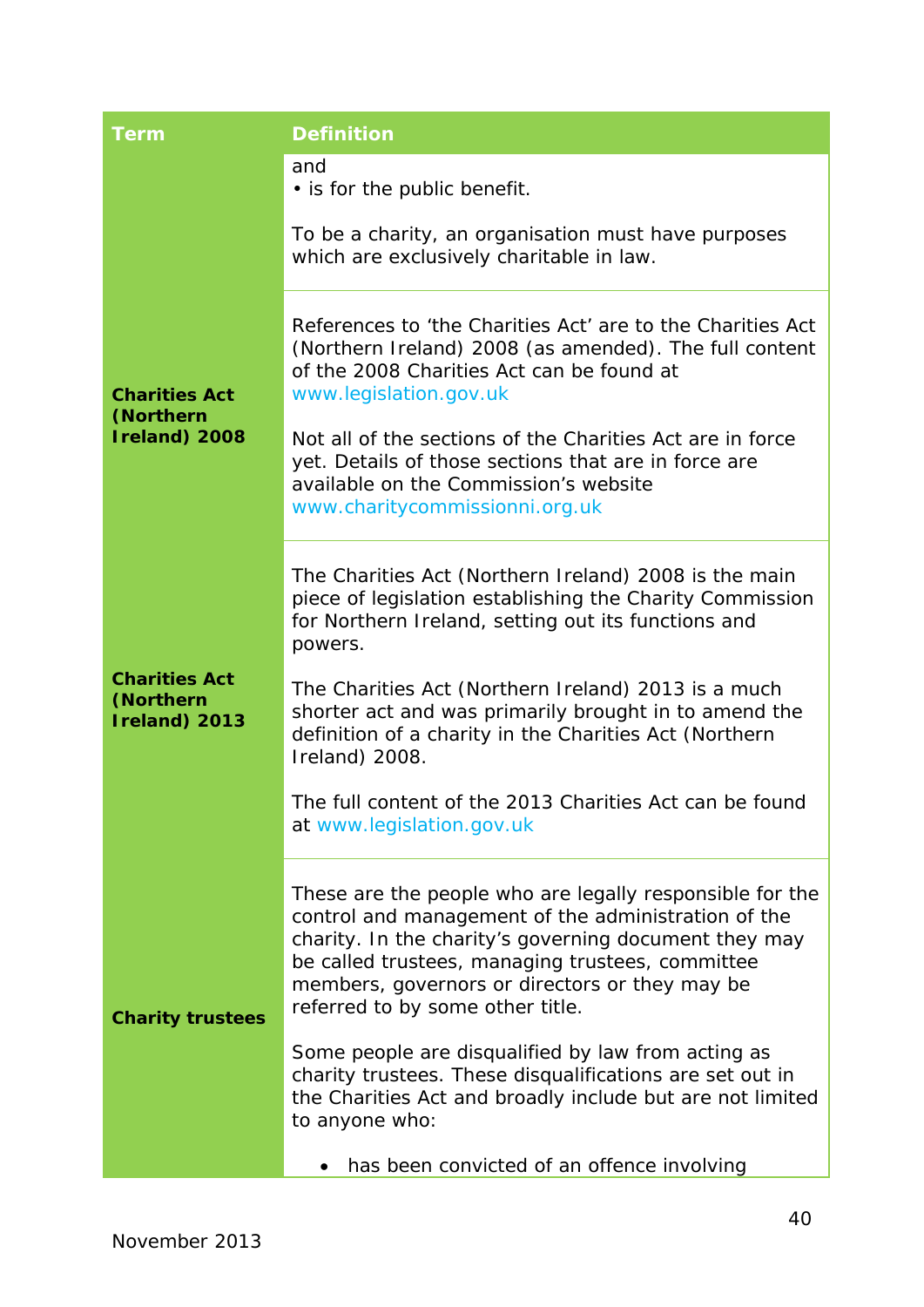<span id="page-41-2"></span><span id="page-41-1"></span><span id="page-41-0"></span>

| <b>Term</b>                                          | <b>Definition</b>                                                                                                                                                                                                                                                                                                                                                                                     |
|------------------------------------------------------|-------------------------------------------------------------------------------------------------------------------------------------------------------------------------------------------------------------------------------------------------------------------------------------------------------------------------------------------------------------------------------------------------------|
|                                                      | deception or dishonesty, unless the conviction is a<br>spent conviction under the Rehabilitation of<br>Offenders (NI) Order 1978<br>is an undischarged bankrupt or has made an<br>$\bullet$<br>arrangement with creditors<br>has previously been removed as a trustee by the<br>$\bullet$<br>Commission or by the courts<br>is subject to disqualification under company<br>$\bullet$<br>legislation. |
| <b>Commercial</b><br>organisation                    | A commercial organisation is a company, a firm or<br>other organisation, which may or may not be<br>incorporated, carrying on a business for profit.                                                                                                                                                                                                                                                  |
|                                                      | The Community Amateur Sports Club scheme (CASC)<br>was introduced by HM Revenue and Customs (HMRC) in<br>April 2002. This has enabled many local amateur sports<br>clubs to register with HMRC and benefit from a range of<br>tax reliefs, including Gift Aid.                                                                                                                                        |
| Community                                            | The conditions for becoming a CASC are outlined below.<br>A club must fit in with these in practice as well as<br>having these as requirements in the club rules:                                                                                                                                                                                                                                     |
| <b>Amateur Sports</b><br>Club (CASC)                 | be open to the whole community<br>٠<br>be organised on an amateur basis<br>have as its main purpose providing facilities for,<br>$\bullet$<br>and promoting participation in, one or more<br>eligible sports<br>meet the location requirement and<br>meet the management condition.                                                                                                                   |
|                                                      | If a club registers as a CASC, it is not eligible to apply<br>for registration as a charity.                                                                                                                                                                                                                                                                                                          |
| Community<br><b>Interest</b><br><b>Company (CIC)</b> | A Community Interest Company (CIC) is a limited<br>company, with special additional features, created for<br>the use of people who want to conduct a business or<br>other activity for community benefit, and not purely for<br>private advantage.                                                                                                                                                    |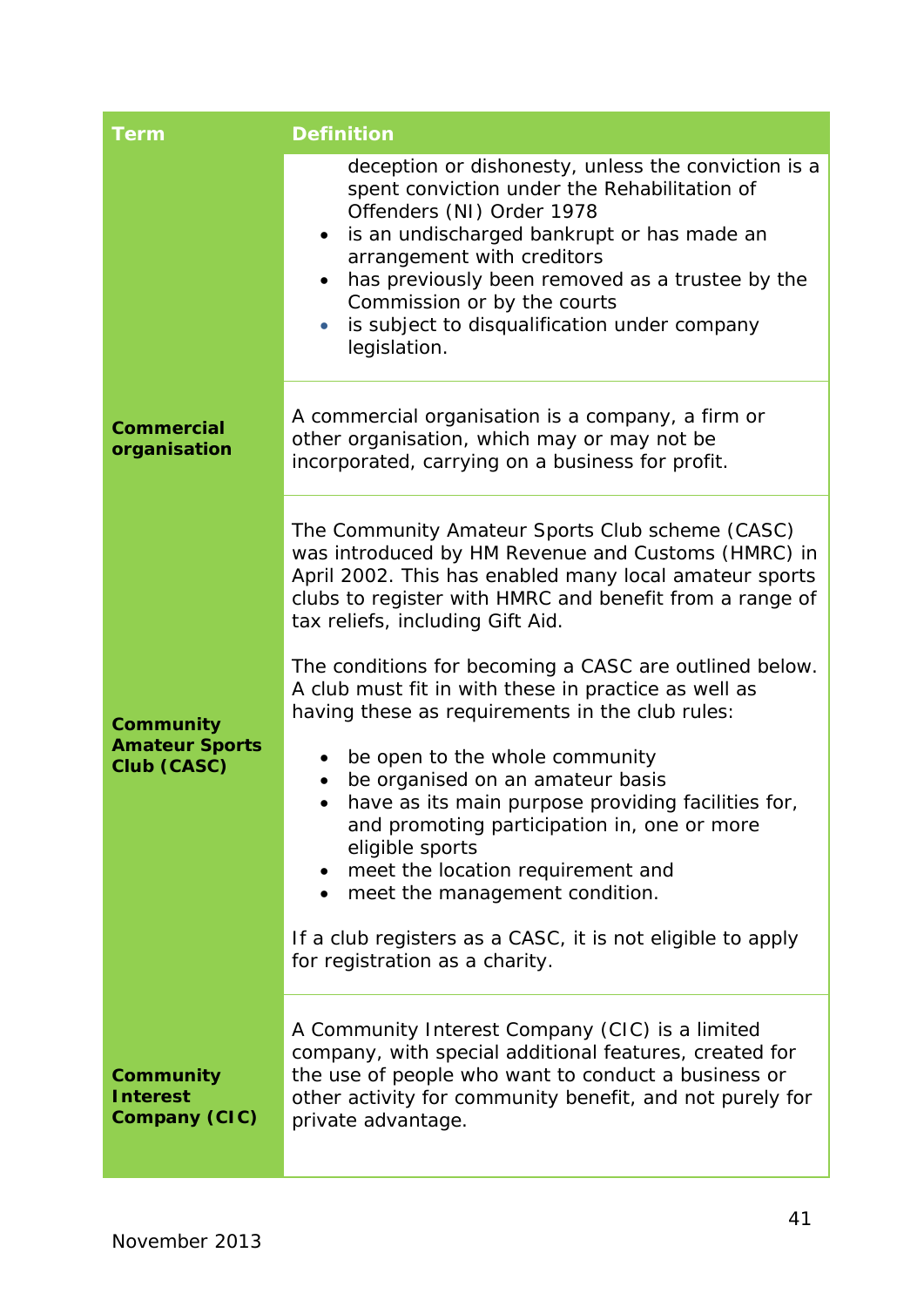<span id="page-42-3"></span><span id="page-42-2"></span><span id="page-42-1"></span><span id="page-42-0"></span>

| <b>Term</b>                     | <b>Definition</b>                                                                                                                                                                                                                                                                                                                                                                                                                                                                                                                                                                                                                                                                                                                                                                                                                                                               |
|---------------------------------|---------------------------------------------------------------------------------------------------------------------------------------------------------------------------------------------------------------------------------------------------------------------------------------------------------------------------------------------------------------------------------------------------------------------------------------------------------------------------------------------------------------------------------------------------------------------------------------------------------------------------------------------------------------------------------------------------------------------------------------------------------------------------------------------------------------------------------------------------------------------------------|
| <b>Component</b><br>element     | A component element is part of a parent charity that is<br>subject to the supervisory and disciplinary functions of<br>that parent charity and is subject to requirements<br>regarding the keeping of accounts and auditing of<br>accounts in line with those required by the Charities<br>Act. It includes any component element of a<br>designated religious charity which is itself a charity,<br>whether or not having as its principal purpose the<br>advancement of religion.                                                                                                                                                                                                                                                                                                                                                                                             |
| <b>Control and</b><br>direction | Those who have control and direction of an organisation<br>are the people who are ultimately responsible for its<br>management and governance.<br>Their responsibilities include but are not limited to:<br>setting the strategic direction to guide the<br>$\bullet$<br>organisation in its future endeavours<br>developing the organisation's internal and external<br>$\bullet$<br>policies<br>ensuring the efficient use of the organisation's<br>$\bullet$<br>resources which can include capital,<br>equipment, land, machinery and people<br>monitoring the success of the organisation's<br>$\bullet$<br>activities and programmes<br>ensuring the operation of the organisation is in<br>keeping with its purposes and values<br>ensuring effective communication between<br>members and the organisation's stakeholders<br>ensuring compliance with all relevant law. |
| Co-operative<br>society         | These are societies which are run by and for the benefit<br>of their members, not for the benefit of the public.                                                                                                                                                                                                                                                                                                                                                                                                                                                                                                                                                                                                                                                                                                                                                                |
| Corporate<br>trustee            | A corporate trustee is a corporation which has been<br>appointed to act as a trustee of a charity. A corporation<br>does not itself need to be charitable to be a trustee of a<br>charity. For example, local authorities are not<br>exclusively charitable and yet are trustees of many<br>local charities.                                                                                                                                                                                                                                                                                                                                                                                                                                                                                                                                                                    |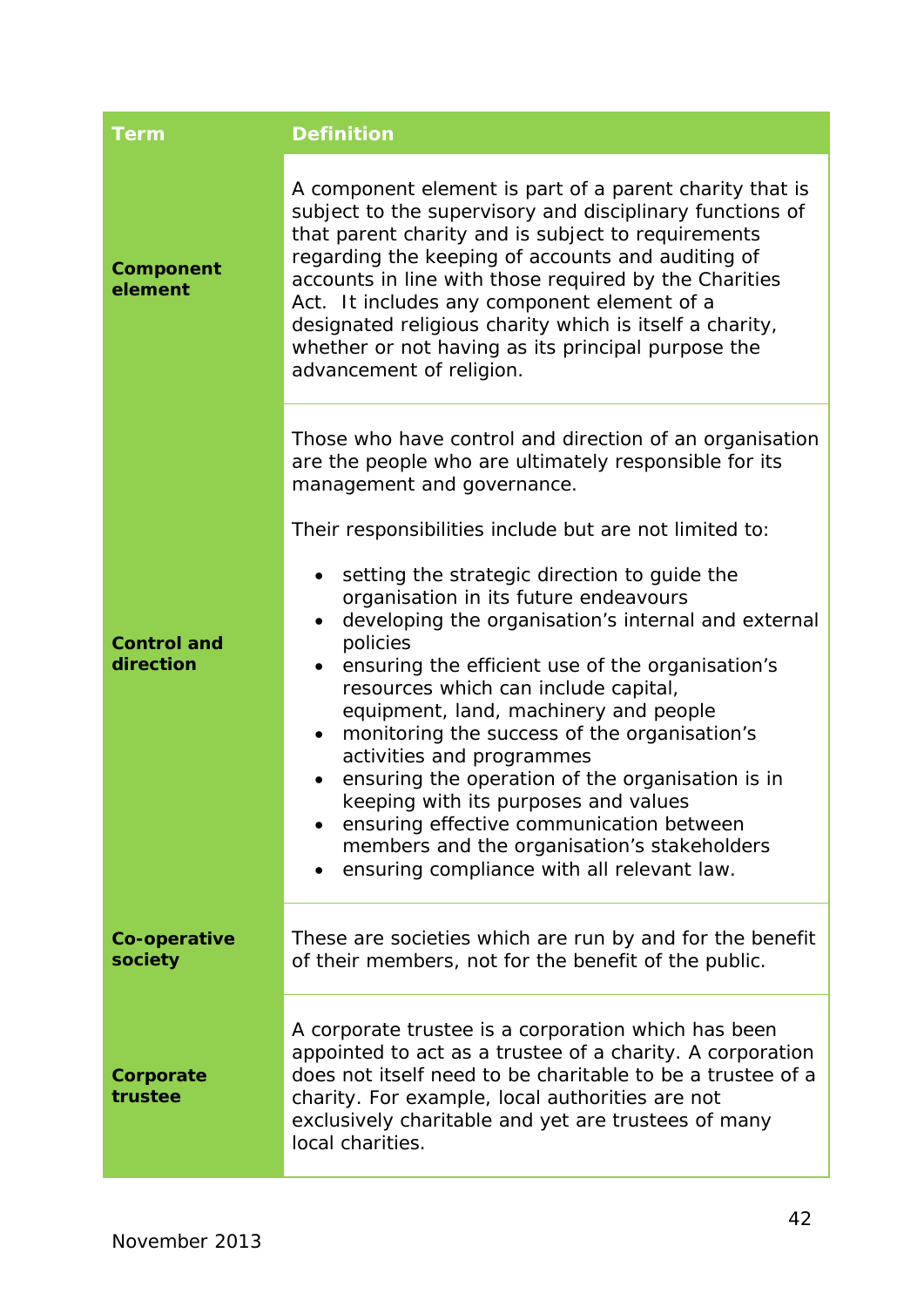<span id="page-43-3"></span><span id="page-43-2"></span><span id="page-43-1"></span><span id="page-43-0"></span>

| <b>Term</b>                                            | <b>Definition</b>                                                                                                                                                                                                                                                                                                                                                                                                                                                                                                                                                                                                                                                                                                                                 |
|--------------------------------------------------------|---------------------------------------------------------------------------------------------------------------------------------------------------------------------------------------------------------------------------------------------------------------------------------------------------------------------------------------------------------------------------------------------------------------------------------------------------------------------------------------------------------------------------------------------------------------------------------------------------------------------------------------------------------------------------------------------------------------------------------------------------|
| Date your<br>governing<br>document came<br>into effect | The date your governing document came into effect<br>depends on the type of document. For example:<br>a constitution: the date it was adopted at a formal<br>$\bullet$<br>meeting of the people who are, or will be, the<br>charity trustees and, where applicable,<br>the<br>membership<br>a trust deed: the date it was signed by the charity<br>$\bullet$<br>trustees in the presence of an independent<br>witness<br>a memorandum and articles of association: the<br>$\bullet$<br>date it was incorporated at Companies House and<br>issued with a certificate of incorporation<br>a person's will: the date on which probate was<br>granted<br>an Act of Parliament: the date it received Royal<br>Assent.                                  |
| <b>Deemed list</b>                                     | In order to work with charities, the Commission must<br>first be able to categorise which organisations operate<br>as charities. Until registration begins, this is technically<br>not possible within Northern Ireland. In the interim, the<br>Commission deems charities to be organisations which<br>have registered with Her Majesty's Revenue and<br>Customs (HMRC) for charitable tax purposes.<br>This "deemed list", as updated or replaced from time to<br>time, can be viewed on our website<br>www.charitycommissionni.org.uk<br>Some of the powers of the Commission apply to<br>organisations on this list and members of the public<br>can, for example, raise a confidential concern in relation<br>to organisations listed on it. |
| <b>Established</b>                                     | Founded, instituted, built or brought into being on a<br>firm or stable basis.                                                                                                                                                                                                                                                                                                                                                                                                                                                                                                                                                                                                                                                                    |
| <b>Exclusively</b><br>charitable                       | To be a charity, an organisation must have purposes<br>which are exclusively charitable in law. That means that<br>each purpose must be defined by section 2 of the                                                                                                                                                                                                                                                                                                                                                                                                                                                                                                                                                                               |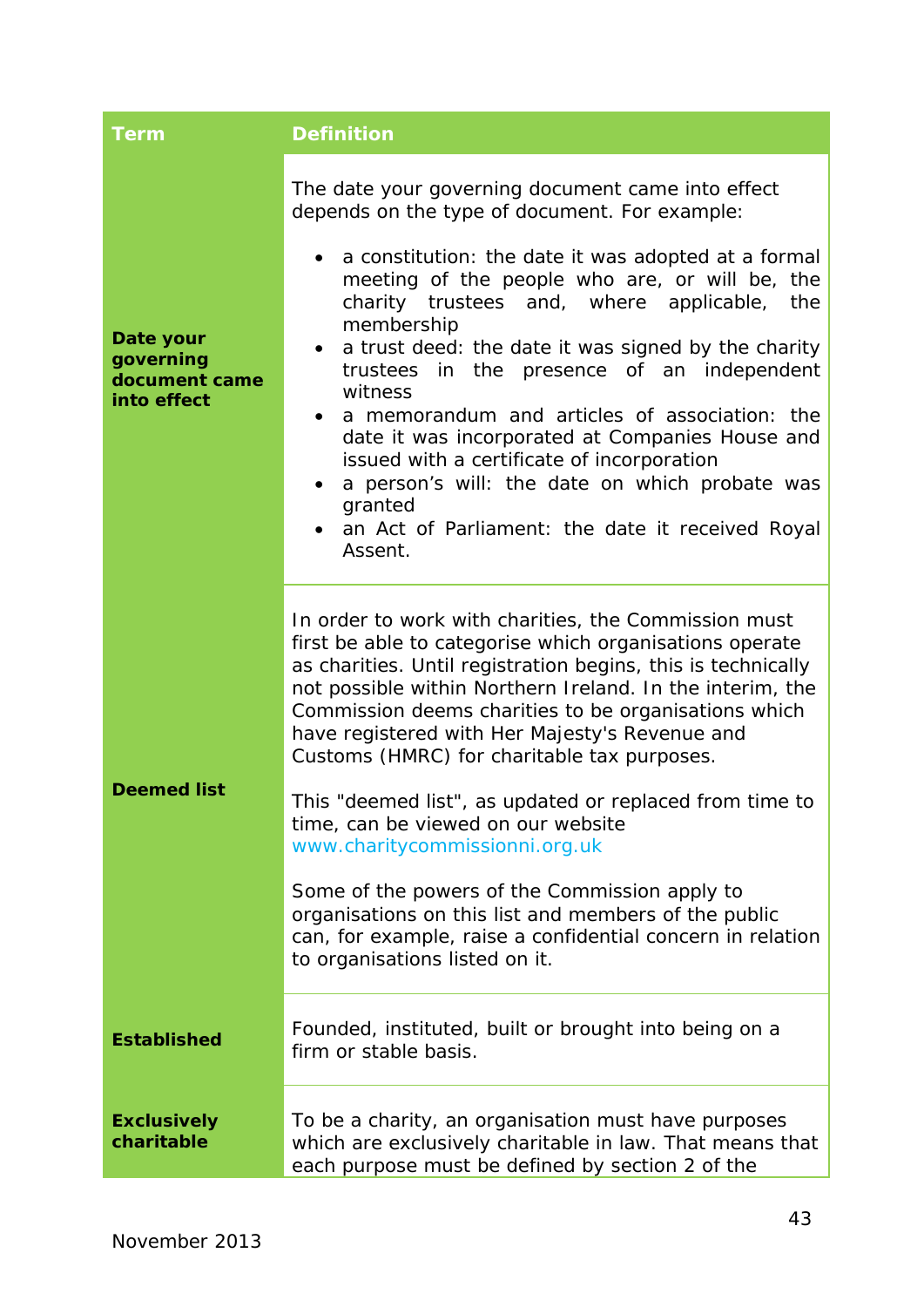<span id="page-44-2"></span><span id="page-44-1"></span><span id="page-44-0"></span>

| <b>Term</b>                                                  | <b>Definition</b>                                                                                                                                                                                                                                                                                                                                                                                                                                        |
|--------------------------------------------------------------|----------------------------------------------------------------------------------------------------------------------------------------------------------------------------------------------------------------------------------------------------------------------------------------------------------------------------------------------------------------------------------------------------------------------------------------------------------|
|                                                              | Charities Act as one that:                                                                                                                                                                                                                                                                                                                                                                                                                               |
|                                                              | list<br>falls<br>under one or<br>more of the<br>of $12$<br>descriptions of purposes set out in section 2(2) of<br>the Charities Act and<br>is for the public benefit.                                                                                                                                                                                                                                                                                    |
|                                                              | Even if all except one of an organisation's purposes are<br>charitable, it would not be considered to have<br>exclusively charitable purposes and would not be<br>registered as a charity.                                                                                                                                                                                                                                                               |
|                                                              | Further information can be found in the Commission's<br>Public benefit requirement statutory guidance.                                                                                                                                                                                                                                                                                                                                                   |
|                                                              | Indicators that your organisation is governed by the law<br>of Northern Ireland include that:                                                                                                                                                                                                                                                                                                                                                            |
| <b>Governed by the</b><br>law of Northern<br><b>I</b> reland | it is a company registered in Northern Ireland or<br>your governing document says that the<br>$\bullet$<br>organisation is governed by the law of Northern<br>Ireland<br>a majority of the charity trustees are resident in<br>$\bullet$<br>Northern Ireland and there is no reference to any<br>other legal framework in the governing document.                                                                                                        |
| <b>Governing</b><br>document                                 | A charity's governing document is any document which<br>sets out the charity's purposes and, usually, how it is to<br>be administered. It may be a trust deed, constitution,<br>memorandum and articles of association, conveyance,<br>will, Royal Charter, Scheme of the Commission or other<br>formal document.                                                                                                                                        |
| <b>Helper groups</b>                                         | A number of groups and umbrella organisations have<br>volunteered to provide support to individual<br>organisations going through the registration process.<br>This support will vary depending on the ability and<br>remit of each helper group and can range from<br>providing access to a scanner or the internet to<br>providing guidance where resources and time permit.<br>See our website for more information<br>www.charitycommissionni.org.uk |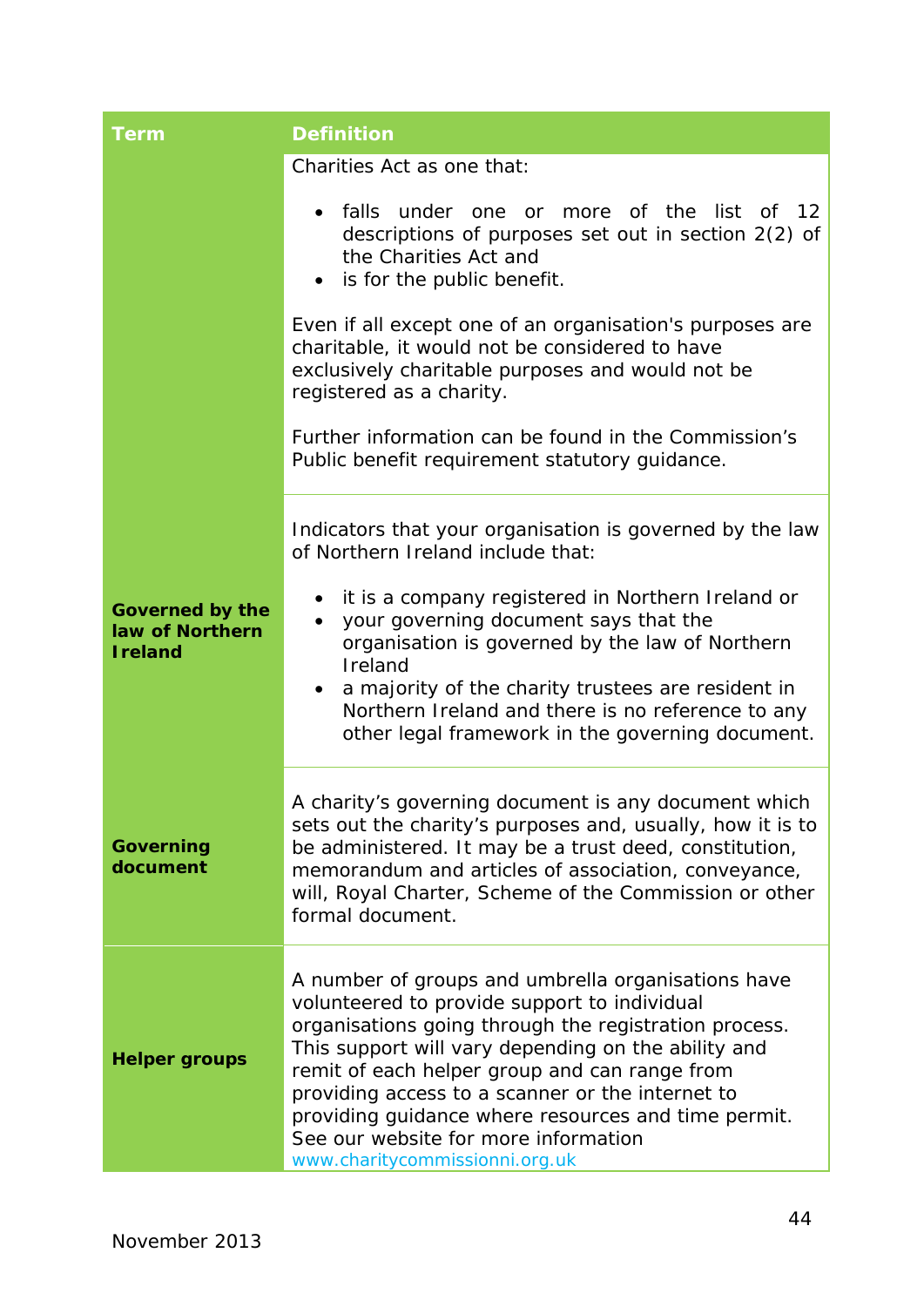<span id="page-45-1"></span><span id="page-45-0"></span>

| <b>Term</b>            | <b>Definition</b>                                                                                                                                                                                                                                                                                                                                                                                                                                                                                                                                                                                                                                                                                                        |
|------------------------|--------------------------------------------------------------------------------------------------------------------------------------------------------------------------------------------------------------------------------------------------------------------------------------------------------------------------------------------------------------------------------------------------------------------------------------------------------------------------------------------------------------------------------------------------------------------------------------------------------------------------------------------------------------------------------------------------------------------------|
|                        | This is something that happens or is likely to happen in<br>an unplanned conjunction with something else.<br>It is likely that there may be incidental benefit that<br>results from a charity achieving its charitable purposes.<br>For example, a charity with purposes to relieve poverty<br>may have a number of volunteers. The volunteers may<br>find their lives enriched by the activities they are<br>carrying out. This is a benefit not directly related to the<br>charitable purposes and while worthwhile, will not be<br>taken into account when assessing the charity's public<br>benefit.                                                                                                                 |
| <b>Incidental</b>      | If people or organisations benefit from a charity, other<br>than a beneficiary, then the benefit must be incidental,<br>that is, it directly contributes towards achieving the<br>charity's purposes and/or it is a necessary result or by-<br>product of carrying out those purposes. Examples of a<br>private benefit that is incidental include paying<br>reasonable salaries to a charity's staff, which is an<br>example of a benefit that contributes directly to<br>achieving the charity's purpose, or where there is an<br>increase in profits to local businesses as a result of<br>charitable regeneration projects, which is an example of<br>a necessary by-product of those projects being carried<br>out. |
|                        | If private benefit is more than incidental then it may<br>mean that the organisation is set up for a private<br>benefit and therefore may not be charitable.                                                                                                                                                                                                                                                                                                                                                                                                                                                                                                                                                             |
| <b>Non-deemed list</b> | The Commission requires all those charitable<br>organisations which are currently not registered with<br>HMRC for charitable tax status to provide the<br>Commission with their details on an expression of intent<br>form by 31 December 2014. These details will then be<br>placed on a list and those organisations on it will be<br>called forward in tranches in date order received, that<br>is, on a first come first served basis.                                                                                                                                                                                                                                                                               |
| <b>Objects</b>         | This term is sometimes used to describe and identify<br>the purpose for which the charity has been set up. They<br>do not say what the organisation will do on a daily                                                                                                                                                                                                                                                                                                                                                                                                                                                                                                                                                   |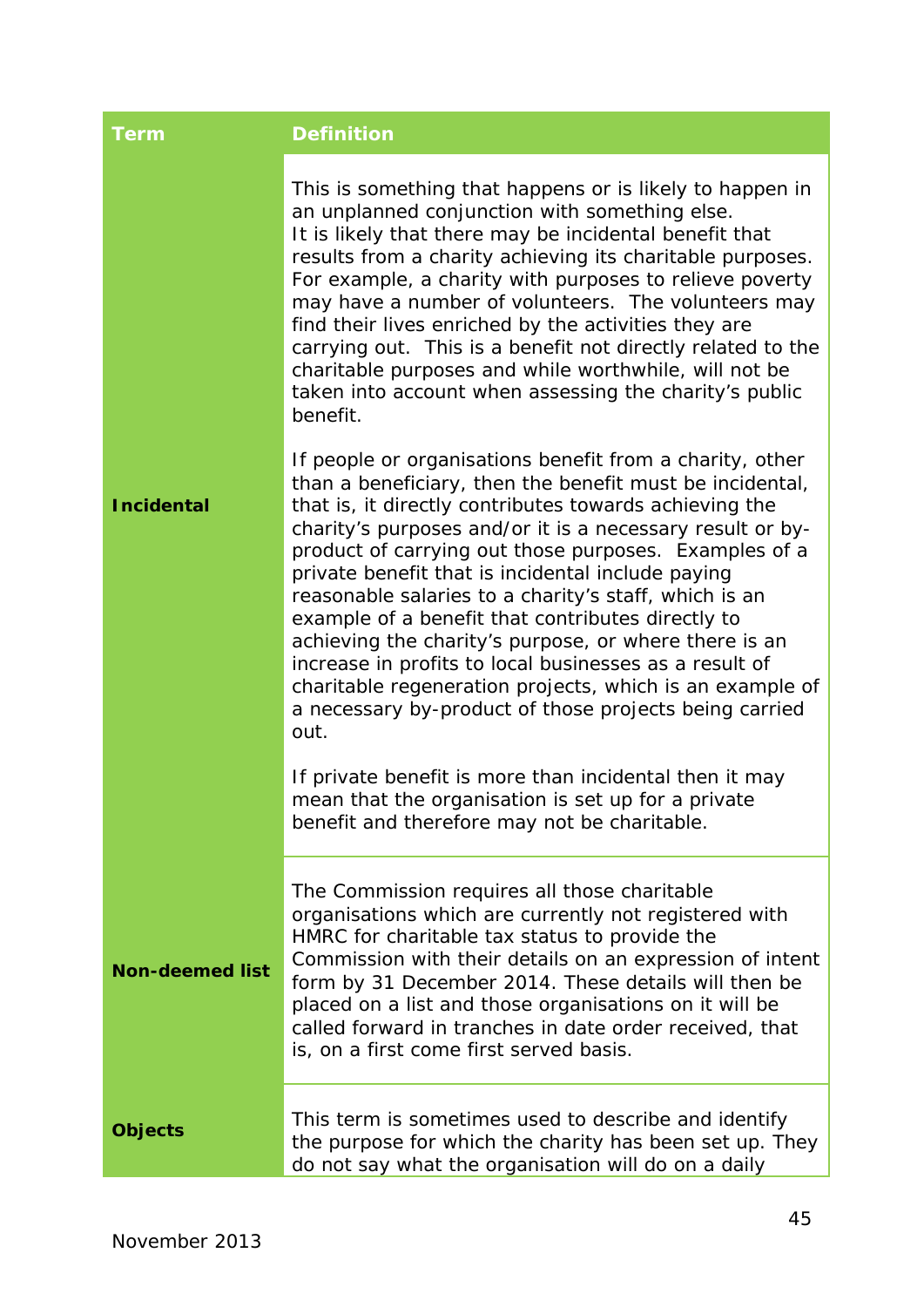<span id="page-46-3"></span><span id="page-46-2"></span><span id="page-46-1"></span><span id="page-46-0"></span>

| <b>Term</b>                                      | <b>Definition</b>                                                                                                                                                                                                                                                                                                                                                                                       |
|--------------------------------------------------|---------------------------------------------------------------------------------------------------------------------------------------------------------------------------------------------------------------------------------------------------------------------------------------------------------------------------------------------------------------------------------------------------------|
|                                                  | basis. Sometimes the word purpose is used instead.                                                                                                                                                                                                                                                                                                                                                      |
|                                                  | A charity's purposes must be exclusively charitable.<br>They are usually set out in a clause or paragraph of the<br>charity's governing document. If the purposes allow the<br>organisation to do something which the law does not<br>recognise as charitable the organisation is not a charity<br>and could not be registered with us.                                                                 |
| <b>Objects clause</b>                            | An organisation's purposes are usually expressed in the<br>'objects clause' of its governing document.                                                                                                                                                                                                                                                                                                  |
| <b>Portable</b><br>document<br>format (Pdf)      | A file format, typically used for saving documents that<br>are comprised of more than a simple text element. Our<br>system can support up to a maximum of 12MB per<br>document.                                                                                                                                                                                                                         |
|                                                  | There is private benefit where an individual or an<br>organisation gains from their involvement with a<br>charity. In some cases it may be proper for such a<br>benefit to arise; in some cases not.                                                                                                                                                                                                    |
| <b>Private benefit</b>                           | Charities can provide private benefit so long as the<br>benefit is incidental, that it, it directly contributes<br>towards achieving the charity's purposes and/or is a<br>necessary result or by-product of carrying out those<br>purposes.                                                                                                                                                            |
|                                                  | An example of a private benefit that is incidental is<br>paying reasonable salaries to a charity's staff; this<br>benefit contributes directly to achieving the charity's<br>purpose. Another example would be where there is an<br>increase in profits to local businesses as a result of<br>charitable regeneration projects, which is a necessary<br>by-product of those projects being carried out. |
| <b>Professional</b><br>fundraising<br>consultant | A professional fundraiser is any person or organisation<br>that carries on a fundraising business for gain. There<br>are some exceptions, including but not limited to:<br>Another charity or connected organisation.                                                                                                                                                                                   |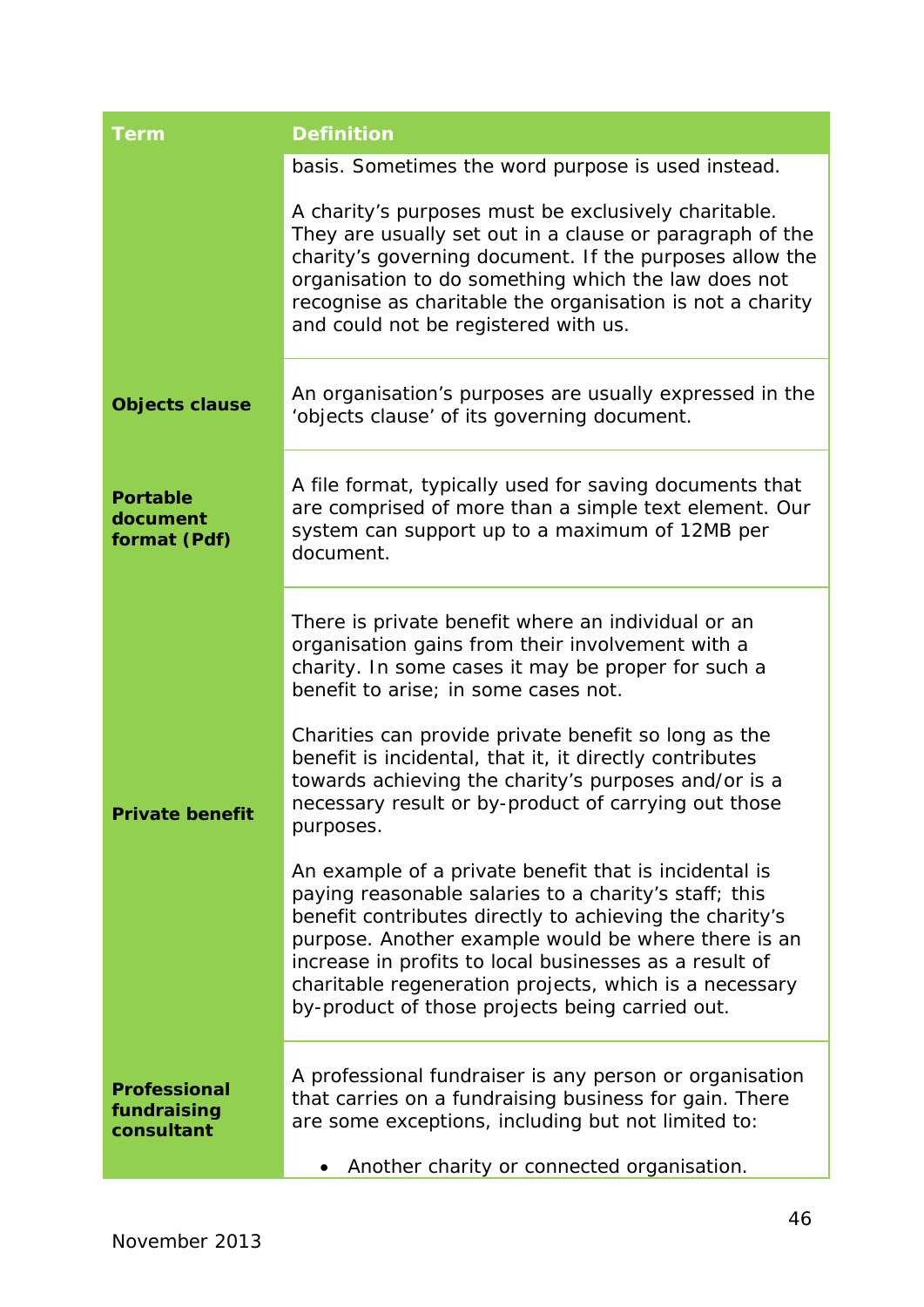<span id="page-47-3"></span><span id="page-47-2"></span><span id="page-47-1"></span><span id="page-47-0"></span>

| <b>Term</b>                          | <b>Definition</b>                                                                                                                                                                                                                                                                                                                                                                                                                                                                                                                                                  |  |
|--------------------------------------|--------------------------------------------------------------------------------------------------------------------------------------------------------------------------------------------------------------------------------------------------------------------------------------------------------------------------------------------------------------------------------------------------------------------------------------------------------------------------------------------------------------------------------------------------------------------|--|
|                                      | A trustee, officer or employee of the charity.<br>$\bullet$<br>People who appeal for funds on TV, radio or<br>elsewhere on behalf of the charity.                                                                                                                                                                                                                                                                                                                                                                                                                  |  |
|                                      | The term 'professional fundraiser' does not apply if the<br>fundraiser receives a payment of £500 or less in<br>connection with a particular campaign, or £5 a day or<br>£500 or less a year, where there is no specific<br>promotional campaign.                                                                                                                                                                                                                                                                                                                  |  |
| <b>Public benefit</b><br>requirement | This is the legal requirement that the purposes of an<br>organisation must be for the public benefit if it is to be<br>registered as a charity in Northern Ireland. By law,<br>charity trustees must have regard to the Commission's<br>Public benefit requirement statutory guidance.                                                                                                                                                                                                                                                                             |  |
| <b>Purposes</b>                      | The purposes of a charity will usually be defined by<br>what its governing document says that it is set up to<br>do. According to the <b>Charities Act</b> , all the<br>organisation's purposes must:<br>fall under one or more of the list of 12<br>$\bullet$<br>descriptions of charitable purposes in the<br><b>Charities Act and</b><br>be for the public benefit.                                                                                                                                                                                             |  |
| <b>Social enterprise</b>             | A social enterprise is a business with primarily social<br>purposes whose surpluses are principally reinvested for<br>that purpose, rather than being driven by the need to<br>maximise profit for shareholders and owners.                                                                                                                                                                                                                                                                                                                                        |  |
| <b>Trading arm</b>                   | Some charities establish subsidiaries or associated<br>organisations which are used to carry on a trade,<br>usually to generate income for the charity, which the<br>charity cannot carry out itself consistently with its<br>charitable purposes. These trading arms often covenant<br>to pay their profits to the charity. Some charities can<br>legitimately trade on their own account in furtherance<br>of their charitable purposes. For example, an<br>educational charity might run a fee-charging school or a<br>health charity providing a nursing home. |  |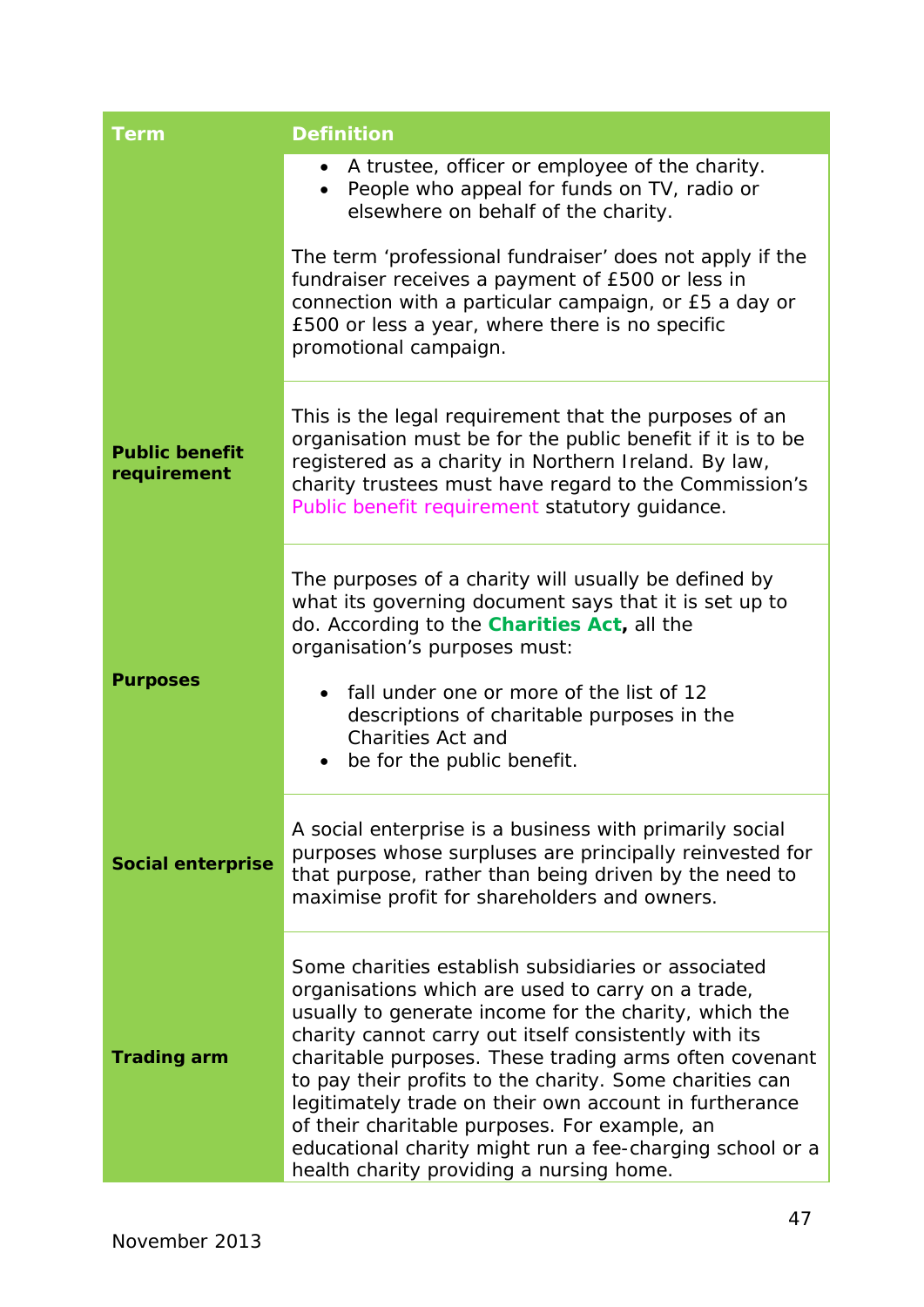<span id="page-48-3"></span><span id="page-48-2"></span><span id="page-48-1"></span><span id="page-48-0"></span>

| <b>Term</b>                     | <b>Definition</b>                                                                                                                                                                                                                                                                                                                                                                                                                                                                |
|---------------------------------|----------------------------------------------------------------------------------------------------------------------------------------------------------------------------------------------------------------------------------------------------------------------------------------------------------------------------------------------------------------------------------------------------------------------------------------------------------------------------------|
| <b>Trust</b><br>corporation     | A trust corporation is either a corporation appointed by<br>the Court or the Commission to be a trustee (Trustee<br>Act NI 2001 section 19), or one entitled by rules made<br>under section 9 (4) of the Administration of Estates (NI)<br>Order 1979 to act as custodian trustee.                                                                                                                                                                                               |
|                                 | We will send you a declaration form that must be<br>signed by every trustee before we begin processing the<br>application.                                                                                                                                                                                                                                                                                                                                                       |
|                                 | The form contains the following information:                                                                                                                                                                                                                                                                                                                                                                                                                                     |
|                                 | "Each of the undersigned declares that:                                                                                                                                                                                                                                                                                                                                                                                                                                          |
| <b>Trustee</b><br>declaration   | He/she is willing to act as a charity trustee and is<br>fully aware of the organisation's object(s) as set<br>out in the governing document<br>He/she is not disqualified from acting as a charity<br>trustee of any charity for any of the reasons or on<br>any of the grounds listed in section 86(1) of the<br>Charities Act (Northern Ireland) 2008                                                                                                                          |
|                                 | We jointly declare that:<br>the funds of the organisation are, or immediately<br>upon registration as a charity will be, held in an<br>account in the name of the charity<br>the information contained on the application form<br>and this trustee declaration form is true,<br>complete and correct, and we understand that to<br>knowingly or recklessly make a false statement is<br>a criminal offence under section 25(1) of the<br>Charities Act (Northern Ireland) 2008." |
| <b>Undischarged</b><br>bankrupt | This is someone who has been declared bankrupt, and<br>is not yet discharged from bankruptcy.                                                                                                                                                                                                                                                                                                                                                                                    |
| <b>Upload</b>                   | You will be required to upload documents in a portable<br>document format (pdf). You can convert a word<br>document to a pdf using either the save as function in<br>recent versions of word or using a pdf converter<br>accessed online.                                                                                                                                                                                                                                        |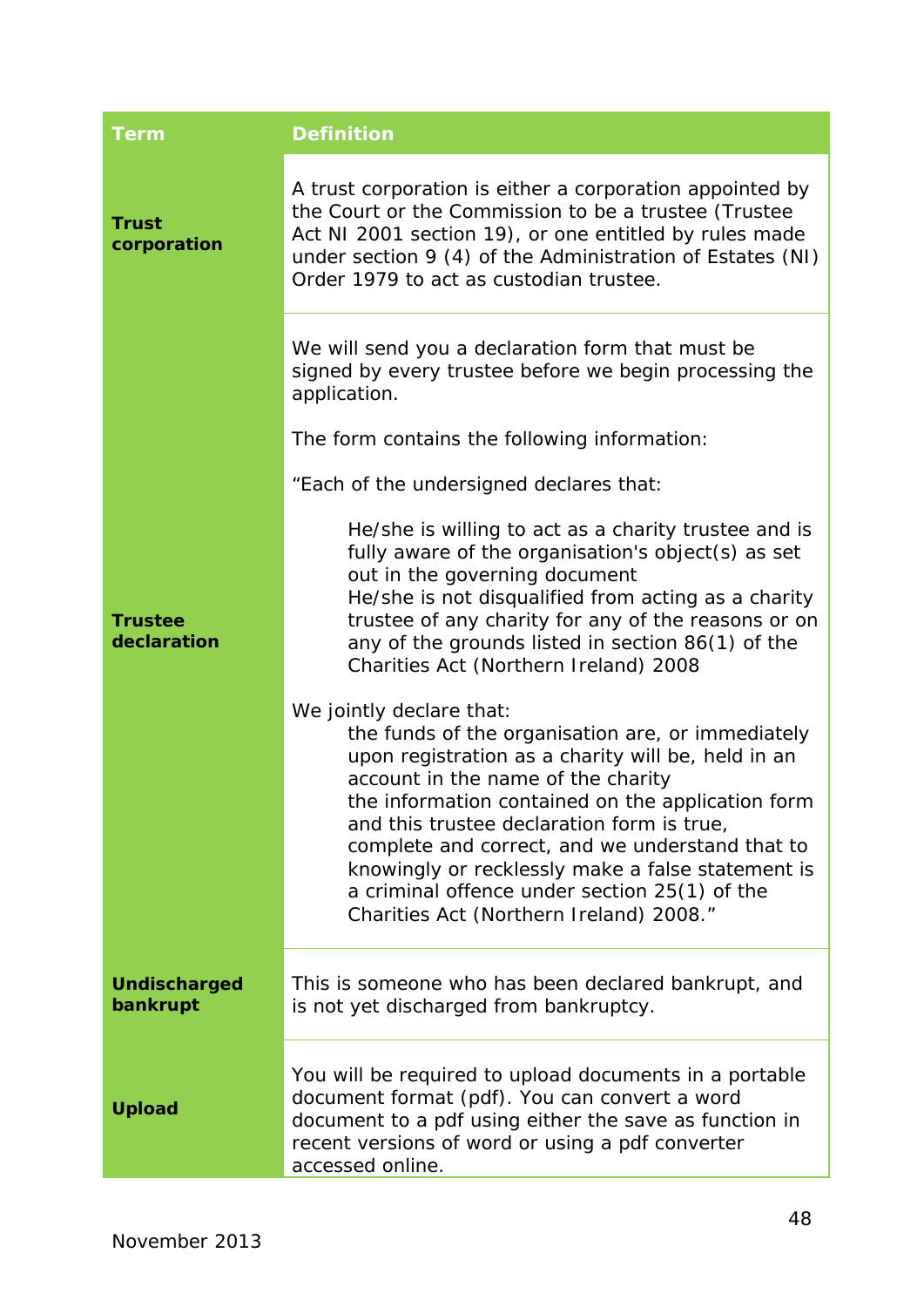### <span id="page-49-0"></span>**[Useful contacts](#page-2-0)**

Below is a list of contacts which you may find useful.

| Charity Commission for<br>England and Wales (CCEW) | PO BOX 1227<br>Liverpool<br><b>L69 3UG</b>                                                                                       |
|----------------------------------------------------|----------------------------------------------------------------------------------------------------------------------------------|
|                                                    | Telephone: 0845 300 0218<br>Website: www.charitycommission.gov.uk                                                                |
| <b>Companies House</b>                             | Second Floor<br>The Linenhall<br>32-38 Linenhall Street<br><b>Belfast</b><br>Northern Ireland<br><b>BT2 8BG</b>                  |
|                                                    | Telephone: 0303 1234 500<br>Website: www.companieshouse.gov.uk                                                                   |
| Department of Enterprise,<br>Trade and Investment  | <b>Netherleigh House</b><br>Massey Avenue<br><b>Belfast</b><br>BT4 2JP                                                           |
|                                                    | Telephone: 028 9052 9900<br>Website: www.nidirect.gov.uk                                                                         |
| Department for Social<br>Development               | <b>Lighthouse Building</b><br>1 Cromac Place<br><b>Gasworks Business Park</b><br>Ormeau Road<br><b>Belfast</b><br><b>BT7 2JB</b> |
|                                                    | Telephone: 028 9082 9000<br>Website: http://www.dsdni.gov.uk/                                                                    |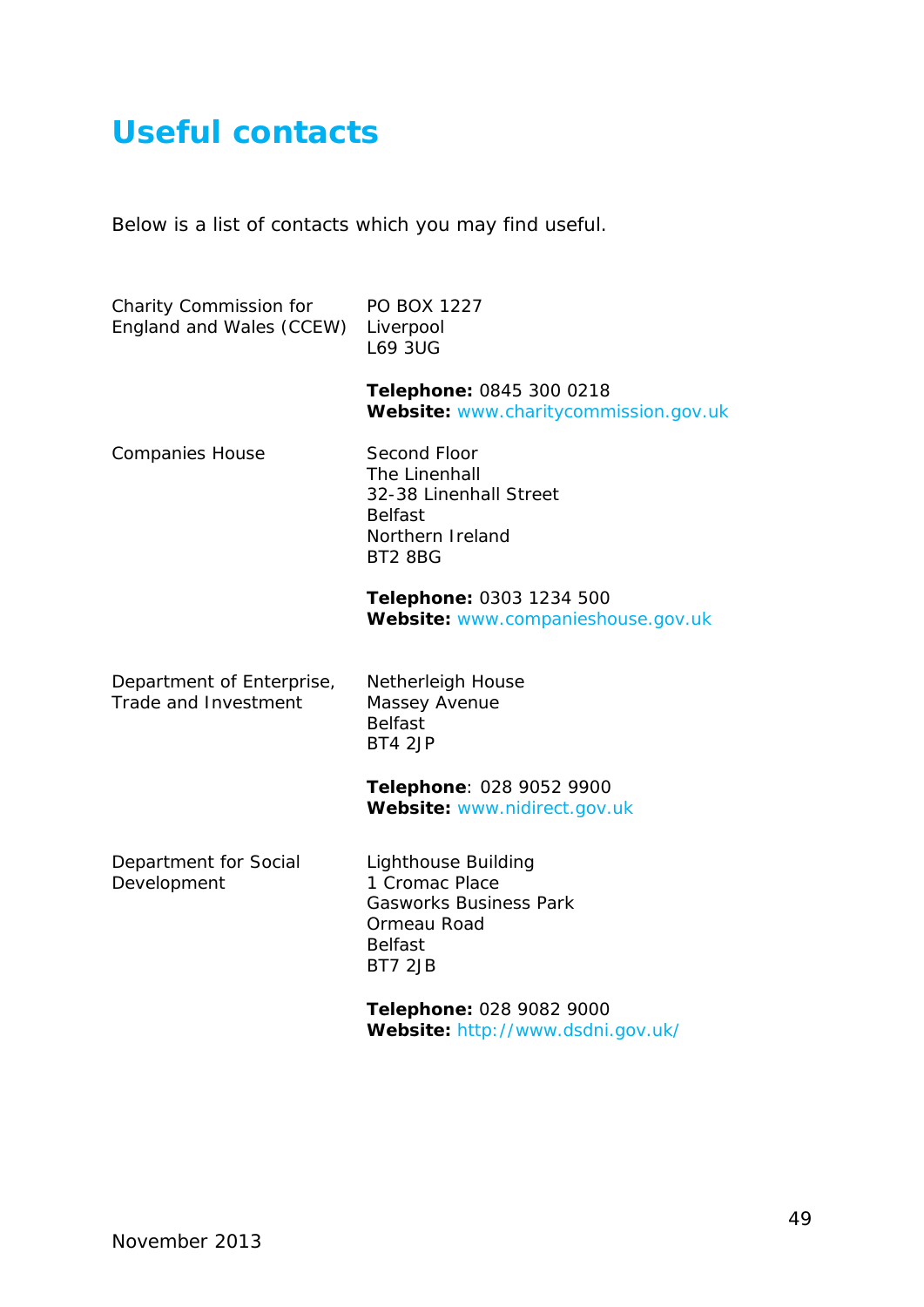| <b>Equality Commission for</b><br>Northern Ireland | <b>Equality House</b><br>7-9 Shaftesbury Square<br><b>Belfast</b><br>BT2 7DP                                   |
|----------------------------------------------------|----------------------------------------------------------------------------------------------------------------|
|                                                    | Telephone: 028 9050 0600<br>Website: www.equalityni.org                                                        |
| HM Revenue and Customs<br>(HMRC)                   | HM Revenue & Customs<br><b>Charities Correspondence S0708</b><br><b>PO Box 205</b><br><b>Bootle</b><br>L69 9AZ |
|                                                    | Telephone: 0845 302 0203<br>Website: www.hmrc.gov.uk/charities                                                 |
| Human Rights Commission<br>for Northern Ireland    | Temple Court<br>39 North Street<br><b>Belfast</b><br><b>BT1 1NA</b>                                            |
|                                                    | Telephone: 028 9024 7844<br>Website: www.nihrc.org                                                             |
| Institute of Fundraising                           | Institute of Fundraising<br>Park Place<br>12 Lawn Lane<br>London<br><b>SW8 1UD</b>                             |
|                                                    | Telephone: 020 7840 1000<br>Website: www.institute-of-fundraising.org.uk                                       |
| Northern Ireland Council<br>for Voluntary Action   | 61 Duncairn Gardens<br><b>Belfast</b><br><b>BT15 2GB</b>                                                       |
|                                                    | Telephone: 028 9087 7777<br>Website: www.nicva.org                                                             |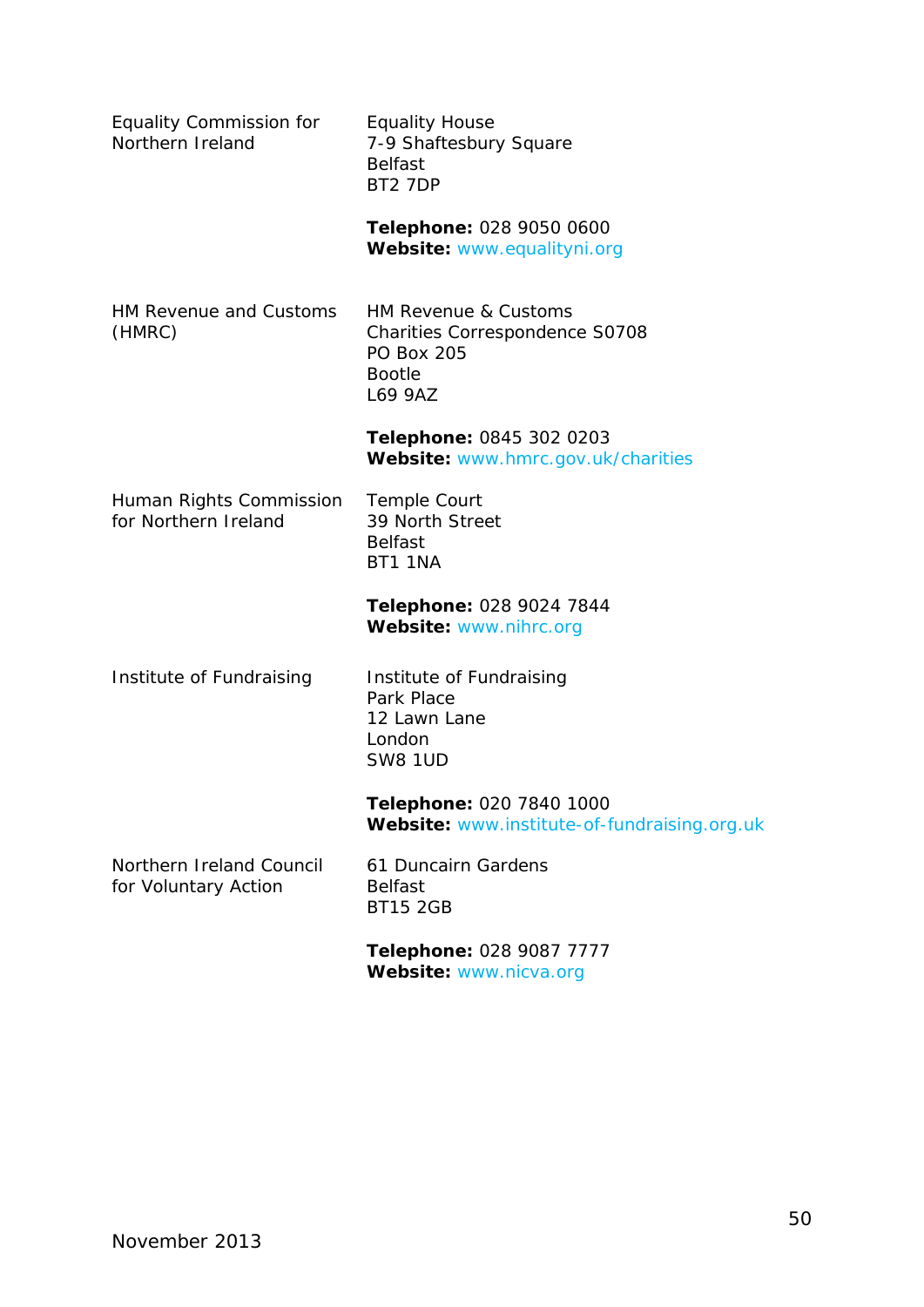### <span id="page-51-0"></span>**[Useful supporting documents](#page-2-0)**

*Statutory guidance on the public benefit requirement PBR1*

*The prevention or relief of poverty supporting document PBSD01*

*The advancement of education supporting document PBSD02*

*The advancement of religion supporting document PBSD03*

*The advancement of health or the saving of lives supporting document PBSD04*

*The advancement of citizenship or community development supporting document PBSD05*

*The advancement of the arts, culture, heritage or science supporting document PBSD06*

*The advancement of amateur sport supporting document PBSD07*

*The advancement of human rights, conflict resolution or reconciliation or the promotion of religious or racial harmony or equality and diversity supporting document PBSD08*

*The advancement of environmental protection or improvement supporting document PBSD09*

*The relief of those in need supporting document PBSD10*

*The advancement of animal welfare supporting document PBSD11*

*Any other charitable purpose supporting document PBSD12*

*Public benefit glossary PBG*

*Frequently asked questions (FAQs)*

*Running your charity*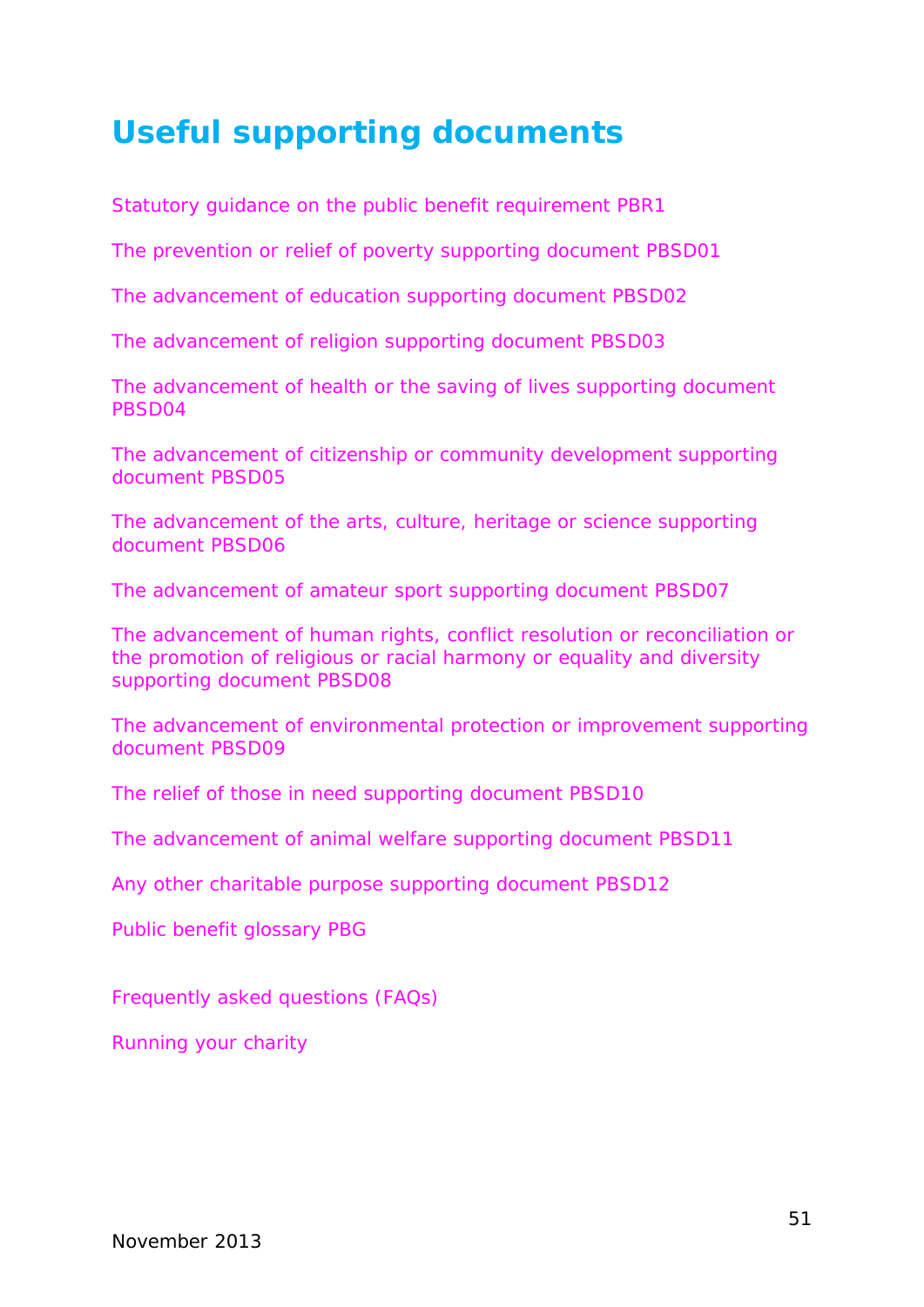### <span id="page-52-0"></span>**If you disagree [with our decision](#page-2-0)**

If you disagree with one of our decisions, we would like to reconsider it ourselves in the first instance. Our decision review procedure offers a genuine opportunity for our decisions to be looked at afresh. If you ask us to review a decision, where possible we will refer the matter to someone who did not make the original decision. You can also seek a review from the Charity Tribunal.

### <span id="page-52-1"></span>**[If you are dissatisfied](#page-2-0) with our service**

The Commission is committed to delivering a quality service at all times. However, we know that sometimes things can go wrong. If you are dissatisfied with the service you have received, we would like to hear from you, and have a procedure that you can use. You will find further information on these processes in our guidance, *Making a complaint about our services*, which is on our website [www.charitycommissionni.org.uk](http://www.charitycommissionni.org.uk/About_us/making_a_complaint.aspx)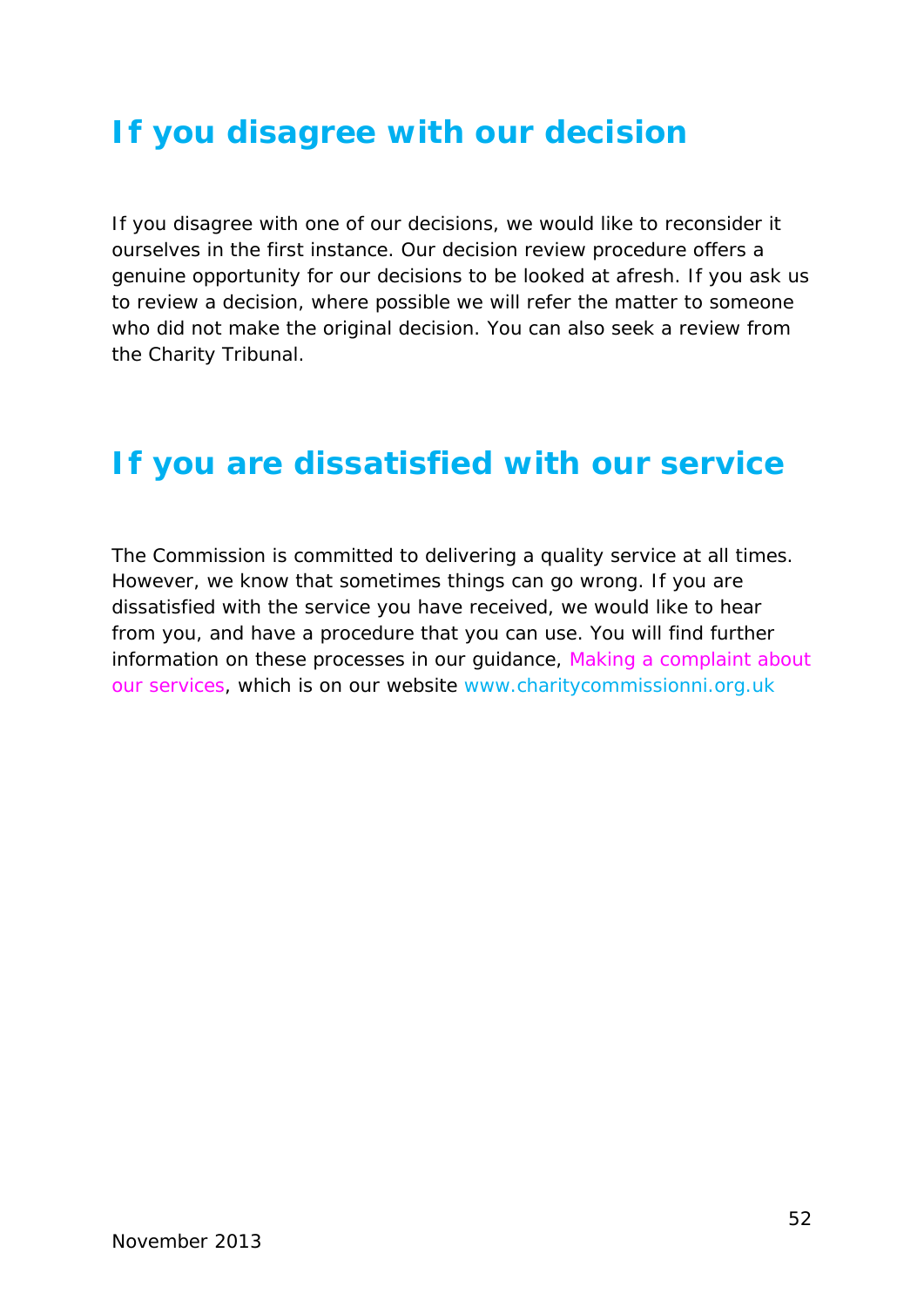## <span id="page-53-0"></span>**[Freedom of information and data](#page-2-0)  [protection](#page-2-0)**

#### **Data protection**

Any information you give us will be held securely and in accordance with the rules on data protection. Your personal details will be treated as private and confidential and safeguarded, and will not be disclosed to anyone not connected to the Charity Commission for Northern Ireland unless you have agreed to its release, or in certain circumstances where:

- we are legally obliged to do so
- it is necessary for the proper discharge of our statutory functions
- it is necessary to disclose this information in compliance with our function as regulator of charities where it is in the public interest to do so.

We will ensure that any disclosure made for this purpose is proportionate, considers your right to privacy and is dealt with fairly and lawfully in accordance with the Data Protection Principles of the Data Protection Act.

The Data Protection Act 1998 regulates the use of "personal data", which is essentially any information, whether kept in computer or paper files, about identifiable individuals. As a "data controller" under the Act, the Charity Commission for Northern Ireland must comply with its requirements.

#### **Freedom of Information**

The Freedom of Information Act 2000 gives members of the public the right to know about and request information that we hold. This includes information received from third parties.

<span id="page-53-1"></span>If information is requested under the Freedom of Information Act we will release it, unless there are relevant exemptions. We may choose to consult with you first if this relates to your consultation or application. If you think that information you are providing may be exempt from release if requested, please let us know.